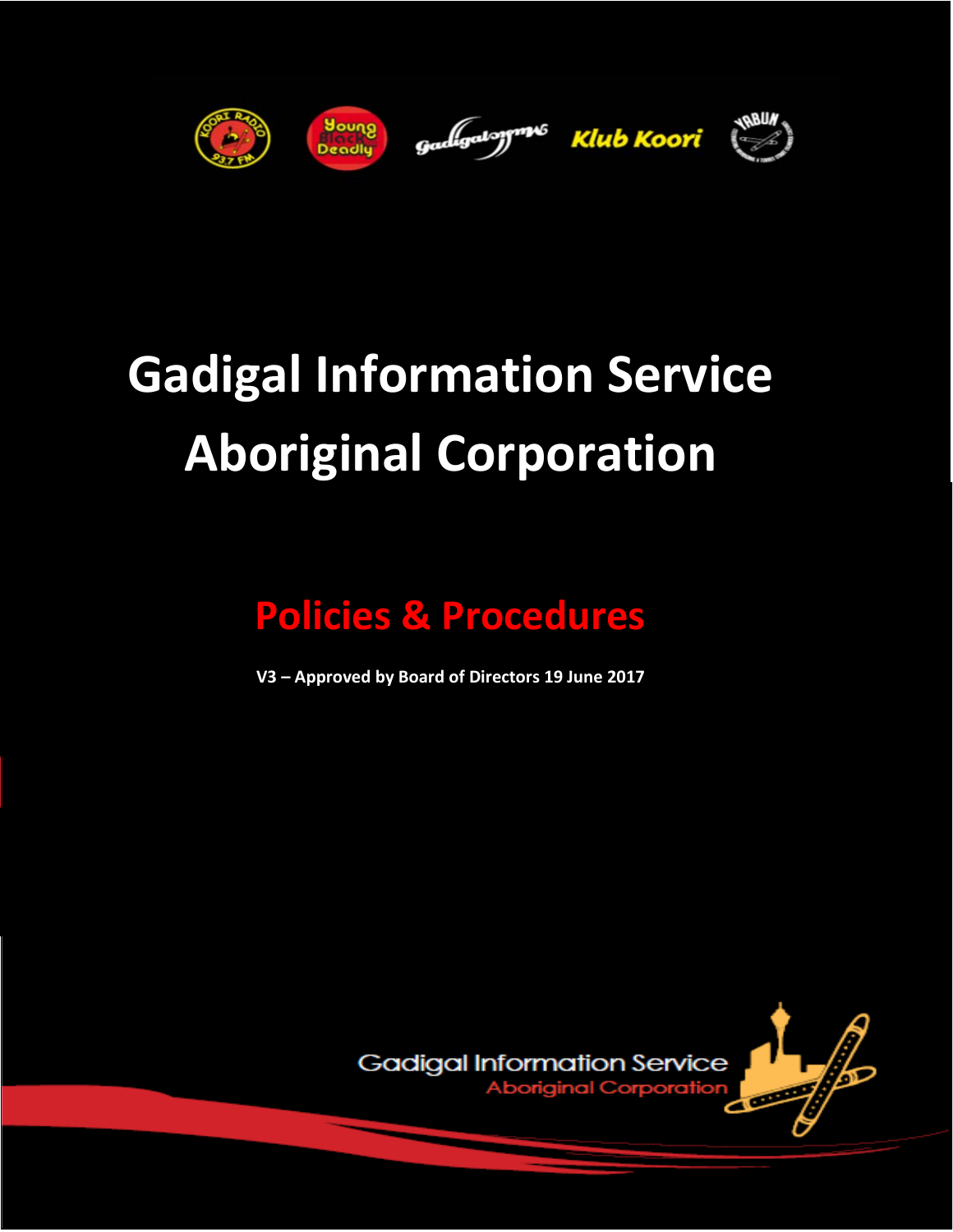# **Table of Contents**

| 1. |     |       |  |                                                                                  |
|----|-----|-------|--|----------------------------------------------------------------------------------|
| 2. |     |       |  |                                                                                  |
|    | 2.1 |       |  |                                                                                  |
|    |     | 2.1.1 |  |                                                                                  |
|    |     | 2.1.2 |  |                                                                                  |
|    |     | 2.1.3 |  |                                                                                  |
|    |     | 2.1.4 |  |                                                                                  |
|    |     | 2.1.5 |  |                                                                                  |
|    |     | 2.1.6 |  |                                                                                  |
|    |     | 2.1.7 |  |                                                                                  |
|    |     | 2.1.8 |  |                                                                                  |
|    |     | 2.1.9 |  |                                                                                  |
|    | 2.2 |       |  | Responding to Aboriginal and Torres Strait Islander Cultural Ceremony Enquires 9 |
|    |     | 2.2.1 |  |                                                                                  |
|    |     | 2.2.2 |  |                                                                                  |
|    |     | 2.2.3 |  |                                                                                  |
| 3  |     |       |  |                                                                                  |
|    | 3.1 |       |  |                                                                                  |
|    | 3.2 |       |  |                                                                                  |
|    | 3.3 |       |  |                                                                                  |
|    | 3.4 |       |  |                                                                                  |
| 4  |     |       |  |                                                                                  |
|    | 4.1 |       |  |                                                                                  |
|    | 4.2 |       |  |                                                                                  |
|    | 4.3 |       |  |                                                                                  |
|    | 4.4 |       |  |                                                                                  |
| 5  |     |       |  |                                                                                  |
|    | 5.1 |       |  |                                                                                  |
|    | 5.2 |       |  |                                                                                  |
|    | 5.3 |       |  |                                                                                  |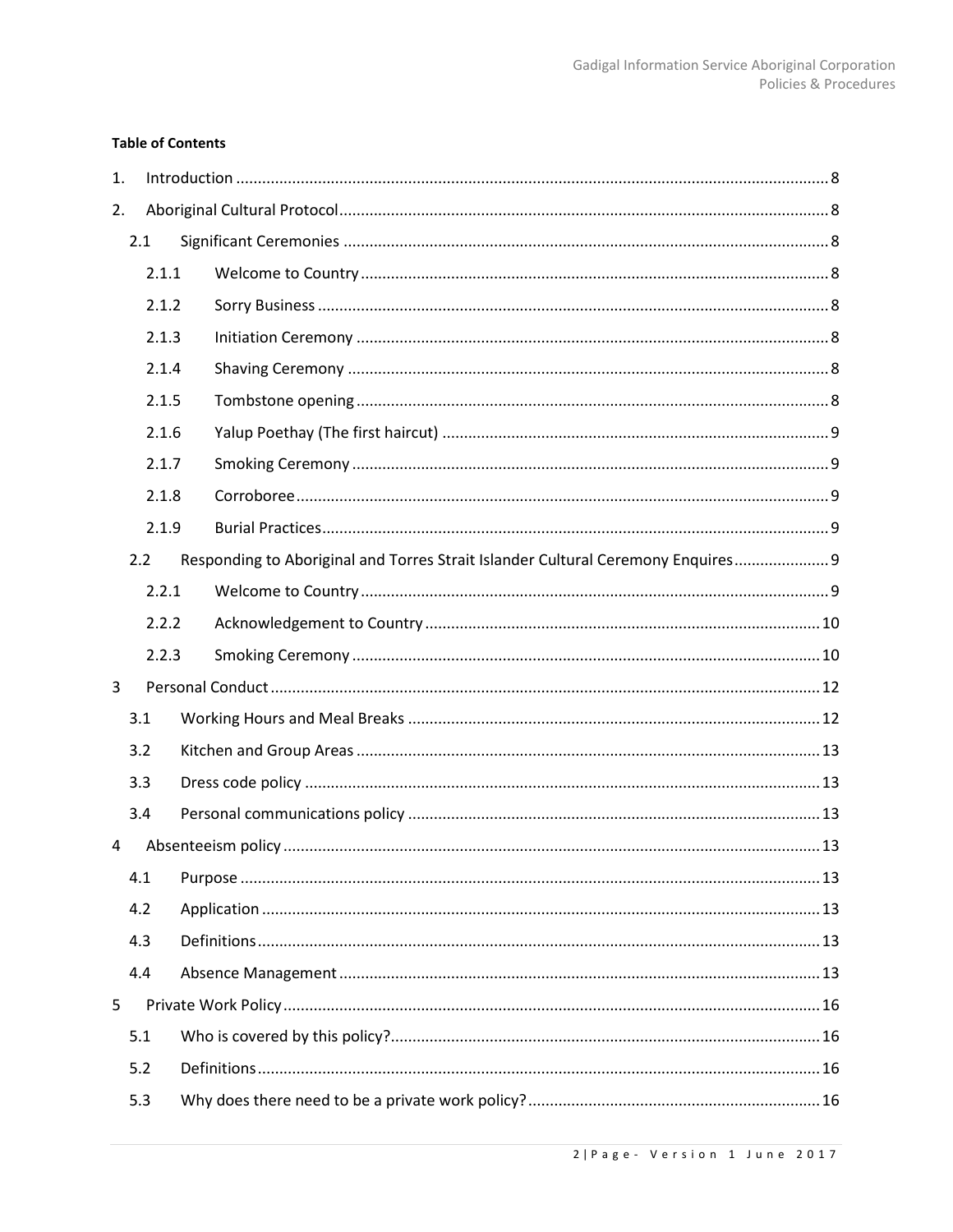|                | 5.4   |  |  |  |
|----------------|-------|--|--|--|
|                | 5.4.1 |  |  |  |
|                | 5.4.2 |  |  |  |
|                | 5.5   |  |  |  |
|                | 5.5.1 |  |  |  |
|                | 5.5.2 |  |  |  |
|                | 5.5.3 |  |  |  |
|                | 5.5.4 |  |  |  |
|                | 5.5.5 |  |  |  |
|                | 5.5.6 |  |  |  |
| 6              |       |  |  |  |
|                | 6.1   |  |  |  |
|                | 6.2   |  |  |  |
|                | 6.3   |  |  |  |
|                | 6.4   |  |  |  |
|                | 6.5   |  |  |  |
|                | 6.6   |  |  |  |
|                | 6.7   |  |  |  |
| $\overline{7}$ |       |  |  |  |
|                | 7.1   |  |  |  |
|                | 7.2   |  |  |  |
|                | 7.3   |  |  |  |
|                | 7.4   |  |  |  |
|                | 7.5   |  |  |  |
|                | 7.6   |  |  |  |
| 7.7<br>7.8     |       |  |  |  |
|                |       |  |  |  |
|                | 7.9   |  |  |  |
|                | 7.10  |  |  |  |
|                | 7.11  |  |  |  |
| 8              |       |  |  |  |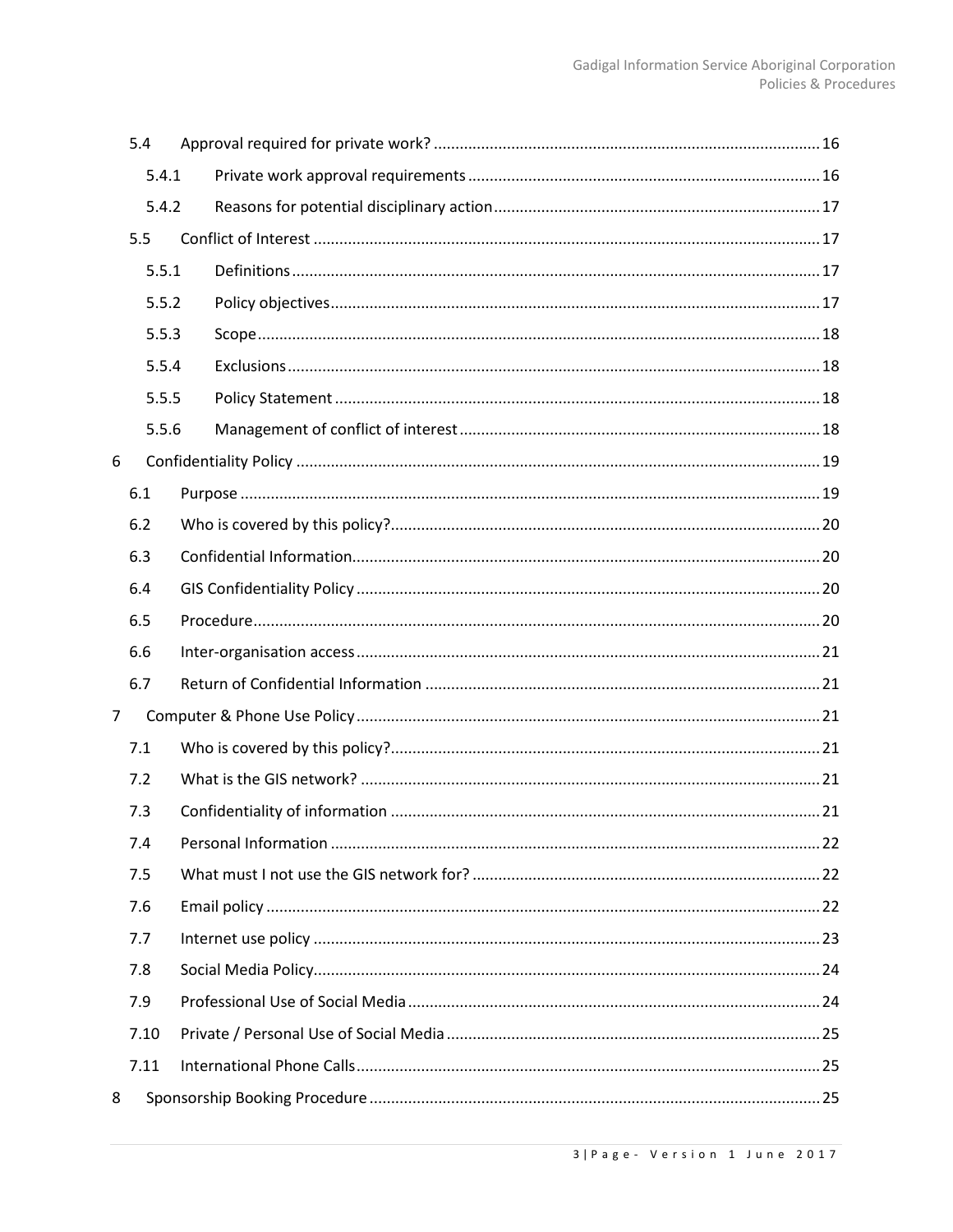|    | 8.1   |  |                                                                          |  |  |
|----|-------|--|--------------------------------------------------------------------------|--|--|
|    |       |  |                                                                          |  |  |
|    | 8.2   |  |                                                                          |  |  |
|    | 8.3   |  |                                                                          |  |  |
|    | 8.4   |  |                                                                          |  |  |
| 9  |       |  |                                                                          |  |  |
|    | 9.1   |  |                                                                          |  |  |
|    | 9.2   |  |                                                                          |  |  |
|    | 9.3   |  |                                                                          |  |  |
|    | 9.4   |  |                                                                          |  |  |
|    | 9.5   |  |                                                                          |  |  |
|    | 9.6   |  |                                                                          |  |  |
|    | 9.6.1 |  |                                                                          |  |  |
|    | 9.6.2 |  |                                                                          |  |  |
|    | 9.7   |  |                                                                          |  |  |
|    | 9.8   |  |                                                                          |  |  |
|    | 9.9   |  |                                                                          |  |  |
|    | 9.10  |  | The responsibilities of Gadigal Information Service towards volunteers30 |  |  |
|    | 9.11  |  |                                                                          |  |  |
|    | 9.12  |  |                                                                          |  |  |
|    | 9.13  |  |                                                                          |  |  |
|    | 9.14  |  |                                                                          |  |  |
| 11 |       |  |                                                                          |  |  |
|    | 11.1  |  |                                                                          |  |  |
|    | 11.2  |  |                                                                          |  |  |
|    | 11.3  |  |                                                                          |  |  |
| 12 |       |  |                                                                          |  |  |
| 13 |       |  |                                                                          |  |  |
| 14 |       |  |                                                                          |  |  |
|    | 15    |  |                                                                          |  |  |
| 16 |       |  |                                                                          |  |  |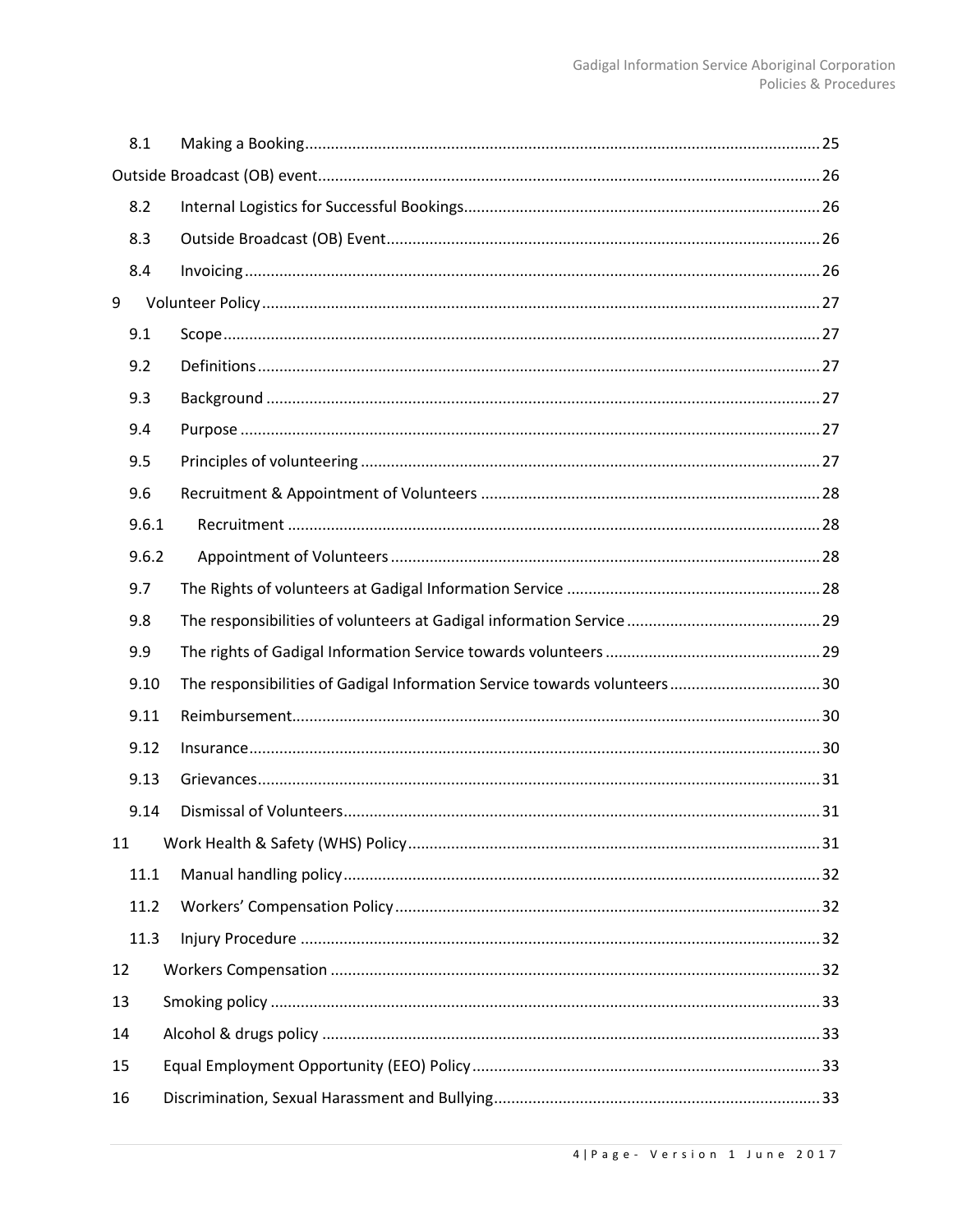| 16.1 |        |                                                                              |
|------|--------|------------------------------------------------------------------------------|
| 16.2 |        |                                                                              |
| 16.3 |        |                                                                              |
| 16.4 |        |                                                                              |
| 16.5 |        |                                                                              |
| 17   |        |                                                                              |
| 17.1 |        |                                                                              |
| 17.2 |        |                                                                              |
| 17.3 |        |                                                                              |
| 17.4 |        |                                                                              |
| 17.5 |        |                                                                              |
| 17.6 |        |                                                                              |
| 17.7 |        |                                                                              |
| 17.8 |        |                                                                              |
| 17.9 |        |                                                                              |
| 18   |        |                                                                              |
| 18.1 |        |                                                                              |
| 18.2 |        |                                                                              |
| 18.3 |        |                                                                              |
| 18.4 |        |                                                                              |
| 18.5 |        |                                                                              |
| 18.6 |        |                                                                              |
| 18.7 |        |                                                                              |
| 18.8 |        |                                                                              |
|      | 18.8.1 |                                                                              |
|      | 18.8.2 |                                                                              |
|      | 18.8.3 |                                                                              |
|      | 18.8.4 |                                                                              |
|      | 18.8.5 |                                                                              |
|      | 18.8.6 |                                                                              |
|      | 18.8.7 | Time off for antenatal appointments, adoption interviews or examinations  42 |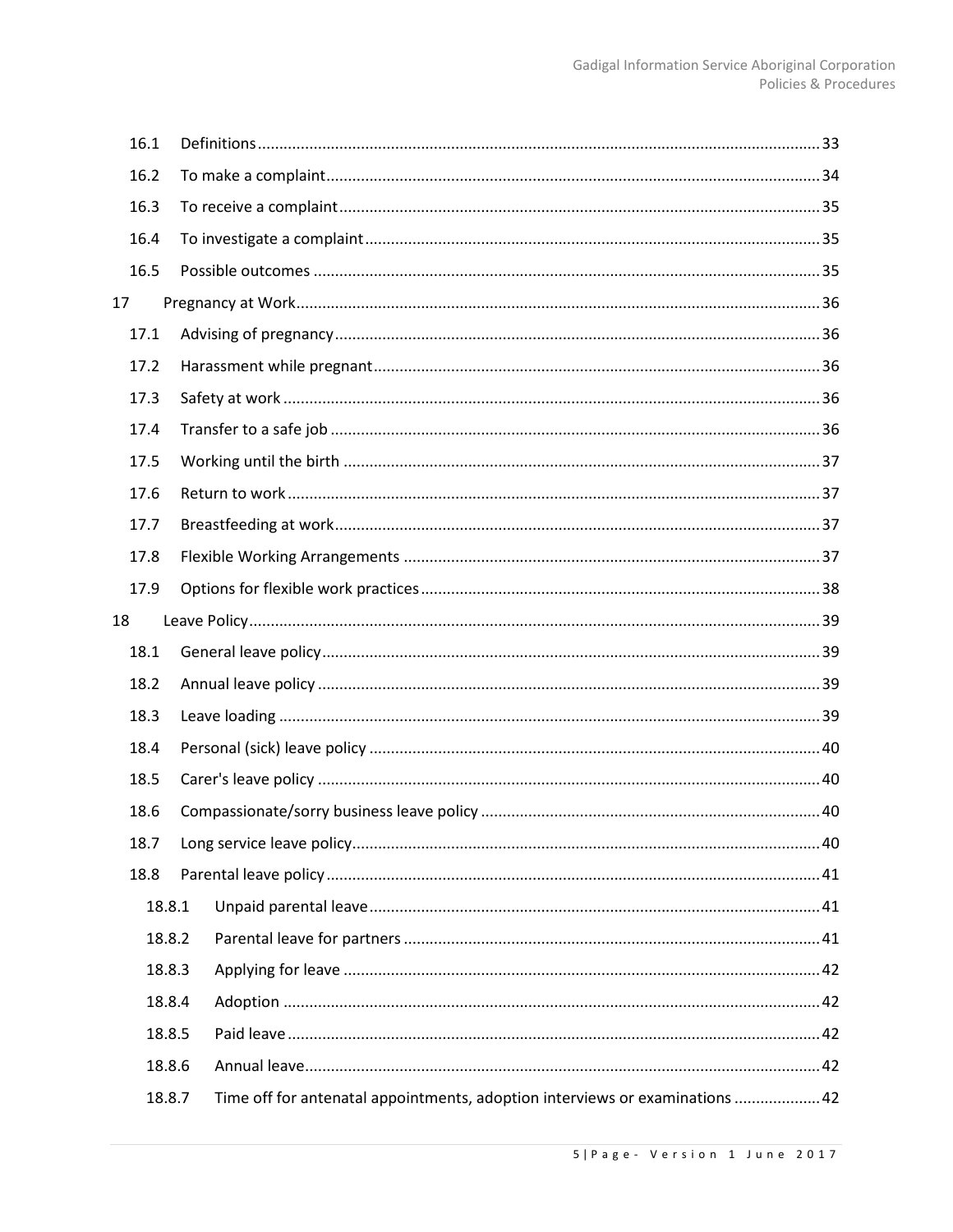|      | 18.8.8  |  |
|------|---------|--|
|      | 18.8.9  |  |
|      | 18.8.10 |  |
| 19   |         |  |
| 20   |         |  |
| 21   |         |  |
| 22   |         |  |
| 23   |         |  |
| 24   |         |  |
| 25   |         |  |
| 25.1 |         |  |
| 25.2 |         |  |
| 26   |         |  |
| 26.1 |         |  |
| 26.2 |         |  |
| 27   |         |  |
| 27.1 |         |  |
| 28   |         |  |
| 28.1 |         |  |
| 28.2 |         |  |
| 29   |         |  |
| 28.1 |         |  |
| 29   |         |  |
| 29.1 |         |  |
| 29.2 |         |  |
| 30   |         |  |
| 30.1 |         |  |
| 30.2 |         |  |
| 31   |         |  |
| 31.1 |         |  |
| 31.2 |         |  |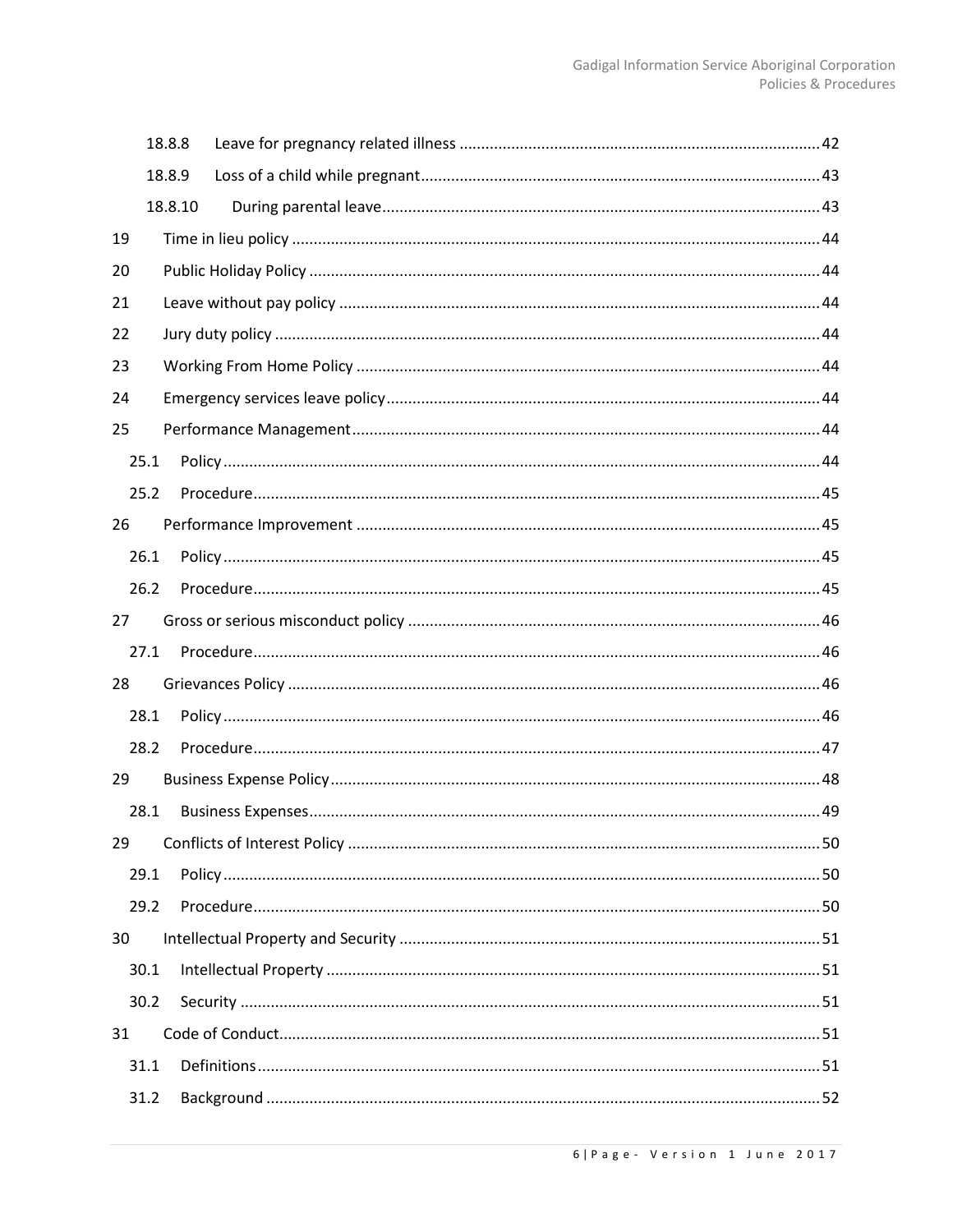|    | 31.3.1 |  |  |
|----|--------|--|--|
|    | 31.3.2 |  |  |
|    | 31.3.3 |  |  |
|    | 31.4   |  |  |
|    | 31.5   |  |  |
|    | 31.6   |  |  |
| 32 |        |  |  |
| 33 |        |  |  |
| 34 |        |  |  |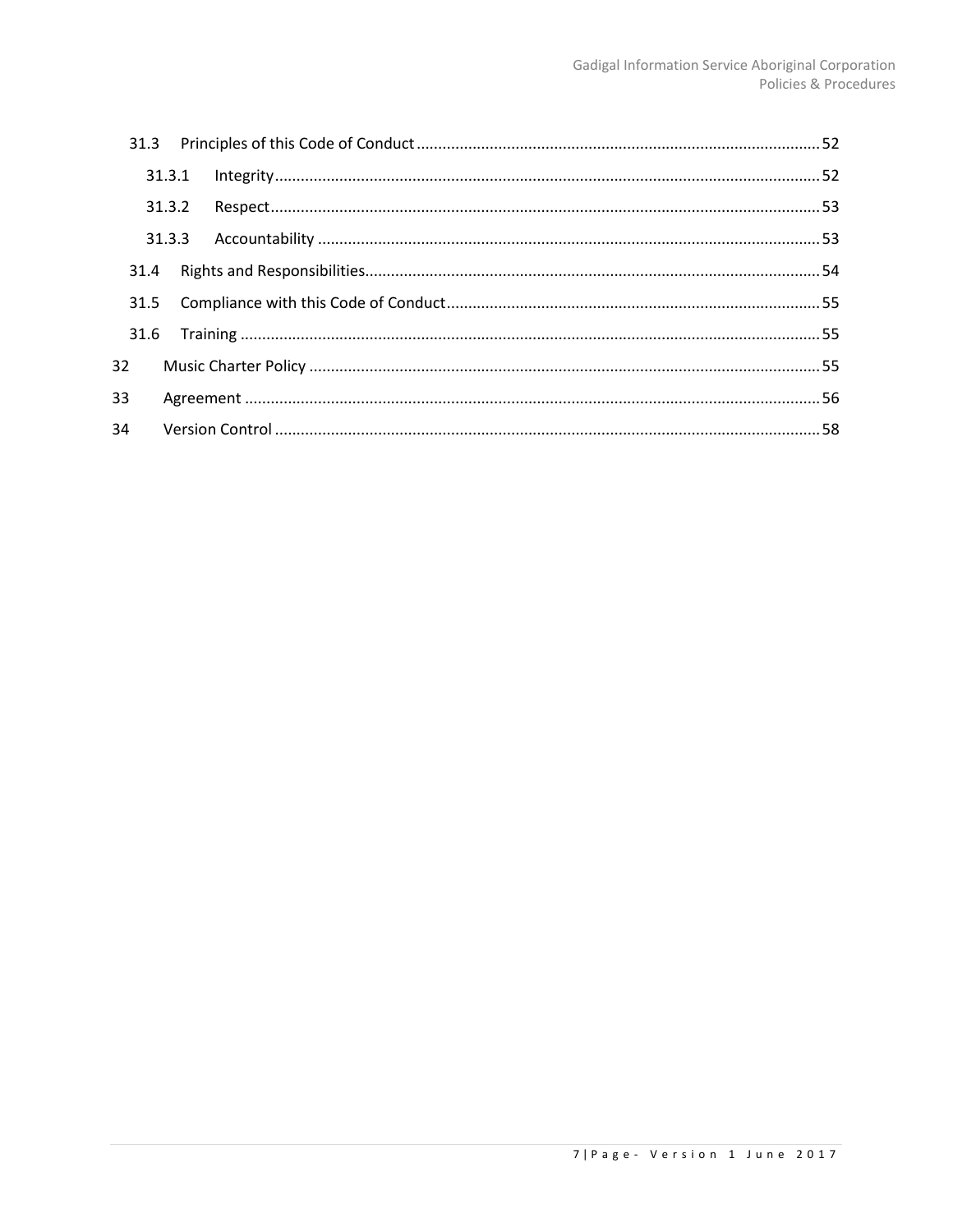# **1. Introduction**

<span id="page-7-0"></span>The Gadigal Information Service (GIS) *Policies and Procedures* document outlines the policies and procedures for new and existing staff, as well as the expectations, rights and responsibilities of GIS staff members in the daily operations.

The GIS Management Team and Board of Directors will keep policies and procedures current and relevant. Therefore, from time to time it will be necessary to modify and amend some sections of the policies and procedures or to add new procedures.

Any suggestions, recommendations or feedback on the policies and procedures specified in this manual are welcome.

<span id="page-7-1"></span>These policies and procedures apply to **all** full-time and part-time employees, interns, volunteers and secondees of GIS (throughout this document collectively referred to as *employees*)

#### <span id="page-7-2"></span>**2. Aboriginal Cultural Protocol**

#### **2.1 Significant Ceremonies**

# <span id="page-7-3"></span>**2.1.1 Welcome to Country**

Welcome to Country is a traditional ceremony to welcome visitors to their traditional land. Welcomes are performed by selected Elders or representatives of the Clan or in the western world, communities. This ceremony is performed at the beginning of an important ceremony, event, meeting or forum. The welcome itself can take many forms depending on the particular culture of the traditional owners. It can include singing, dancing, smoking ceremonies, or a speech in traditional language or English. Only traditional owners or custodians of that land that the event or ceremony is being held on can perform welcome to country.

# <span id="page-7-4"></span>**2.1.2 Sorry Business**

Sorry Business is an English expression mostly adopted from mainland Aboriginal people to refer to a period of cultural practices and protocols associated with death. The most widespread ceremonies of Sorry Business are conducted around the bereavement and funerals for a deceased person. However, in some communities, Sorry Business may also be conducted to mark the experience of grief or loss around other circumstances

# <span id="page-7-5"></span>**2.1.3 Initiation Ceremony**

Initial Ceremony is a ceremony for young boys and girls who are welcomed to adulthood. Such ceremonies sometimes last for weeks, with nightly singing and dancing, story telling, and the display of body decoration, ceremonial objects. Circumcision, scarification, and removal of a tooth or a part of a finger are often involved. Clans are expected to gather together and participate in these Aboriginal ceremonies. During these ceremonies, the songs and stories connected to each of the Ancestral Beings are told and retold, some being "open" for women and children to see and hear, others being restricted or "secret-sacred", only for the initiates to learn

# <span id="page-7-6"></span>**2.1.4 Shaving Ceremony**

Shaving Ceremony is for boys marking their entrance into adulthood with their first beard shaving. An Islander boy becomes an adult when he is still a teenager. The first beard shaving ceremony, which symbolizes the coming of age, is the responsibility of the Awadhe, the maternal uncle of the youth about to be shaved. The Awadhe is responsible to give good guidance to his sister's son as he is growing up. The maternal uncle passes on to his nephew, all the knowledge and skills that are necessary for life for him to live an independent way of life.

#### <span id="page-7-7"></span>**2.1.5 Tombstone opening**

Tombstone Opening is a distinctive feature of Torres Strait Islander culture practised both on the islands and by Islander communities living on the mainland. The Tombstone Opening, when the headstone is unveiled, takes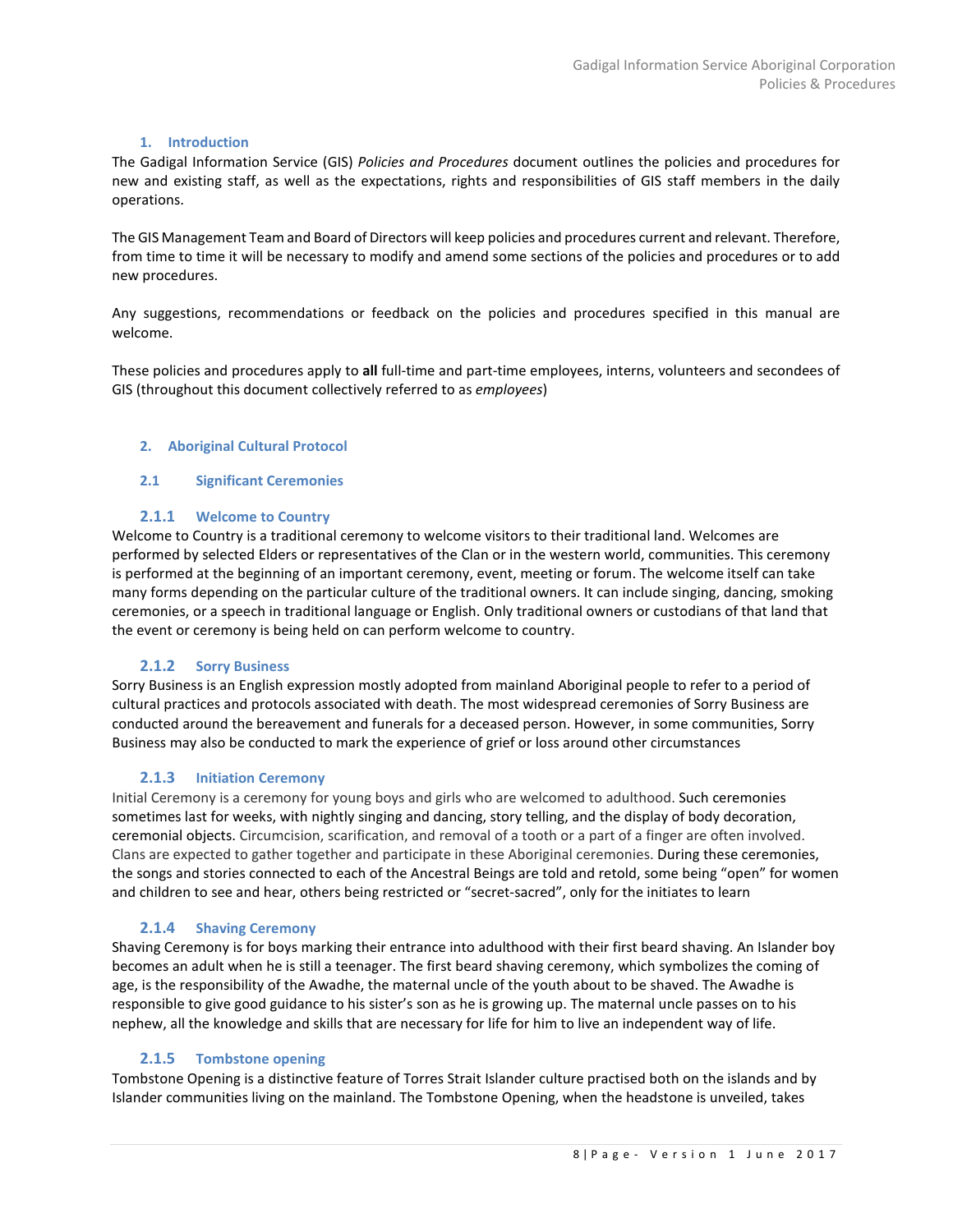place three years after the death of a relative. The Tombstone Opening is a sign that the spirit of the deceased has joined the other ancestors and marks the end of the mourning period. The Tombstone ceremony brings together song, dance, the visual arts and the preparation and display of food in a 'flamboyant and extravagant ceremony'

# <span id="page-8-0"></span>**2.1.6 Yalup Poethay (The first haircut)**

Yalup Poethay in the Torres Strait, one of the milestones in a child's life is the first haircut. Usually, takes place when a child is 3 or 4 years of age. In Torres Strait tradition, the hair from birth is associated with the infant years of a child. Thus the haircut signifies the transition from babyhood into the next stage of childhood. The parents select either a Godparent or family or clan member to perform the haircut. Traditionally, only a boy could receive the first haircut. In some exceptional circumstances a girl could have her haircut but usually, she was not allowed to cut her hair, even when she entered womanhood.

# <span id="page-8-1"></span>**2.1.7 Smoking Ceremony**

A Smoking Ceremony is when various native plants are collected and used to produce smoke. This has been believed to have cleansing properties and the ability to ward off unwanted and bad spirits, which was believed to bring bad omens

# <span id="page-8-2"></span>**2.1.8 Corroboree**

Corroboree is where aborigines interact with the Dreamtime through music, costume, and dance. This is sacred to them that people from outside the community are not permitted to participate nor witness the event. Bodies are painted and participants wear various adornments that are not used every day. In some places, especially in the Northwest of Australia, Corroboree is practised in both public and private venues. But either way, it would only be open for invited guests.

# <span id="page-8-3"></span>**2.1.9 Burial Practices**

Burial Practices differ throughout Australia. Across the Northern part, burial has two stages. Primary burial is when the dead body is laid upon an elevated wooden platform, covered with leaves and branches, and is left there for several months to rot and let the muscle separate from the bones. Bones are then collected, painted with red ochre, and dispersed in different ways. The latter is done during the secondary burial stage. There were also cases when bones are placed into a large hollow log and left at a certain area of a bushland.

# <span id="page-8-4"></span>**2.2 Responding to Aboriginal and Torres Strait Islander Cultural Ceremony Enquiries**

<span id="page-8-5"></span>This section includes the appropriate ways for GIS employees to respond to such enquiries

# **2.2.1 Welcome to Country**

When employees take enquiries for booking a welcome to country they must refer the enquiry to the most appropriate community, individual or organisation for the traditional lands on which the welcome is to be conducted on.

- a. Ask where (suburb) the event will be held?
- b. Refer to the table below for a guide on who the most appropriate person or organisation is to forward the request onto. Provide the contact details; if possible give a few options.
- c. Inform that costs may be associated with the welcome to country depending on whom they get. Do not estimate or quote a fee for the welcome as prices vary.
- d. Employees are not to delve into any political discussions or debates in regards to the welcome to country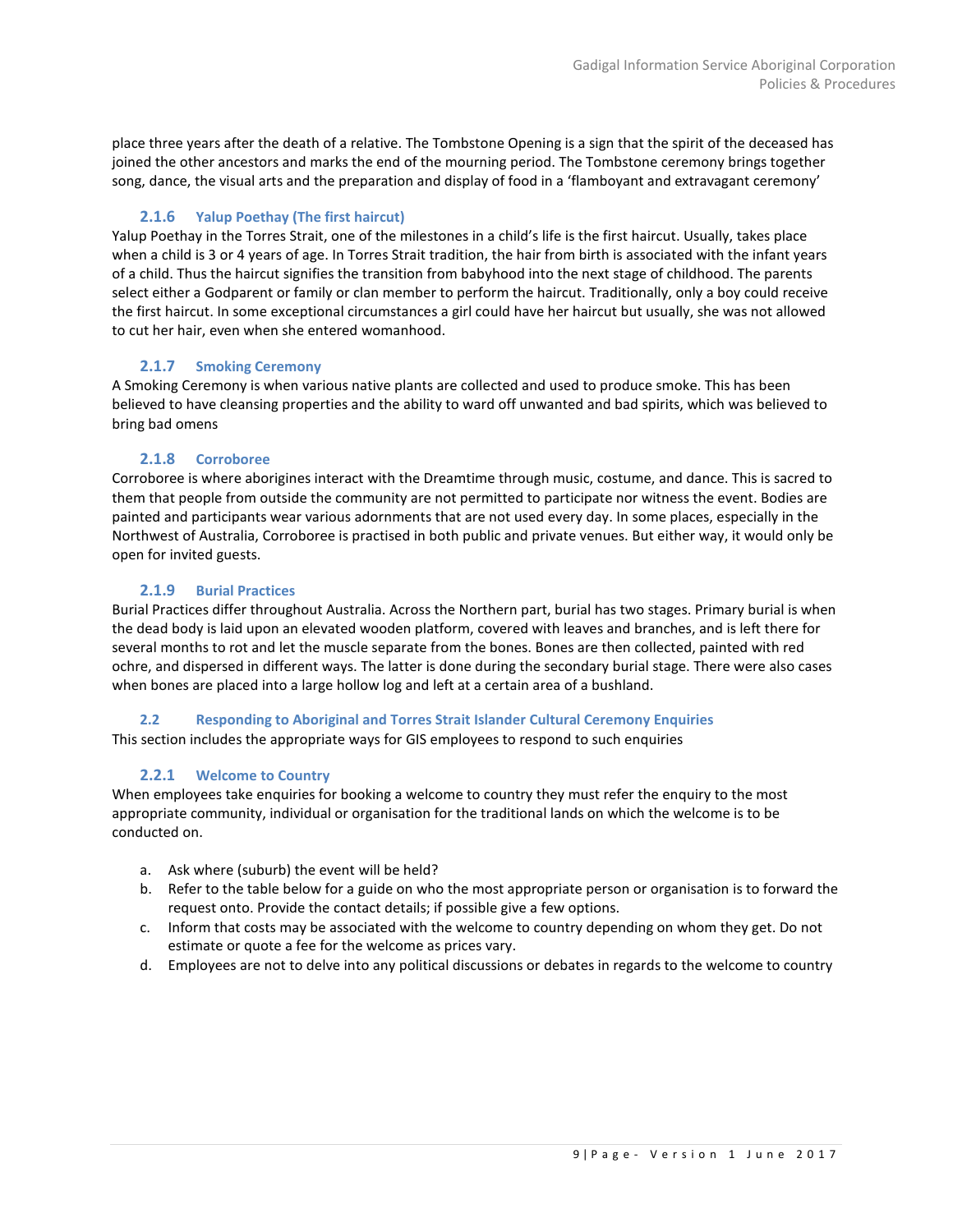| <b>Local Area</b>     | Elder's contact details                                  | Organisation's                               |
|-----------------------|----------------------------------------------------------|----------------------------------------------|
| Redfern               | <b>Aunty Millie Ingram</b><br>millie.ingram@hotmail.com  | <b>Wyanga Aged Care</b><br>(02) 9319 7175    |
|                       | Donna Ingram<br>0435 170 066                             |                                              |
|                       | Uncle Chicka Madden<br>0413 947 832                      | <b>Metropolitan LALC</b><br>$(02)$ 8394 9666 |
| La Perouse            | <b>Uncle Vic Simms</b><br>0407 035 962                   | La Perouse LALC                              |
| <b>Greater Sydney</b> | In consultations with local Aboriginal<br>Land Councils. |                                              |

Please refer enquiries to the appropriate person, or organisation as listed below:

# **2.2.2 Acknowledgement to Country**

<span id="page-9-0"></span>Acknowledgement to country is acknowledging the traditional owners of the land that you meet on. This can be done in addition to a welcome to country or in the absence of a welcome. An acknowledgement to country is often performed by a custodian of the land, or a representative of the clan or community but is not a traditional owner or an Aboriginal person. In the absence of an Aboriginal descendent, the first speaker is normally the person who acknowledges country.

Acknowledgements are normally done at less formal gatherings, for example at the opening of a small meeting and present a mark of respect for the Traditional Owners in which the event is taking place. Subsequent speakers may also wish to acknowledge the Traditional Owners.

Employees taking enquiries for acknowledgement should:

- a. Ask the location of the event. If you are unaware of the traditional owners refer them to the local land council.
- b. Encourage speakers for acknowledgement to attempt to determine the name of the traditional owners of the land and include it in their speech.

#### **Examples of an acknowledgement:**

"*I would like to pay respect and acknowledge the \*insert clan\* people who are the Traditional Owners of the land we meet on today. I would also like to pay my respects to the Elders past and present"*

#### **Or**

"*I would like to acknowledge and pay respect to traditional owners of the land we stand on today. I would also like to pay respect to the ancestors, and Elders both past and present. I would also like to acknowledge the Aboriginal people who join us today"*

# <span id="page-9-1"></span>**2.2.3 Smoking Ceremony**

- a. Employees must confirm the location of the smoking will take place.
- b. Employees must refer the enquiry to the most appropriate person or organisation as listed in the table below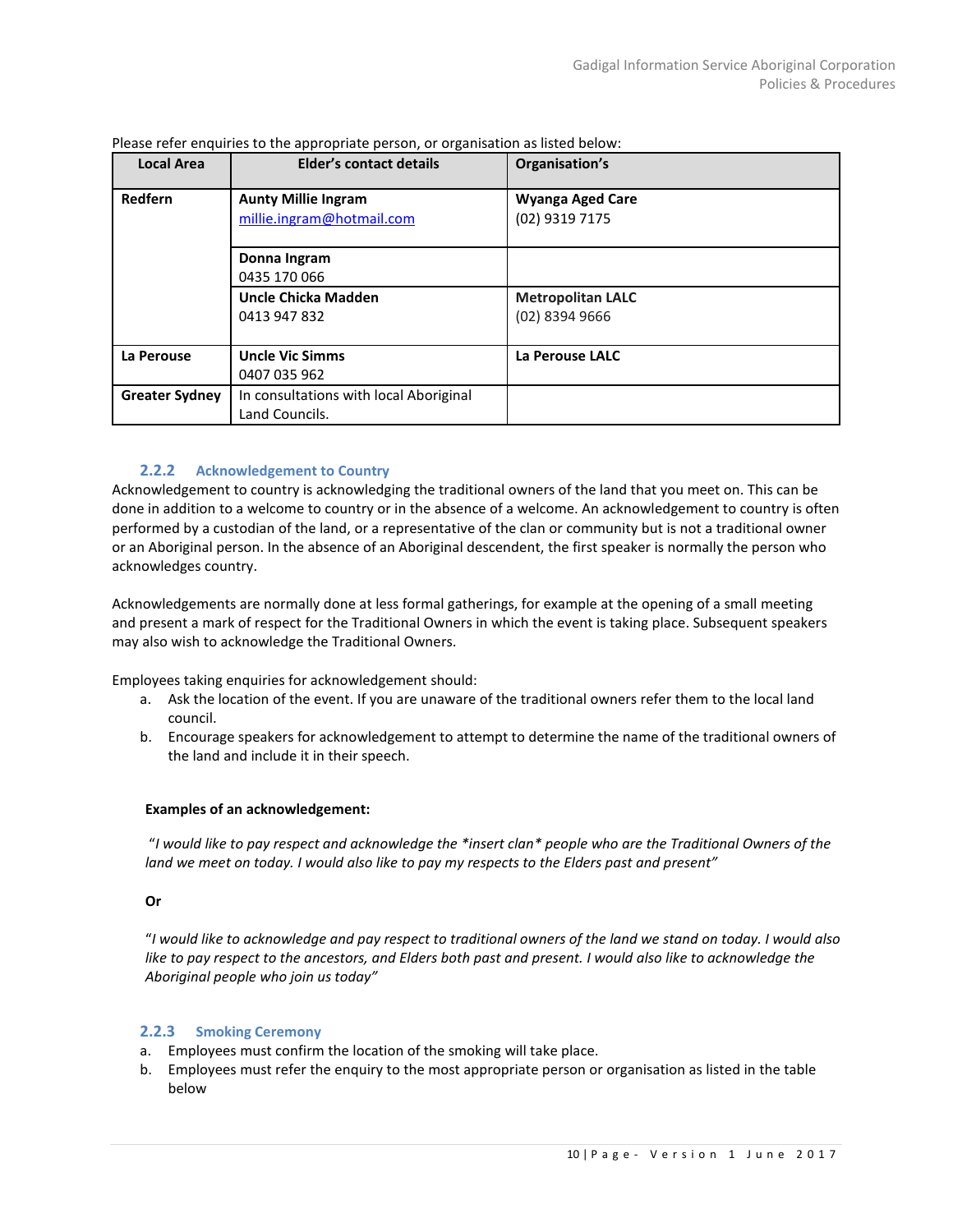c. Employees are to inform that costs may be associated with the smoking ceremony. Do not provide a quote or estimate the costs as they vary

| <b>Local Area</b>     | <b>Elder's contact details</b>                           | <b>Organisations</b>                                                                      |
|-----------------------|----------------------------------------------------------|-------------------------------------------------------------------------------------------|
| Redfern               | <b>Uncle Max Eulo</b>                                    | <b>Wyanga Aged Care</b><br>(02) 9319 7175<br><b>Metropolitan LALC</b><br>$(02)$ 8394 9666 |
| La Perouse            | <b>Uncle Vic Simms</b><br>0407 035 962                   | La Perouse LALC                                                                           |
| <b>Greater Sydney</b> | In consultations with local<br>Aboriginal Land Councils. |                                                                                           |

# **2.2.4 Significant Dates**

In no particular order, should be sorted by calendar months

# *2.2.4.1 Survival Day (26 January)*

Survival Day, held on 26 January, celebrates the survival of Aboriginal and Torres Strait Islander cultures and peoples. Annual events take place that showcases all aspects of Aboriginal and Torres Strait Islander culture, including dance, literature, music, food, language, etc. These events include the Yabun Festival and Salt Water Fresh Water Festival

# *2.2.4.2 National Apology Day (13 February)*

National Apology Day, held on 13 February, marks the anniversary of the formal apology by the Parliament of Australia to the Indigenous peoples, particularly the Stolen Generations.

# *2.2.4.3 National Close the Gap Day (16 March)*

National Close the Gap Day, held on 16 March, is an opportunity for the society to raise awareness around the Indigenous health crises and promote equality in life expectancy and health status between Indigenous and non-Indigenous Australians.

# *2.2.4.4 Harmony Day (21 March)*

Harmony Day, held on 21 March, promotes a culturally diverse society along with celebrating the inclusive nature of Australia.

# *2.2.4.5 National Sorry Day (26 May)*

National Sorry Day, held on 26 May, is commemorated nationally with thousands of Australians from all walks of life participating in memorial services, commemorative meetings, survival celebrations and community gatherings to honour the Stolen Generations.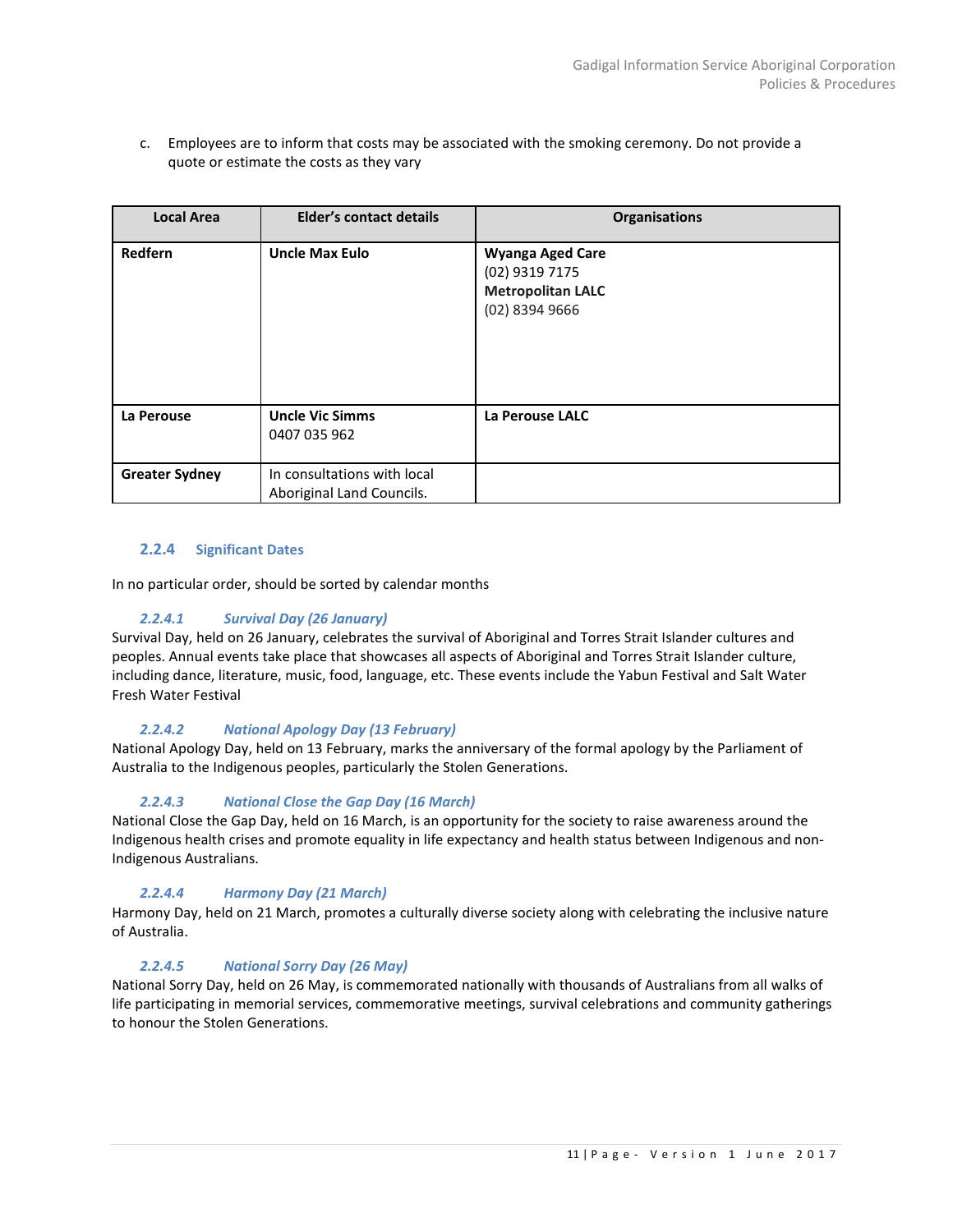# *2.2.4.6 Reconciliation week (27 May to 3 June)*

National Reconciliation Week, held from the 27 May-3 June, celebrates the rich culture and history of the First Australians. It's an opportunity to think about how we can contribute to alleviating the disadvantage experienced by Aboriginal and Torres Strait Islander Peoples

# *2.2.4.7 Mabo Day (3 June)*

Mabo Day, held on 3 June, marks the anniversary of the High Court's historic decision on native title. The day celebrates Eddie Koiki Mabo whose name is synonymous with the decision.

# *2.2.4.8 Coming of the light (1 July)*

Coming of the Light, held on 1 July, marks the day when the London Missionary Society arrived in the Torres Strait for the first time. The Torres Strait Islanders commemorate this day by holding cultural ceremonies.

# *2.2.4.9 NAIDOC Weeks (first full week of July)*

National NAIDOC week, held from the first Sunday to the second Sunday in July, is observed to celebrate the history, culture and achievements of Aboriginal and Torres Strait Islander peoples. NAIDOC stands for National Aborigines and Islanders Day Observance Committee'.

# *2.2.4.10 National Aboriginal and Islanders Children's Day (4 August)*

National Aboriginal and Torres Strait Islander Children's Day, held on 4 August, is a special event that highlights significant concerns or hope for Aboriginal and Torres Strait Islander children.

# *2.2.4.11 Indigenous Day of the World's Indigenous People (9 August)*

International Day of the World's Indigenous People, held on 9 August, is observed to protect and promote the rights of Indigenous peoples. The event also recognises the contributions of the Indigenous peoples to world issues such as environmental protection.

# *2.2.4.12 Human Rights Day (10 December)*

<span id="page-11-0"></span>The United Nations' Human Rights Day is annually observed on 10 December to mark the anniversary of the presentation of the Universal Declaration of Human Rights

# **3 Personal Conduct**

GIS expects its employees to maintain a high standard of conduct and work performance to make sure the business maintains its good reputation with Stakeholders and the broader community. Good personal conduct contributes to a good work environment for all.

This involves all employees:

- a) observing all policies and procedures
- b) treating colleagues with courtesy and respect
- c) treating customers and clients in a professional manner at all times
- d) working safely at all times

#### **3.1 Working Hours and Meal Breaks**

<span id="page-11-1"></span>GIS employee's working hours are Monday to Friday 9.30am to 5.30pm over a 75 hour fortnight. Employees are entitled to a 1-hour lunch break each day, to be taken at an appropriate time that does not impact or disrupt core business activities such as meetings or presentations.

GIS may require an employee to assist with GIS activities or events held on Saturday or out of normal hours. In these instances, a Day in Lieu may be provided to the employee. Time worked towards time in lieu must be approved in advance by GIS Manager unless exceptional circumstances exist, in which case management will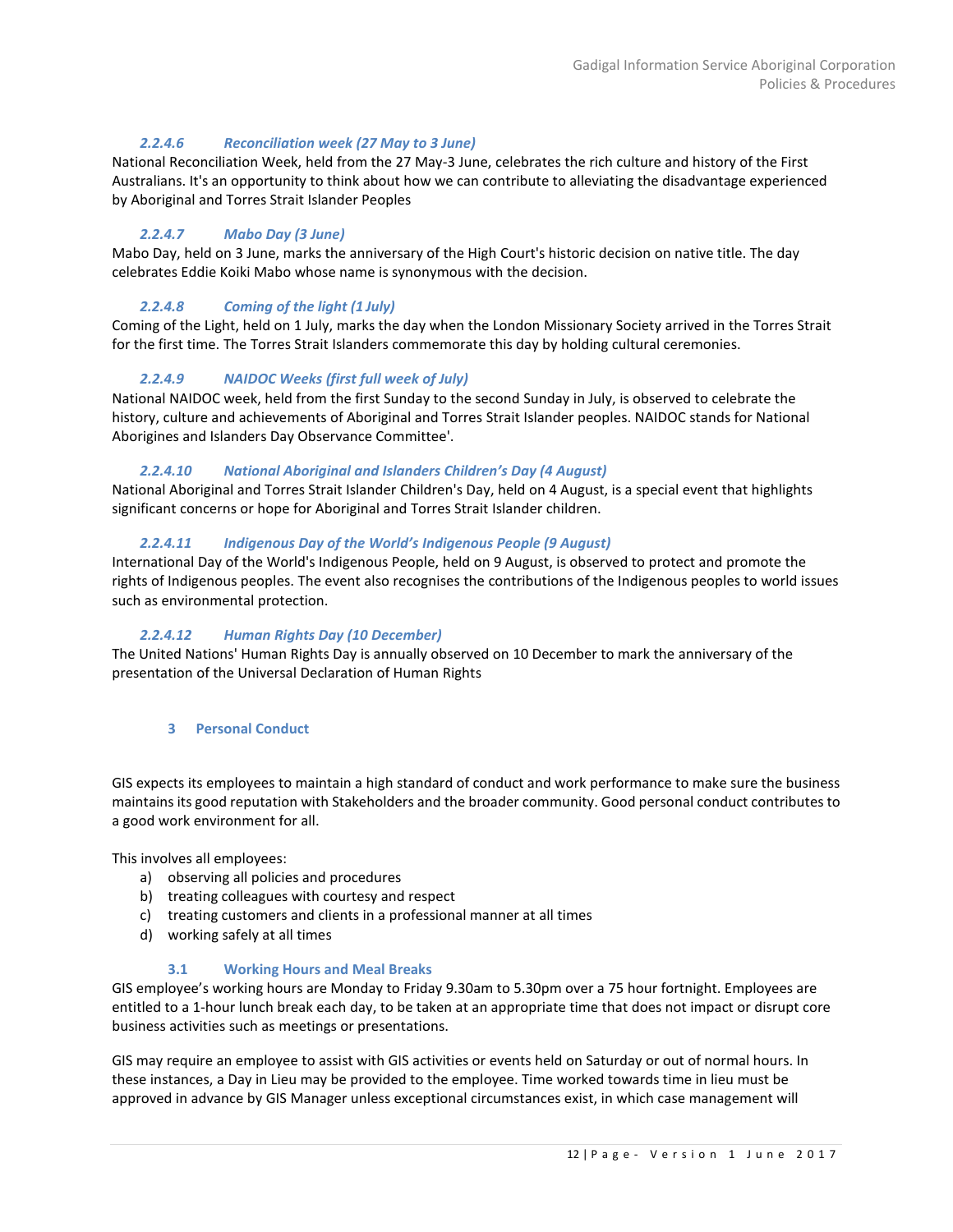consider granting approval after the time is worked. Time in Lieu will be provided as per policy 4.4.12 and 7 in this document.

# **3.2 Kitchen and Group Areas**

<span id="page-12-0"></span>All GIS employees are responsible for the cleanliness of the Kitchen and other group areas. Each employee must clean and store dining plates and utensils in the correct areas after use or rinse and place in the dishwasher. The dishwasher must be put on at the end of each day and emptied every morning.

# **3.3 Dress code policy**

<span id="page-12-2"></span><span id="page-12-1"></span>As a minimum standard, dress should be clean, neat and professional. Smart Casual is the expected dress code. GIS reserves the right to request an employee to dress to an appropriate standard as a condition of employment.

# **3.4 Personal communications policy**

<span id="page-12-3"></span>It is expected private phone calls will be kept to reasonable levels. Exploitation of the personal communication policy may result in individuals reimbursing GIS for private phone call costs.

# **4 Absenteeism policy**

*The following information is provided as the minimum mandatory standard practice, procedure or process to enable satisfactory compliance with GIS's Human Resource (HR) Policy.*

# **4.1 Purpose**

<span id="page-12-4"></span>To establish a framework for the pro-active, effective and fair management of unscheduled and scheduled absences from work.

# **4.2 Application**

<span id="page-12-5"></span>This policy and procedure applies to all employees working in and for Gadigal Information Service Aboriginal Corporation (**GIS**).

<span id="page-12-6"></span>

| 4.3<br><b>Definitions</b><br>Absence/Absenteeism | Not physically attending work and/or your duties                                                                                                                                                                                                                                                               |
|--------------------------------------------------|----------------------------------------------------------------------------------------------------------------------------------------------------------------------------------------------------------------------------------------------------------------------------------------------------------------|
| Immediate family                                 | Includes:                                                                                                                                                                                                                                                                                                      |
| <b>Employee</b>                                  | A spouse of the employee<br>٠<br>A child (including an adult child, an adopted child, a foster child, a step-<br>٠<br>child, ex-nuptial child), parent, grandparent, grandchild or sibling of the<br>employee or spouse of the employee<br>An employee of GIS (permanent, temporary or casual) working for GIS |
| Manager                                          | An employee appointed with management duties                                                                                                                                                                                                                                                                   |
| <b>Scheduled absence</b>                         | Planned and already known absence $-$ i.e. medical appointment, training,<br>meeting etc.                                                                                                                                                                                                                      |
| Unscheduled absence                              | Unforeseen circumstances that require your absence $-$ i.e. illness, injury, family<br>emergency, etc.                                                                                                                                                                                                         |

# **4.4 Absence Management**

<span id="page-12-7"></span>GIS is committed to establishing a work environment that encourages regular and consistent attendance at work and will actively monitor and manage unscheduled and scheduled absences from work.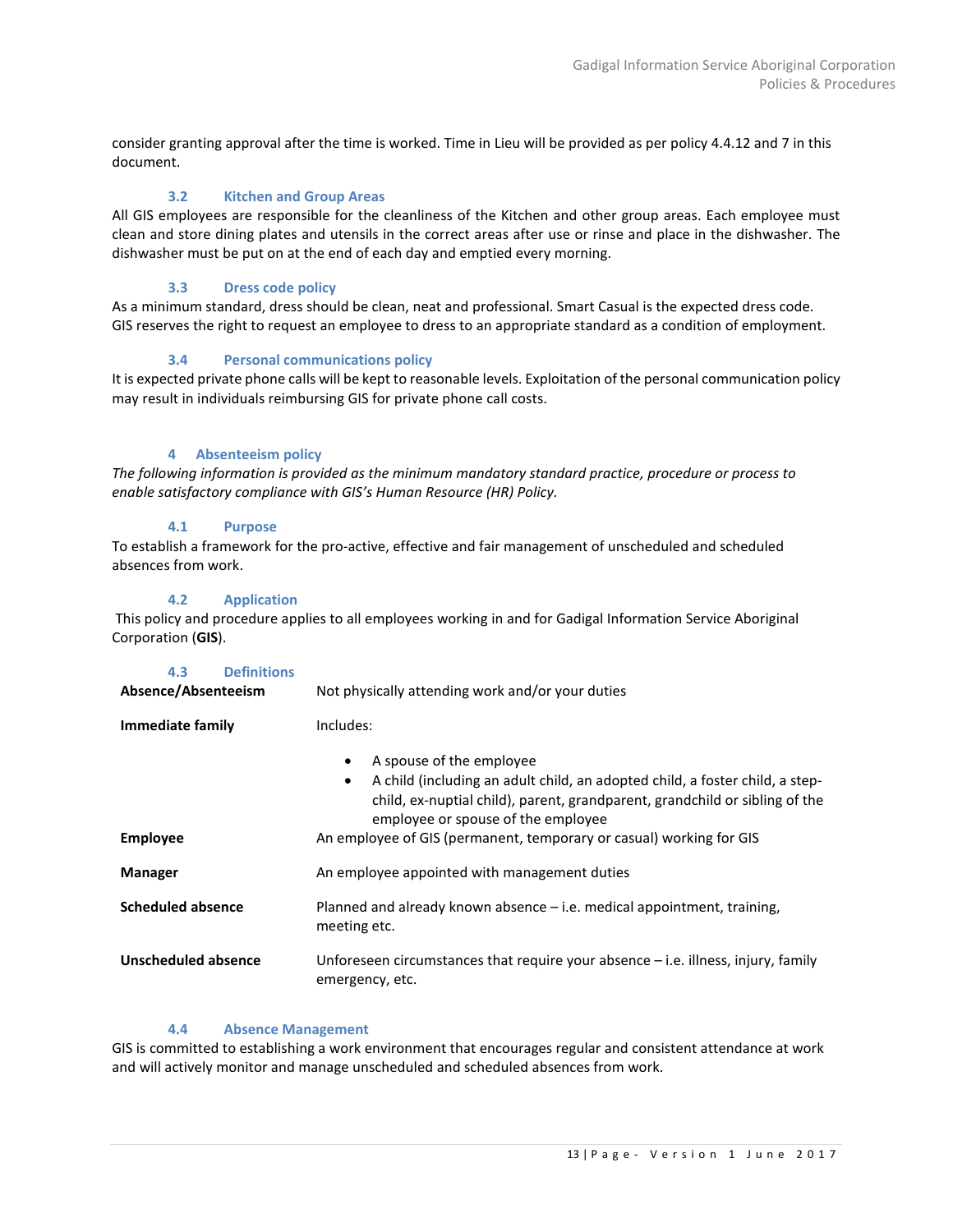#### *4.4.1 Principles:*

4.4.1.1 An employee is entitled to access their sick leave entitlements:

- When they are unable to attend work due to illness or injury; and/or
- To take carer's leave to care for members of their immediate family or Household, and
- Provide a medical certificate for absences that exceed 1 working day
- 4.4.1.2 An employee is entitled to access their time in lieu entitlements:
	- When they have accrued time-in lieu **and**,
	- they have obtained pre-approval from the CEO prior to the day(s) of absence and,
	- have completed the appropriate paperwork
- 4.4.1.3 An employee is entitled to access their annual leave entitlement:
	- When they have accrued annual leave **and**
	- they have pre-approval from the CEO prior to the day(s) of absence and
	- have completed the appropriate paperwork
- 4.4.1.4 An employee is required to be aware of the absence notification arrangements for scheduled and unscheduled absences and ensure they advise the CEO, but where unavailable advise their direct manager of their absence.
- 4.4.1.5 When concerns arise regarding an employee's rate or pattern of unscheduled or scheduled absence, the management of such absenteeism needs to occur. This should be undertaken in a fair and reasonable way, in accordance with award, legislative and other policy provisions.
- 4.4.1.6 Proactive and consistent absence management practices should be utilised along with a work environment that encourages attendance at work.

#### *4.4.2 Manager's responsibility*

To manage absence fairly and pro-actively, management should:

that attendance matters and why

4.4.2.1 Be aware of the requirements relating to absence management and apply them fairly and transparently 4.4.2.2 Understand the majority of sick leave is genuine and needs to be dealt with empathetically 4.4.2.3 Understand that each employee's circumstances should be managed on a case by case basis 4.4.2.4 Treat information provided by the employees about their health or circumstance on a confidential basis. The information shall only be provided to other persons who have a legitimate reason to know. 4.4.2.5 Identify options, strategies and support available to manage absences when they occur 4.4.2.6 Develop and facilitate return to work plans where appropriate 4.4.2.7 Recognise and act on underlying causes that may contribute to absences 4.4.2.8 Maintain open two-way communication with employees, regularly communicating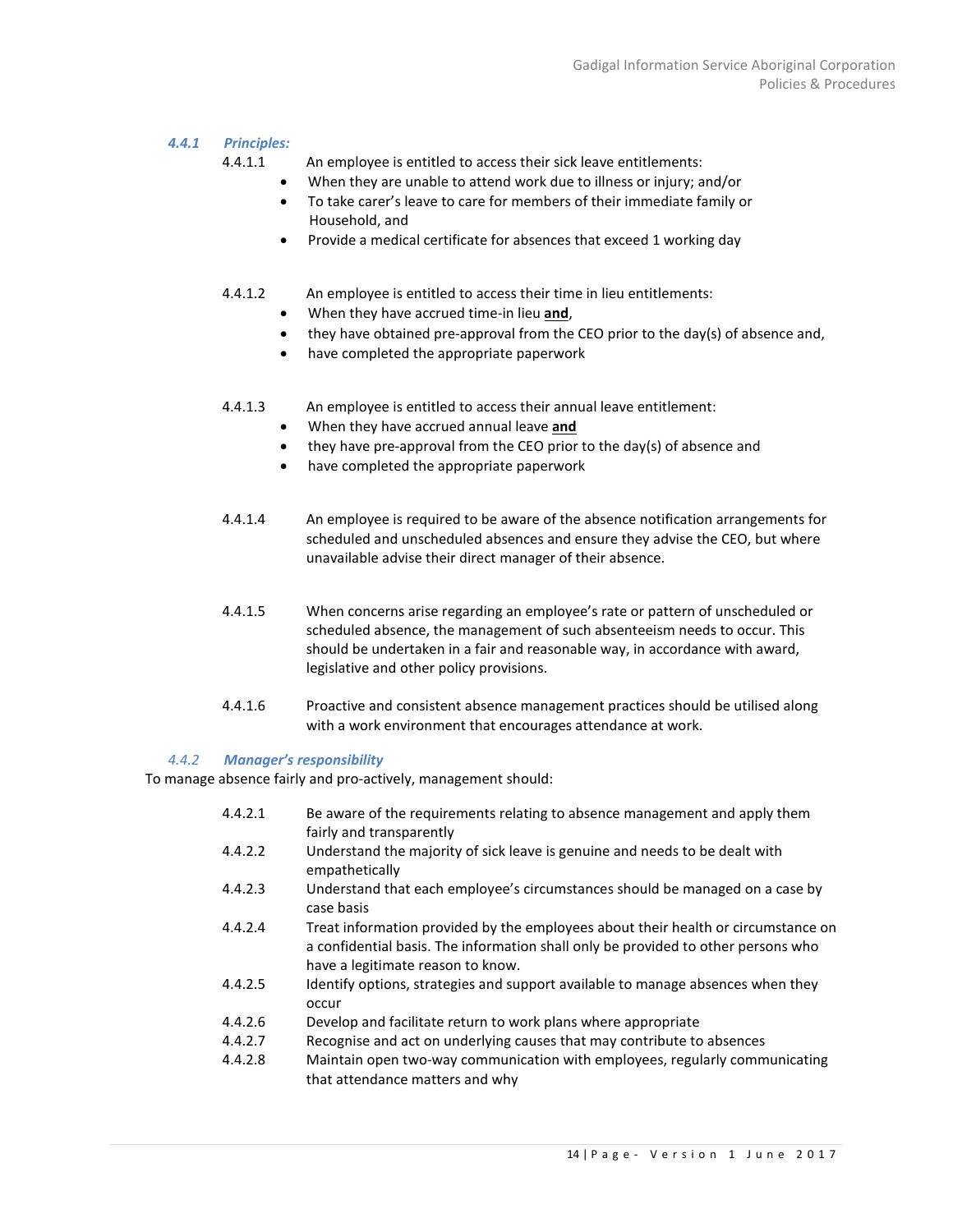#### *4.4.3 Employee's Responsibility:*

- 4.4.3.1 The obligation of employees to maintain regular attendance requires not only that they consistently show up for work on time, but also that they do not leave without proper authorization which includes attending meetings, obtaining interviews etc., even if it involves a brief period of time. Leaving work early or without proper authorisation has always been regarded as a disciplinable offence.
- 4.4.3.2 Accrued sick leave enables an employee to recover from illness without loss of pay
- 4.4.3.3 Employees are responsible for attending work in accordance with their contracted working hours and fulfilling their contract of employment – if employees are fit for duty they must come to work
- 4.4.3.4 Employees should be fit for duty before returning to work following sick leave absence
- 4.4.3.5 Employees are required to keep in touch with the CEO during periods of absence if they are medically fit to do so.
- 4.4.3.6 Payments during periods of leave are subject to the provisions of appropriate paperwork – i.e. leave forms or medical certificates. In situations of carer's leave, in accordance with this policy, an employee is to, if required: provide a medical certificate to show the immediate family household member is ill.
- 4.4.3.7 In cases where health and/or attendance becomes a concern, employees should discuss the situation with the CEO at the earliest opportunity to seek a positive outcome.
- 4.4.3.8 Personal commitments should be attended to during off duty hours, with other appropriate leave, or where available through the use of flexible working hours arrangements.

# *4.4.4 Notification of Absence:*

- 4.4.4.1 All employees are to notify the CEO at the earliest opportunity of their unscheduled or scheduled absence.
- 4.4.4.1.1 *Notification during office hours:* Employees are to email notification of scheduled or unscheduled absence. Employees are to complete a leave form if required and submit to the CEO for approval.
- 4.4.4.1.2 *Notification outside of office hours:* Notification should be done by a telephone call to either the office line or CEO mobile number, before office hours commence (where possible). If you are unable to get through to the CEO you are to leave a voice message and/or follow up with a text message or email.
	- 4.4.4.2 If the CEO is not contactable you are to contact your direct Manager. In no circumstance is any employee to leave a message with a co-worker. Exceptions may only occur when the CEO and your direct Management are not contactable.
	- 4.4.4.3 For scheduled absences i.e. medical appointment, employees are to provide a completed leave form to the CEO to seek approval.
	- 4.4.4.4 If a leave form is not required, the employee is to email notification to the CEO for approval of absence.
	- 4.4.4.5 Notification of absence must include: reason for absence, and the likely duration of absence
	- 4.4.4.6 Essential work priorities and/or deadlines are to be identified by the employee to the CEO which requires the action of a coworker during the absence of the employee in question.
	- 4.4.4.7 Employees claiming leave entitlements i.e. sick leave are required to provide a medical certificate if their absence exceeds 1 working day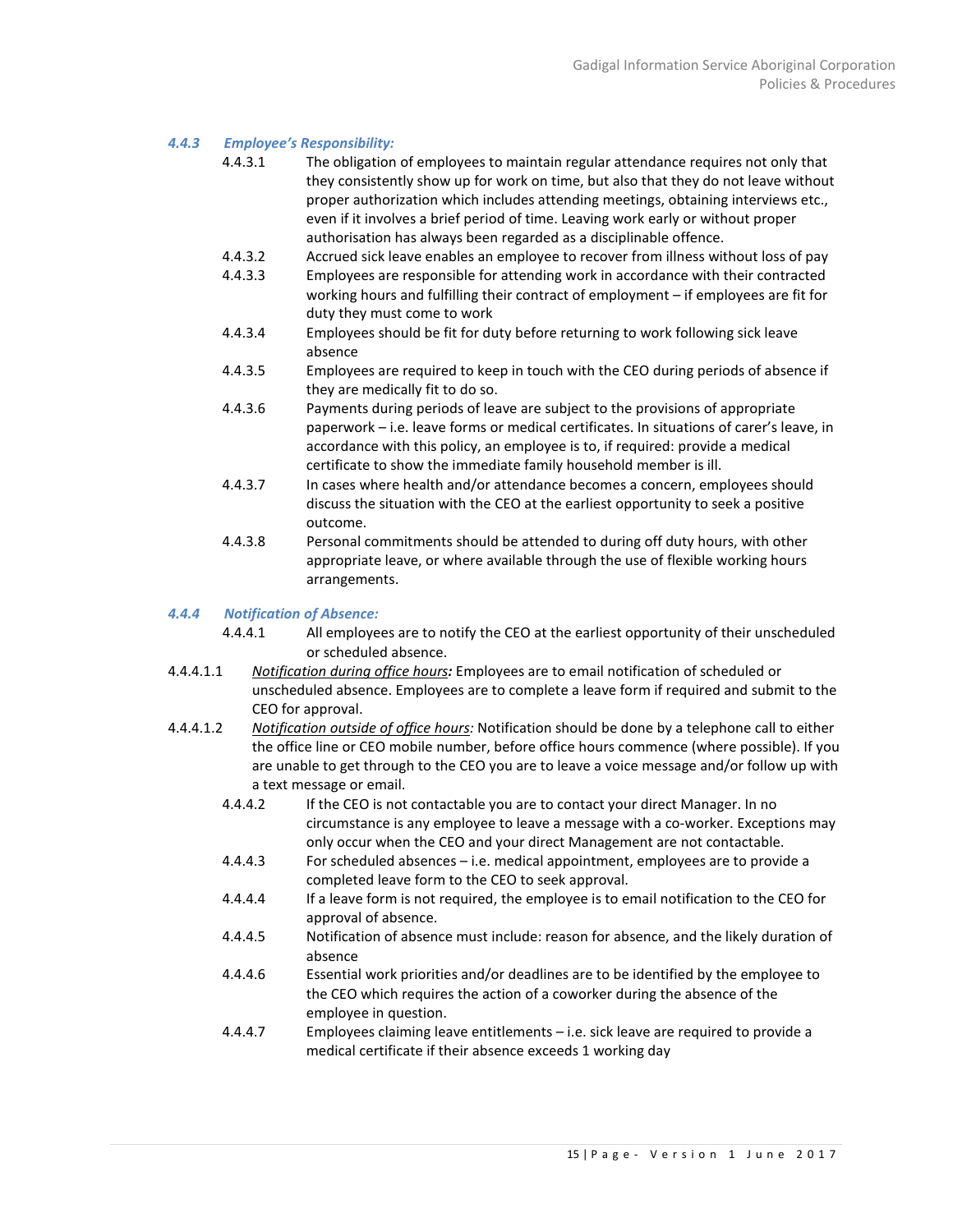# *4.4.5 Failure to comply with the minimum standard practice, procedure or processes*

Failure to adhere to the minimum standard practice, procedure or processes outlined in this document warrants initiation of disciplinary action against you. This includes but is not limited to, receiving a formal warning, receiving pay deductions, suspension without pay, and/or termination of your employment.

# **5 Private Work Policy**

<span id="page-15-0"></span>GIS fully encourages and supports the engagement of staff in a range of professional development and community activities provided that the undertaking of these activities is in accordance with this procedure.

#### **5.1 Who is covered by this policy?**

<span id="page-15-2"></span><span id="page-15-1"></span>This policy applies to all employees, Board members, management, secondees and interns of GIS.

# **5.2 Definitions**

| <b>Private Work</b>   | Any work or professional development activities are undertaken in private capacity<br>by any employee outside of their normal duties (the employee's engagement<br>profile and position description) for remuneration |
|-----------------------|-----------------------------------------------------------------------------------------------------------------------------------------------------------------------------------------------------------------------|
| <b>External Party</b> | A company, association, person or organisation, other than GIS                                                                                                                                                        |

# **5.3 Why does there need to be a private work policy?**

<span id="page-15-3"></span>It is important that any work you carry out in your private capacity is clearly separate from the work you do under the contract with GIS. This separation ensures that GIS is not liable for any taxation, WorkCover, negligence or any other legislative requirements with respect to private work carried out by individual GIS staff.

# **5.4 Approval required for private work?**

<span id="page-15-4"></span>If a staff member wishes to commence or continue any kind of paid private work, the staff member must do so in accordance with the provisions of this procedure.

All staff members are expected to devote their working time to the service of GIS, in accordance with the terms and conditions of their appointment and their engagement profile or position description, as appropriate. Therefore are this procedure outlines, prior written approval from the CEO is required before staff undertake private work.

#### <span id="page-15-5"></span>**5.4.1 Private work approval requirements**

5.4.1.1 Inform the CEO in writing of all paid private work or professional development activities that he or she intends to undertake prior to its commencement,

5.4.1.2 Discuss any potential or actual conflicts of interest, or conflict of commitment with the CEO 5.4.1.3 Obtain prior written approval from the CEO,

5.4.1.4 Obtain permission to engage in continuing paid private work (such as continuing consultancy) on an annual basis, at the same time as the staff members performance review, including making a full disclosure of the proposed commitments for the coming year,

5.4.1.5 Not use his or her GIS title or position (for example, GIS Producer) when performing work for an external entity in order to avoid any implication that may arise to the effect that the staff member is performing work on behalf of GIS,

5.4.1.6 Continue to comply with all of his or her obligations as an employee of GIS, including the confidentiality of GIS information, and

5.4.1.7 Comply with their obligations under the Australian Taxation Law including any obligation to register for and pay Goods and Services Tax (GST) and/or Pay As You Go (PAYG) tax.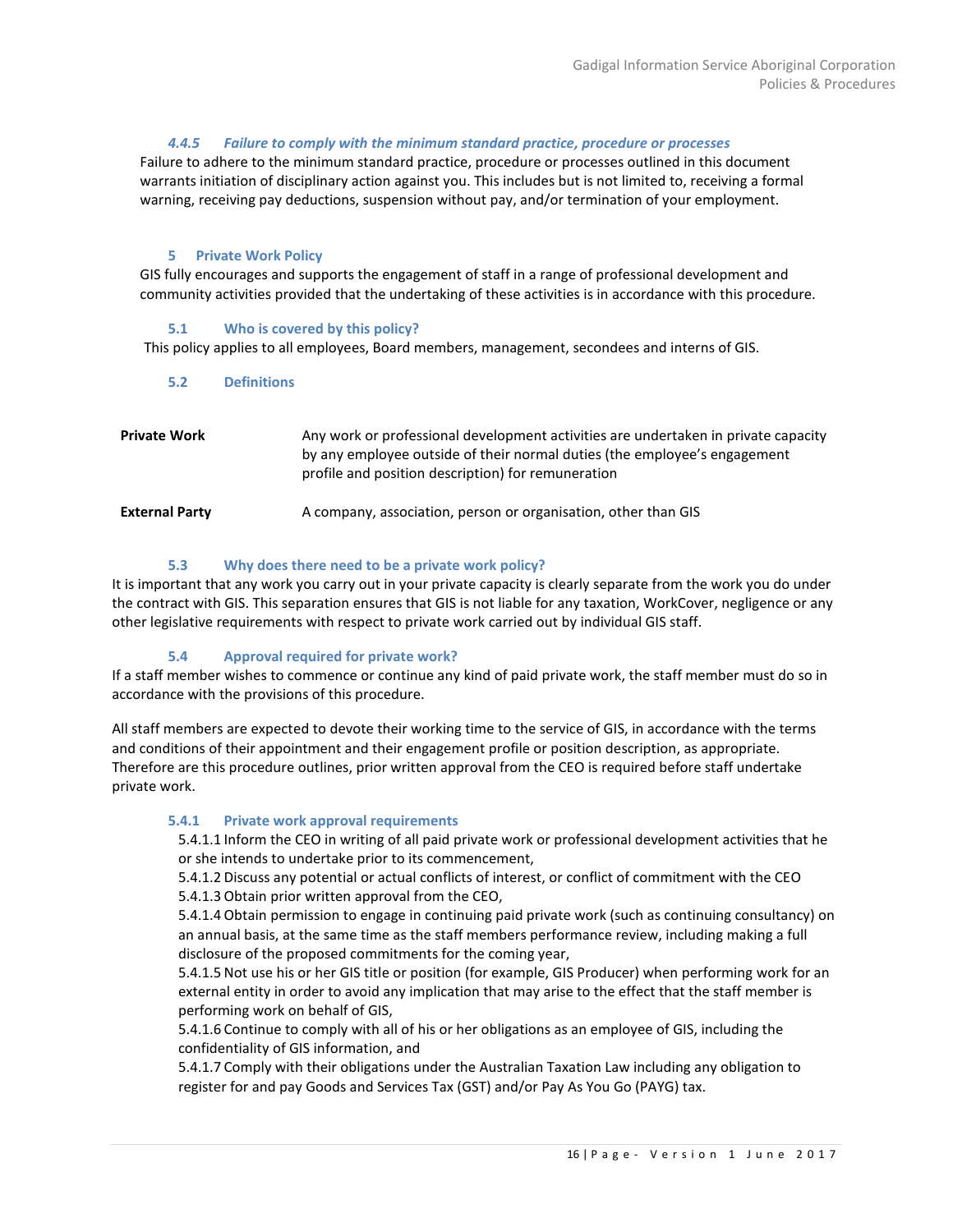# **5.4.2 Reasons for potential disciplinary action**

<span id="page-16-0"></span>5.4.2.1 Represents (actively or passively) an external party that work is being conducted under the auspices of the GIS when it is not (i.e. it is private practice of paid private work that has not been approved by CEO),

5.4.2.2 Is performing work which places the staff member in a position where there is an unacceptable actual or potential conflict of interest or commitment with his or her GIS responsibilities,

5.4.2.3 Undertakes private work that interferes with the proper execution of the staff member's work, without prior approved alternate arrangements having been made to cover these,

5.4.2.4 Makes use of GIS resources to private practice, for which prior approval has not been given and/or where no appropriate arrangements for reimbursement to GIS have been made,

5.4.2.5 Undertakes private practice that was introduced through GIS, and that should be contracted to the staff member's work unit,

5.4.2.6 Undertakes private work of any kind without appropriate approval, or

5.4.2.7 Breaches any provision of this procedure

# **5.5 Conflict of Interest**

<span id="page-16-1"></span>This policy is to ensure that actual, potential and perceived conflicts of interest are identified and managed effectively.

Proper management of conflict of interest is required to maintain our not-for profit licence, and to comply with Corporations law and funding body requirements.

<span id="page-16-2"></span>

| <b>Definitions</b><br>5.5.1       |                                                                                                                                                                                                                    |
|-----------------------------------|--------------------------------------------------------------------------------------------------------------------------------------------------------------------------------------------------------------------|
| <b>Conflict of interest</b>       | A clash between a worker's private interest and work interest that gives, or may<br>give or be perceived to give, advantage to the worker or others who are<br>associated with the worker                          |
| <b>Pecuniary interest</b>         | A private interest involving actual or potential financial gain or loss by a worker<br>or a workers relative or other close associate, including household members.                                                |
| <b>Non-pecuniary interest</b>     | A private interest without a financial component where there may be a<br>tendency for favouritism or prejudice to arise due to friendship, animosity or<br>other personal involvement with another person or group |
| <b>Private interest</b>           | Personal, professional or business interests including those of individuals,<br>groups or organisations that workers associate with outside of GIS                                                                 |
| <b>Conflict of duties</b>         | A competing interest between an official duty for one entity and the official<br>duty of another (e.g. a director, executive manager of GIS who is a director of<br>another entity)                                |
| <b>Policy objectives</b><br>5.5.2 |                                                                                                                                                                                                                    |

<span id="page-16-3"></span>

| <b>POIICY ODJECTIVES</b> |                                                                                       |
|--------------------------|---------------------------------------------------------------------------------------|
| 5.5.2.1                  | To ensure GIS's interest in impartial and objective decision making                   |
| 5.5.2.2                  | To protect the reputation of GIS by maintaining ethical standards of good             |
|                          | judgement, fairness and integrity in all its dealings                                 |
| 5.5.2.3                  | To ensure that employees always observe the highest standard of business ethics       |
| 5.5.2.4                  | To avoid any activity or interest that might reflect favourably upon a staff member's |
|                          | own integrity and good name, or upon the integrity of GIS                             |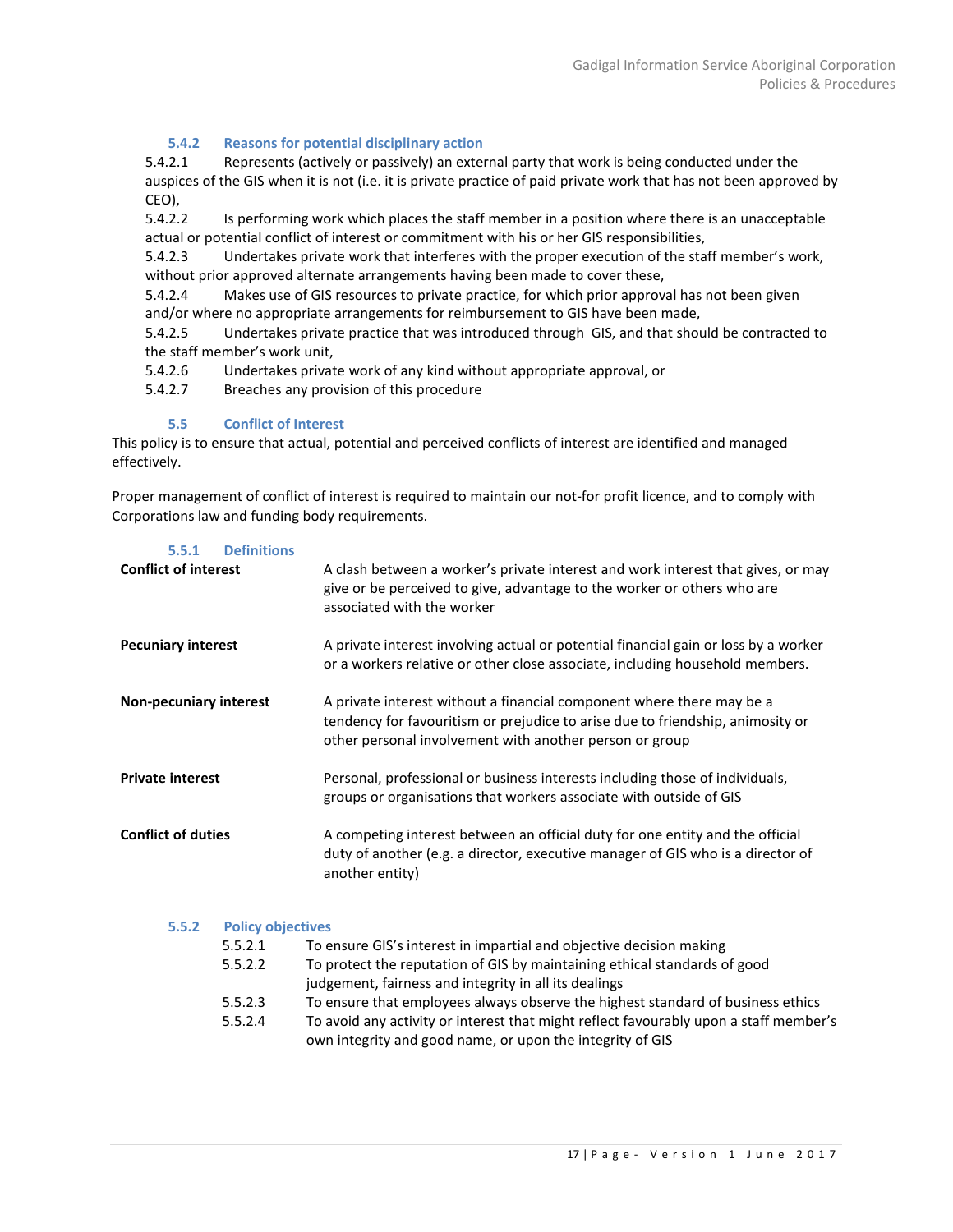#### <span id="page-17-0"></span>**5.5.3 Scope**

The policy applies to all staff, volunteers and secondees. This policy also applies to external appointees of Boards, committees, contractors and consultants.

# <span id="page-17-1"></span>**5.5.4 Exclusions**

There are no exclusions from this policy.

#### <span id="page-17-2"></span>**5.5.5 Policy Statement**

All staff members performing GIS duties are required to act in good faith towards GIS, ensuring that conflicts of interest are identified and managed, so that they do not affect the services, activities or decisions of GIS.

To achieve this we will:

- 5.5.5.1 identify and declare all conflicts of interest
- 5.5.5.2 develop, implement and monitor action to appropriately manage the conflict; and
- 5.5.5.3 report all identified conflicts too:
- 5.5.5.3.1 the Board for recording in the Board minutes (for Directors conflicts only)
- 5.5.5.3.2 the committee for recording in the committee minutes (for Sub-committees, reference groups conflicts only)
- 5.5.5.3.3 the staff, volunteers or broadcasters for recording in meeting minutes (for staff, volunteers and broadcasters only)
- 5.5.5.3.4 the conflicts of interest register for all workers
- 5.5.5.3.5 the individual's personal file (where appropriate or required) and
- 5.5.5.3.6 deal firmly with breaches of this policy

# **5.5.6 Management of conflict of interest**

<span id="page-17-3"></span>There are three components to managing of conflicts of interest.

- Report,
- Resolve, and
- Register

#### **5.5.6.1 Reporting a conflict of interest**

When becoming aware that a conflict of interest may occur, you must report that fact to the CEO. Reporting a conflict of interest allows for the matter to be resolved effectively. Remember that a conflict of interest may be actual, perceived, or a potential conflict and it may be pecuniary or non-pecuniary. If not managed properly, either kind can be equally damaging to your own and GIS's reputation.

When Board or committee members have a conflict of interest or conflict of duties, the conflict must be reported to the meeting members and documented in the meeting minutes.

#### **5.5.6.2 Resolving a conflict of interest**

The main ways a resolution can be achieved are:

- Restrict, or
- Remove

**Restricting** the person with the conflict in the participation of decision making is an appropriate method where the conflict is not likely to arise frequently. The restriction could include one or more of the following:

• Not participating in any critical criteria setting or decision making role in the process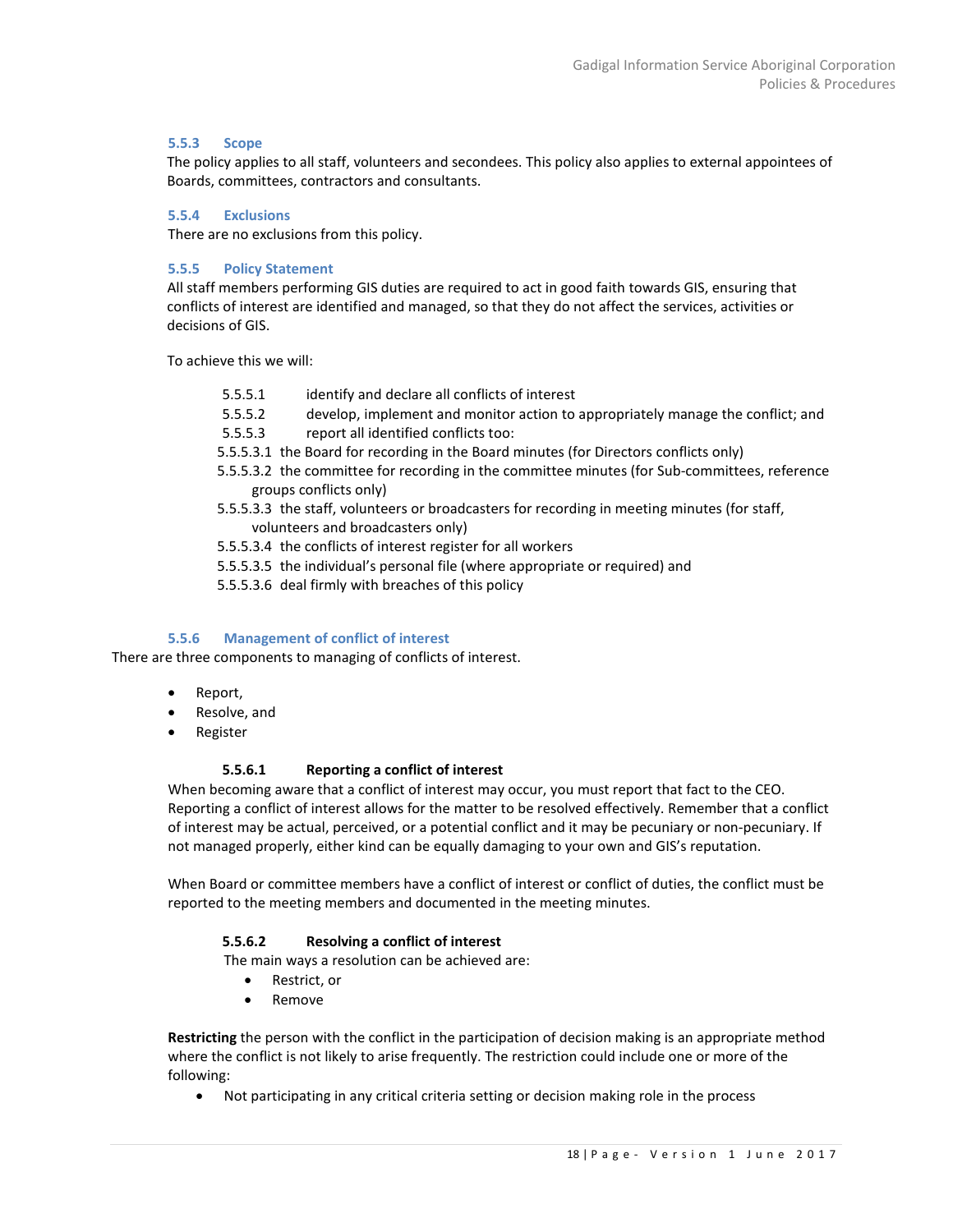- Refraining from debate about the plan or proposal
- Limiting access to information and/or denying access to sensitive documents or confidential information in the process
- Withdrawing from discussion of the plan or proposal
- Abstaining from voting on the decision

**Removing** the person with the conflict from the process is appropriate where there is an ongoing serious conflict of interest and restriction is not practical or feasible.

- Removing the person with the conflict from an involvement
- Abstaining from any formal or informal discussion about the matter
- Separating the person with the conflict from the situation where there may be a perception of exerting a covert influence on decisions or actions
- Re-arranging duties and responsibilities to a non-conflicting function but not to a person who is supervised by the person with the conflict
- Transferring to another project or another area of the organisation

# 5.5.6.3 **Registering a conflict of interest**

All conflicts of interest must be registered in the **Conflict of Interest Register.** This register is kept by the CEO and helps GIS to show that the conflict has been declared and resolved. It adds transparency to the situation.

Registering a conflict must include:

- Name of person with the conflict of interest
- Name of person the conflict of interest was reported to
- What the conflict is
- When it occurred
- What is the risk exposure if not dealt with
- How it was resolved

#### **5.5.6.4 Breach of policy**

Failure to disclose a conflict of interest is a breach of the **Code of Conduct** and for Directors is a breach of the **Board Governance Charter**. It may result in the initiation of disciplinary action that could involve dismissal from the GIS if deemed to be ab incident of misconduct, wrongdoing or an abuse of power of authority.

# <span id="page-18-0"></span>**6 Confidentiality Policy**

#### **6.1 Purpose**

<span id="page-18-1"></span>The purpose of this policy is to establish a framework around the handling of information, especially confidential information in the possession of GIS.

- 6.1.1 GIS is responsible for ensuring that the privacy of information is safeguarded and that privacy rights are upheld. GIS members, staff, volunteers, Board, secondees, clients and contractors have a right to the confidentiality of any personal information about them except in circumstances of legal obligation.
- 6.1.2 GIS ensures compliance by adhering to the National Privacy Principles and related privacy legislation, the Privacy Act and state/territory privacy laws.
- 6.1.3 Relevant Legislation Reference:
	- Privacy and Personal Information Protection Act 1998
	- Privacy Act 1998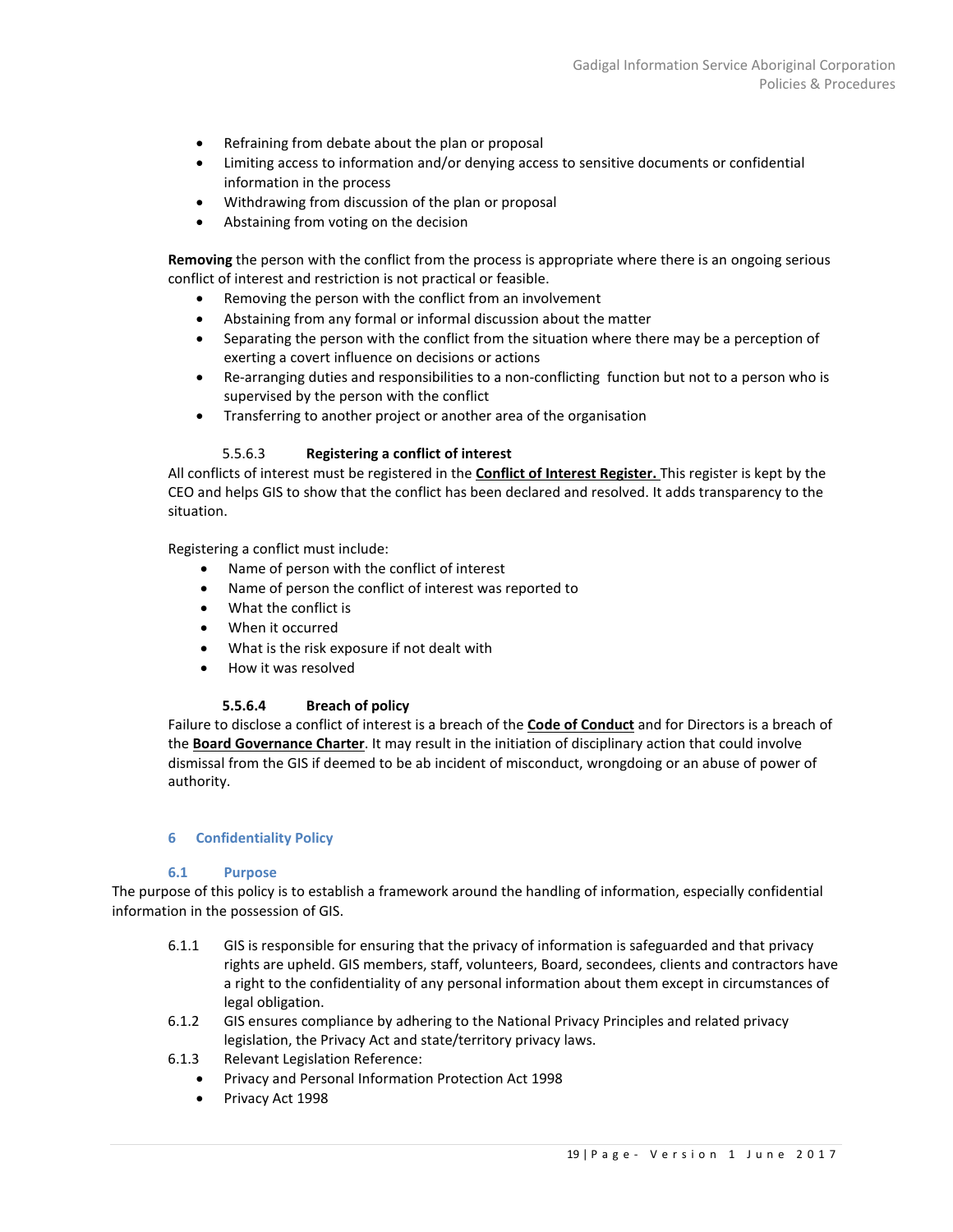- Freedom of Information Act 1982
- National Privacy Principles 2001

# **6.2 Who is covered by this policy?**

<span id="page-19-0"></span>Everyone at GIS (including the board, management, the staff, secondees and volunteers) are covered by this policy.

# **6.3 Confidential Information**

<span id="page-19-1"></span>For the purposes of this policy, *Confidential Information* means:

- 6.3.1 Any information, documentation, record (in any form) or information received, derived, developed or accessed by you in the course of your employment or association with GIS which is not generally available in the public domain;
- 6.3.2 Anything marked confidential or anything which a reasonable person would consider confidential because of the circumstances in which it was received, derived, developed or accessed in the course of employment or association with GIS;
- 6.3.3 All information about GIS within the scope of paragraphs (1) and (2) including information about:
	- 6.3.3.1 Employees, volunteers, secondees, partners, clients and suppliers of GIS;
	- 6.3.3.2 Salaries, wages or any other payroll information;
	- 6.3.3.3 Terms and conditions of employment;
	- 6.3.3.4 Business development initiatives;
	- 6.3.3.5 GIS' policies, training materials and internal communications (e.g. emails);
	- 6.3.3.6 Other information on the GIS network (as defined in Computer Use Policy);

# **6.4 GIS Confidentiality Policy**

<span id="page-19-2"></span>GIS is bounded by the **Privacy Act** and **National Privacy Principles**, therefore GIS will:

- 6.4.1 Only collect personal information which is necessary for its activities
- 6.4.2 Use lawful and fair means to collect personal information
- 6.4.3 Ensure the use and disclosure of personal information is for the primary purpose for which it is collected
- 6.4.4 Ensure that participants, clients, members, volunteers and staff members consent is given when information is used or disclosed to a third party expect were required or authorised by or under law
- 6.4.5 Personal information that is collected, used or disclosed is accurate, complete and up to date.
- 6.4.6 Take responsibility for ensuring that personal information is protected from misuse, loss, unauthorised access, modification or inappropriate disclosure
- 6.4.7 That participants, clients, staff, members or volunteers have a general right to access personal information held about themselves
- 6.4.8 hold all Confidential Information in strict confidence and keep it secret;
- 6.4.9 You must immediately notify the CEO if you become aware of any misuse or potential misuse of Confidential Information;
- 6.4.10 You must not distribute, reproduce, copy, disclose, access or use Confidential Information other than for the business purposes of GIS in the course of your employment or association with GIS

# **6.5 Procedure**

<span id="page-19-3"></span>When your employment or association with GIS stops, you must immediately return all Confidential Information in your possession.

6.5.1 No personal information will be divulged to an outside party without the express permission of the person concerned or in accordance with the requirements of law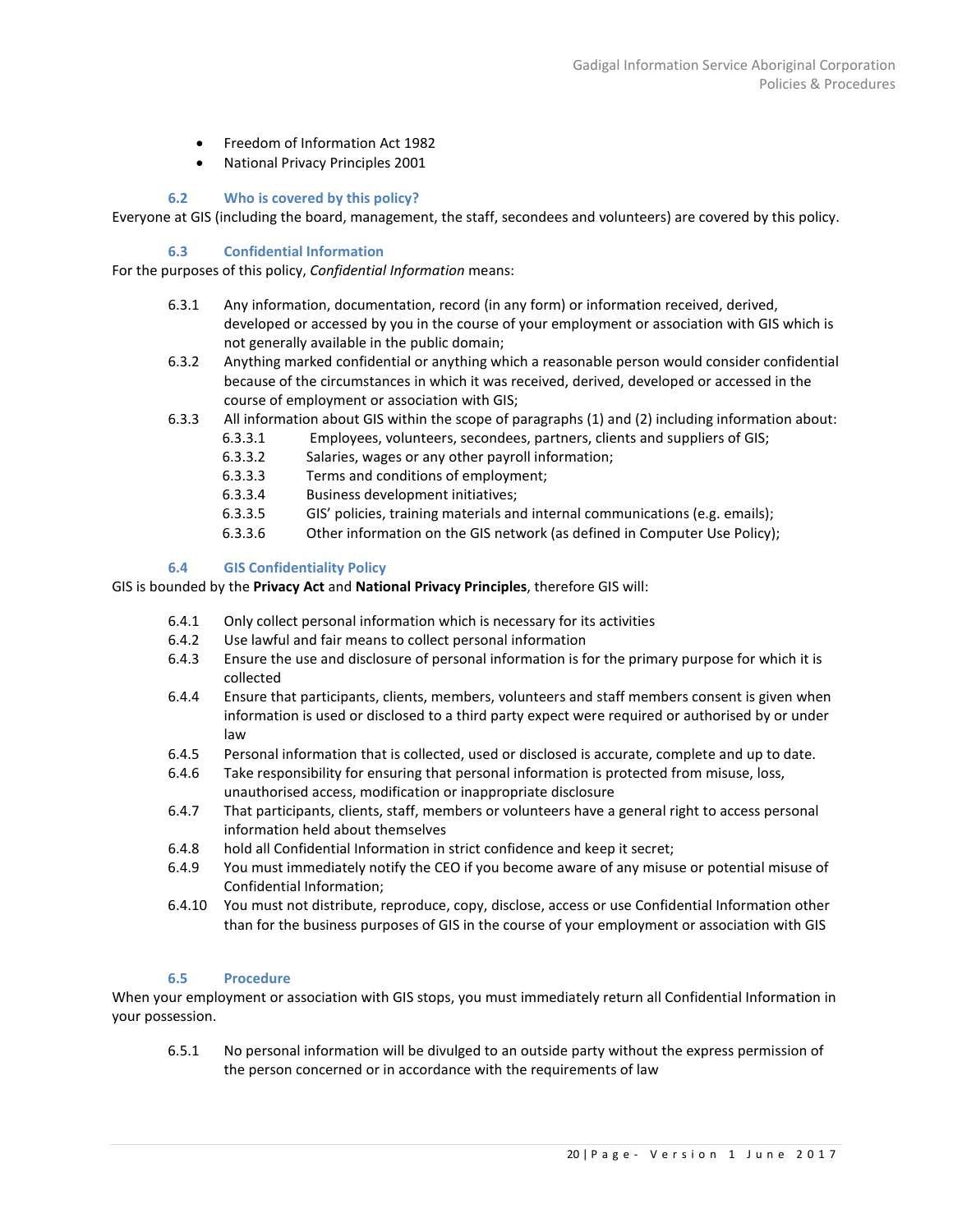- 6.5.2 Any information about the GIS that a person will receive while employed shall remain confidential and not be communicated to any other person or organisation. In particular, it shall not be used in any manner for personal gain.
- 6.5.3 Staff, volunteers, members, clients or Board members telephone numbers and addresses will not be given out at any time except for when that person has given permission
- 6.5.4 Only authorised members of staff will have access to staff and records, and in accordance with the law
- 6.5.5 Access to any information on members, staff, volunteers, clients and Board members on the GIS record management systems will only be accessible by authorised staff and in accordance with the GIS Record Management Policy
- 6.5.6 Staff, volunteers, project participants, artists, members, Board and others may only be photographed or recorded with their permission and a release document will be completed and signed and filed in the participant record file.
- 6.5.7 No information may be given out about our suppliers unless **directly** requested by them

# **6.6 Inter-organisation access**

<span id="page-20-0"></span>Records may not be transferred from one organisation from one organisation to another without management approval. Not all organisations have reciprocal privacy agreements, so care needs to be taken and the correct channels followed to ensure that any sensitive or confidential information is not passed over to someone that may not treat the information in the same confidential manner as your organisation.

# **6.7 Return of Confidential Information**

<span id="page-20-1"></span>When your employment or association with GIS stops, you must immediately return all Confidential Information in your possession.

<span id="page-20-2"></span>At all other times, you must immediately return any Confidential Information in your possession if requested to do so by GIS.

# **7 Computer & Phone Use Policy**

# **7.1 Who is covered by this policy?**

<span id="page-20-3"></span>All GIS employees, whether accessing the GIS network at the office or remotely, are covered by this policy.

# **7.2 What is the GIS network?**

<span id="page-20-4"></span>The GIS network refers to all software, hardware, computer networks and any other technology that GIS provides or makes available for use by its employees for the business purposes of GIS.

This includes but is not limited to:

- Telephone system and hardware (including fax and any portable or mobile devices when connected to GIS' communication systems)
- The Internet and email access
- GIS' surveillance and security systems (including those facilitating physical access to the GIS office)
- All document systems and tools facilitating document creation, access and management
- All printers, photocopiers and other peripherals
- All data (including confidential and personal information)

# **7.3 Confidentiality of information**

<span id="page-20-5"></span>GIS' Confidentiality Policy applies to information on GIS network.

You must handle all confidential information stored in or accessed through the GIS network (as defined in the Confidentiality Policy) in accordance with that Policy.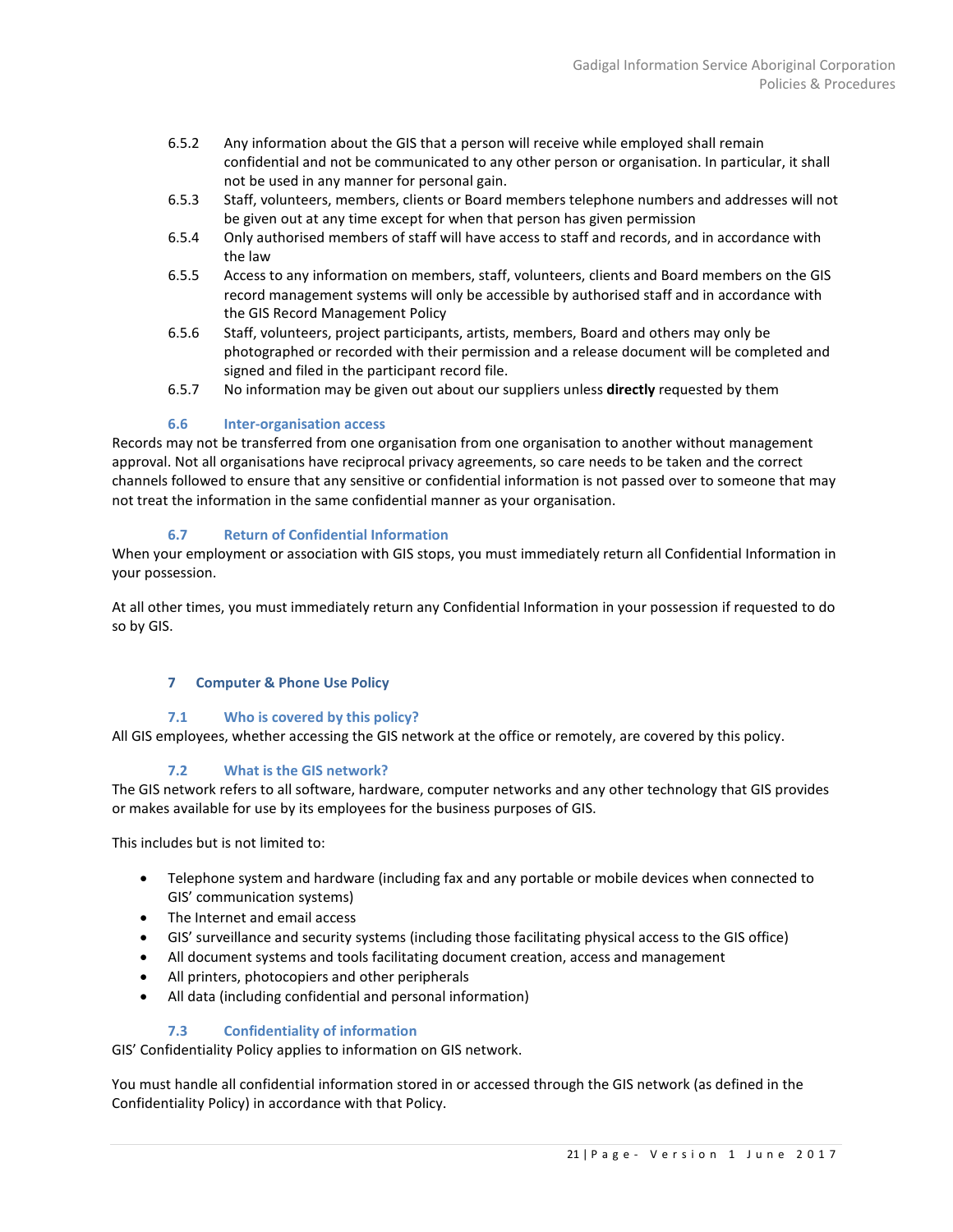# **7.4 Personal Information**

<span id="page-21-0"></span>In the course of your work at GIS, you may come into contact with sensitive personal information. Ensure that the use of personal information is only limited to the business use as part of carrying out your professional duties.

# **7.5 What must I not use the GIS network for?**

<span id="page-21-1"></span>You must not use any part of the GIS network:

- To gain access to, download, save, store or transmit illegal or inappropriate content, including material which is sexually explicit, violent, obscene, offensive or disparaging of others on the basis of gender, race, disability, religion, nationality, sexual orientation, age, marital status or any other protected status;
- To use or allow others to use GIS' property for any purpose not related to your work for or on behalf of GIS
- to engage in any act of plagiarism, including copying without authority the copyright material of any third party
- for advertising, including personal advertising, not related to the business of GIS
- to engage in any commercial activity not related to the business of GIS
- for the creation, dissemination or storage of political or religious material (other than in relation to the business of GIS)
- for the creation, storage or dissemination of destructive computer programs (e.g. viruses or selfreplicating codes)
- in such a way that adversely affects (or might affect) the reputation or community or professional standing of GIS, its staff, members or the Board
- for online gambling, gaming or betting
- <span id="page-21-2"></span>to send a communication in someone else's name without their prior authorisation

# **7.6 Email policy**

- 7.6.1 Email facilities are provided for formal business correspondence.
- 7.6.2 Take care to maintain the confidentiality of sensitive information. If emails need to be preserved, they should be backed up and stored offsite.
- 7.6.3 Limited private use of email is allowed if it doesn't interfere with or distract from an employee's work. However, management has the right to access incoming and outgoing email messages to check if an employee's usage or involvement is excessive or inappropriate.
- 7.6.4 Non-essential email, including personal messages, should be deleted regularly from the 'Sent Items', 'Inbox' and 'Deleted Items' folders to avoid congestion.

To protect GIS from the potential effects of the misuse and abuse of email, the following instructions are for all users of the GIS' email service:

- 7.6.5 No material is to be sent as an email that is defamatory, in breach of copyright or business confidentiality, or prejudicial to the good standing of GIS in the community or to its relationship with staff, customers, suppliers and any other person or business with whom it has a relationship.
- 7.6.6 Email must not contain material that amounts to gossip about colleagues or that could be offensive, demeaning, persistently irritating, threatening, and discriminatory, involves the harassment of others or concerns personal relationships.
- 7.6.7 The email records of other persons are not to be accessed except by management (or persons authorised by management) ensuring compliance with this policy, or by authorised staff who have been requested to attend to a fault, upgrade or similar situation. Access in each case will be limited to the minimum needed for the task.
- 7.6.8 When using email a person must not pretend to be another person or use another person's computer without permission.
- 7.6.9 Excessive private use, including mass mailing, "reply to all" etc. that are not part of the person's duties, is not permitted.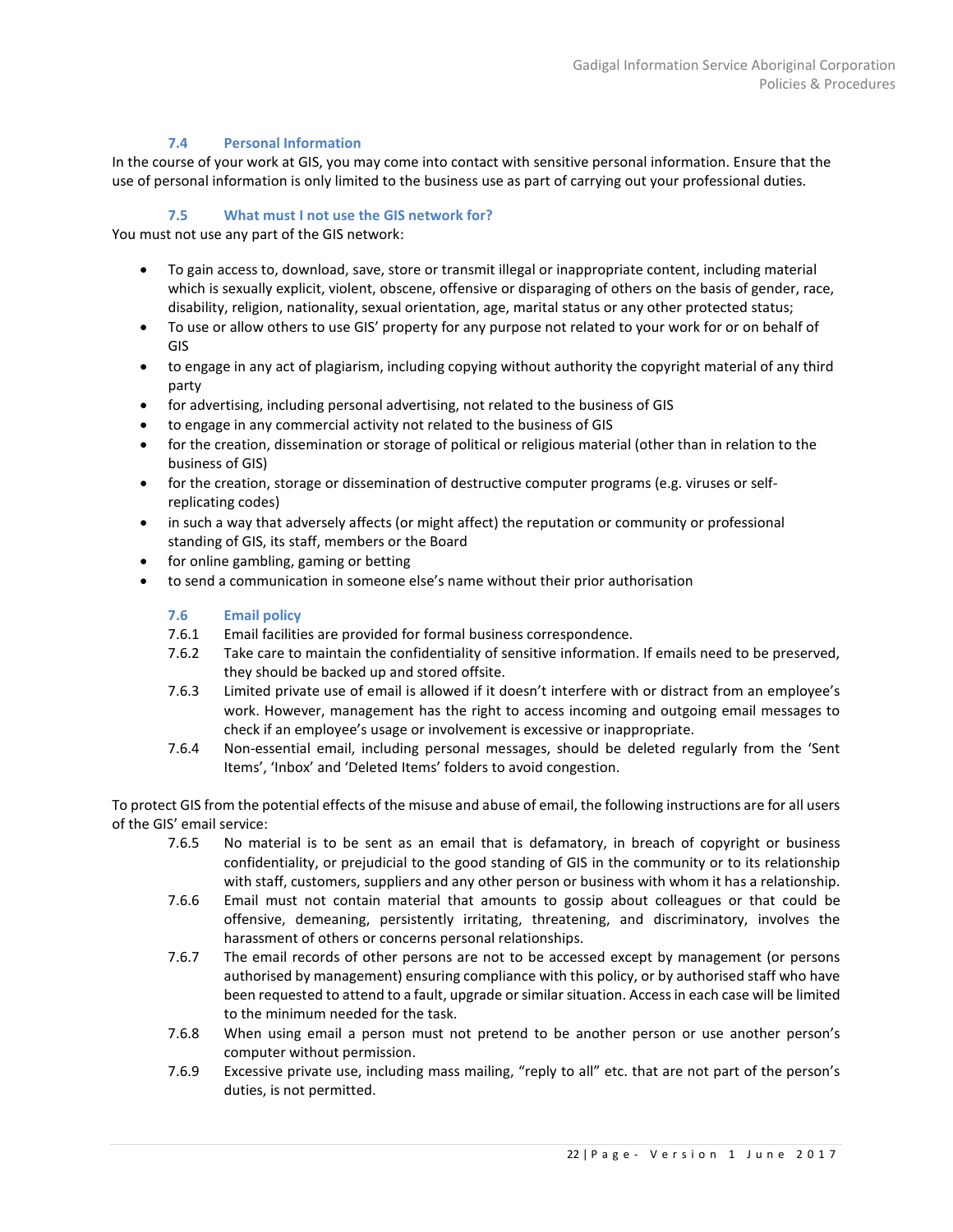7.6.10 Failure to comply with these instructions is a performance improvement offence and will be investigated. In serious cases, the penalty for breach of policy, or repetition of an offence, may include dismissal.

# **7.7 Internet use policy**

<span id="page-22-0"></span>The internet is provided by GIS for business use. Limited private use is permitted if the private use does not interfere with a person's work and that inappropriate sites are not accessed e.g. pornographic, gambling. Management has the right to access the system to check if private use is excessive or inappropriate.

Failure to comply with these instructions is an offence and will be subject to appropriate investigation. In serious cases, the penalty for an offence, or repetition of an offence, may include dismissal. Staff need to be aware that some forms of internet conduct may lead to criminal prosecution.

To help you do your job, GIS may give you access to computers, computer files, an email system, and software. You should not password protect any file without authorisation. To make sure that all employees follow this policy, we may monitor computer and email usage. All GIS email is the property of GIS. We try hard to have a workplace that is free of harassment and sensitive to the diversity of our employees. Therefore, we do not allow employees to use computers and email in ways that are disruptive, offensive to others, or harmful to morale.

At GIS you may not display, download, or email sexually explicit images, messages, or cartoons. You also may not use computers or email for ethnic slurs, racial comments, off-colour jokes, or anything that another person might consider to be harassment or disrespectful.

If you know about any violations of this policy, notify the CEO immediately. Employees who violate this policy are subject to disciplinary action, up to and including termination of employment.

GIS may provide you with internet access to help you do your job. Internet usage is intended for job-related activities but short, occasional personal use is allowed as long as you keep to reasonable limits.

All internet data that is written, sent, or received through our computer systems is part of official GIS records. That means that we can be legally required to show that information to law enforcement and other parties. Therefore, you should always make sure that the business information contained in internet email messages and other transmissions are accurate, appropriate, ethical, and legal.

The equipment, services, and technology that you use to access the internet are the property of GIS. Therefore, we reserve the right to monitor how you use the internet. We also reserve the right to find and read any data that you write, send, or receive through our online connections or that is stored in our computer systems.

You may not use the internet to write, send, read, or receive data that contains content that could be considered discriminatory, offensive, obscene, threatening, harassing, intimidating, or disruptive to any employee or another person.

Examples of unacceptable content include (but are not limited to) sexual comments or images, racial slurs, genderspecific comments, or other comments or images that could reasonably offend someone on the basis of race, age, sex, religious or political beliefs, national origin, disability, sexual orientation, or any other characteristic protected by law.

If you use the internet in a way that violates the law or GIS policies, you will be subject to disciplinary action, up to and including termination of employment. You may also be held personally liable for violating this policy.

The following are some examples of prohibited activities that violate this internet policy:

• Sending or posting discriminatory, harassing, or threatening messages or images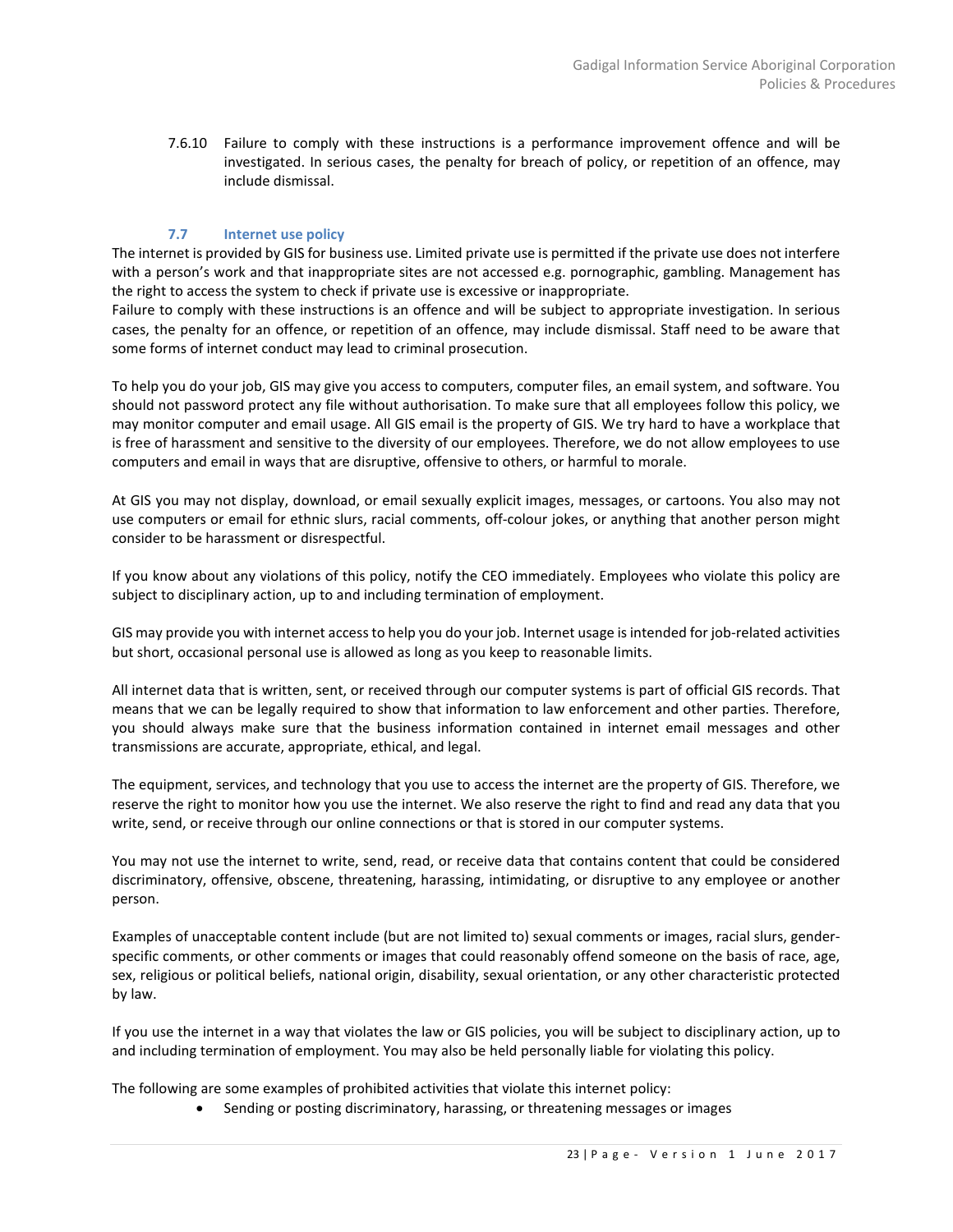- Using GIS' time and resources for personal gain
- Stealing, using, or disclosing someone else's code or password without authorization
- Copying, pirating or downloading software and electronic files without permission
- Sending or posting confidential material, trade secrets, or proprietary information outside of the organization
- Violating copyright law
- Failing to observe licensing agreements

#### **7.8 Social Media Policy**

<span id="page-23-0"></span>GIS expects its employees to maintain a certain standard of behaviour when using Social Media for work or personal purposes.

This policy applies to all employees, including volunteers, of GIS who contribute to or perform duties such as, but not limited to:

- maintaining a profile page for GIS on any social or business networking site (including, but not limited to LinkedIn, Facebook, Instagram, Snapchat, MySpace, Bebo, Friendster or Twitter);
- making comments on such networking sites for and on behalf of GIS;
- writing or contributing to a blog and/or commenting on other people's or business' blog posts for and on behalf of GIS, and/or
- posting comments for and on behalf of GIS on any public and/or private web-based forums or message boards or other internet sites.

This policy also applies to all employees, including volunteers and secondees, of GIS who:

- have an active profile on a social or business networking sites such as LinkedIn, Facebook, Instagram, Snapchat, MySpace, Bebo, Friendster or Twitter;
- write or maintain a personal or business' blog; and/or
- post comments on public and/or private web-based forums or message boards or any other internet sites.

This policy does not form part of an employee's contract of employment. Nor does it form part of any volunteer's contract for service.

# **7.9 Professional Use of Social Media**

<span id="page-23-1"></span>If any employee or volunteer of GIS is directed to contribute to or participate in any form of Social Media related work, they are to act in a professional manner at all times and in the best interests of GIS. All employees must also comply with the terms and conditions of the social media sites that they are using.

All employees, secondees and volunteers of GIS must ensure they do not communicate any:

- Confidential Information relating to GIS or its clients, business partners or suppliers;
- material that violates the privacy or publicity rights of another party; and/or
- information, (regardless of whether it is confidential or public knowledge), about clients, business partners or suppliers of GIS without their prior authorisation or approval to do so; on any social or business networking sites, web-based forums or message boards, or other internet sites.

Confidential Information includes any information in any form relating to GIS and related bodies, clients or businesses, which is not in the public domain. This includes, but is not limited to information relating to funding submissions and acquittals.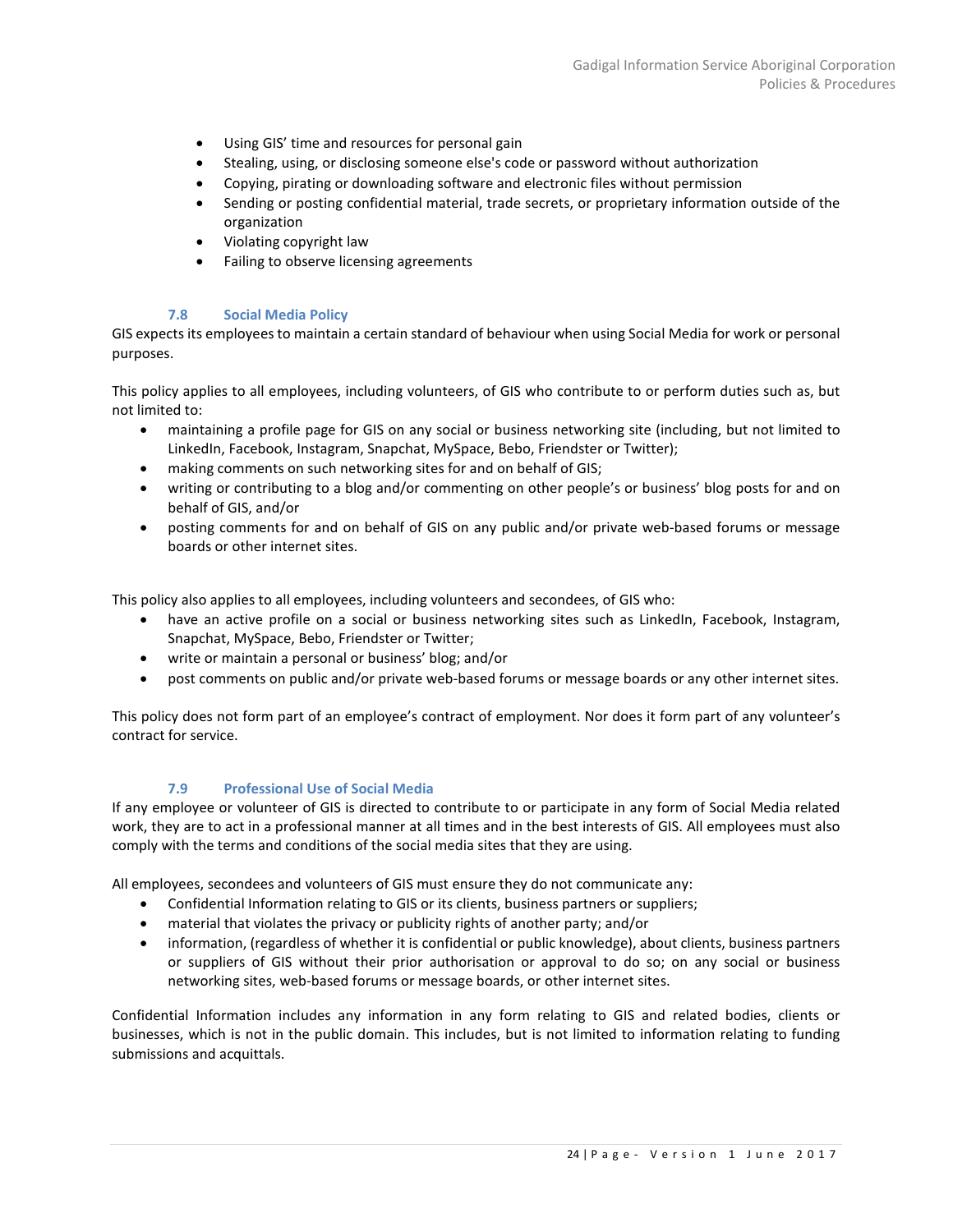# **7.10 Private / Personal Use of Social Media**

<span id="page-24-0"></span>GIS acknowledges its employees and volunteers have the right to contribute content to public communications on websites, blogs and business or social networking sites not operated by GIS. However, inappropriate behaviour on such sites has the potential to cause damage to GIS, as well as its employees, clients, business partners and/or suppliers.

For this reason, all employees and volunteers of GIS must agree to not publish any material, in any form, which identifies themselves as being associated with GIS or its clients, business partners or suppliers.

All employees and volunteers of GIS must also refrain from posting, sending, forwarding or using, in any way, any inappropriate material including but not limited to material which:

- is intended to (or could possibly) cause insult, offence, intimidation or humiliation to GIS or its clients, business partners or suppliers;
- is defamatory or could adversely affect the image, reputation, viability or profitability of GIS, or its clients, business partners or suppliers; and/or
- contains any form of Confidential Information relating to GIS, or its clients, business partners or suppliers.
- Information that you write or post in a personal capacity to GIS or its employees, or create an impression that it has been endorsed by GIS or its employees
- Comments or postings that may embarrass or adversely affect the reputation of GIS, its members and employees. Use common sense when interacting online.
- Comments or postings in response to any negative references about GIS made by other users of social media. You are encouraged to report to the CEO anything you notice on the social media site that may harm GIS' reputation, pose a risk to GIS or that is in breach of this policy.

All employees and volunteers of GIS must comply with this policy. Any breach of this policy will be treated as a serious matter and may result in disciplinary action including termination of employment or (for contractors and sub-contractors) the termination or non-renewal of contractual arrangements.

Other disciplinary action that may be taken includes, but is not limited to, issuing a formal warning, directing people to attend mandatory training, suspension from the workplace and/or permanently or temporarily denying access to all or part of GIS's computer network.

For the purposes of this policy, the following definitions apply:

Social Media includes all Internet-based publishing technologies. Most forms of Social Media are interactive, allowing authors, readers and publishers to connect and interact with one another. The published material can often be accessed by anyone. Forms of Social Media include, but are not limited to, social or business networking sites (i.e. Facebook, LinkedIn), video and/or photo sharing websites (i.e. YouTube, Flickr), business/corporate and personal blogs, microblogs (i.e. Twitter), chat rooms and forums and/or Social Media.

# **7.11 International Phone Calls**

<span id="page-24-2"></span><span id="page-24-1"></span>All international calls need to be GIS business related and authorised by the CEO, who will then issue a pin code to use for an international line. These calls must be avoided if possible due to the high cost of international calls.

# **8 Sponsorship Booking Procedure**

# **8.1 Making a Booking**

<span id="page-24-3"></span>• GIS Staff who take a sponsorship enquiry must then refer it to the Program Manager. All enquiries are asked to email Program Manager directly via [programmanager@gadigal.org.au.](mailto:programmanager@gadigal.org.au)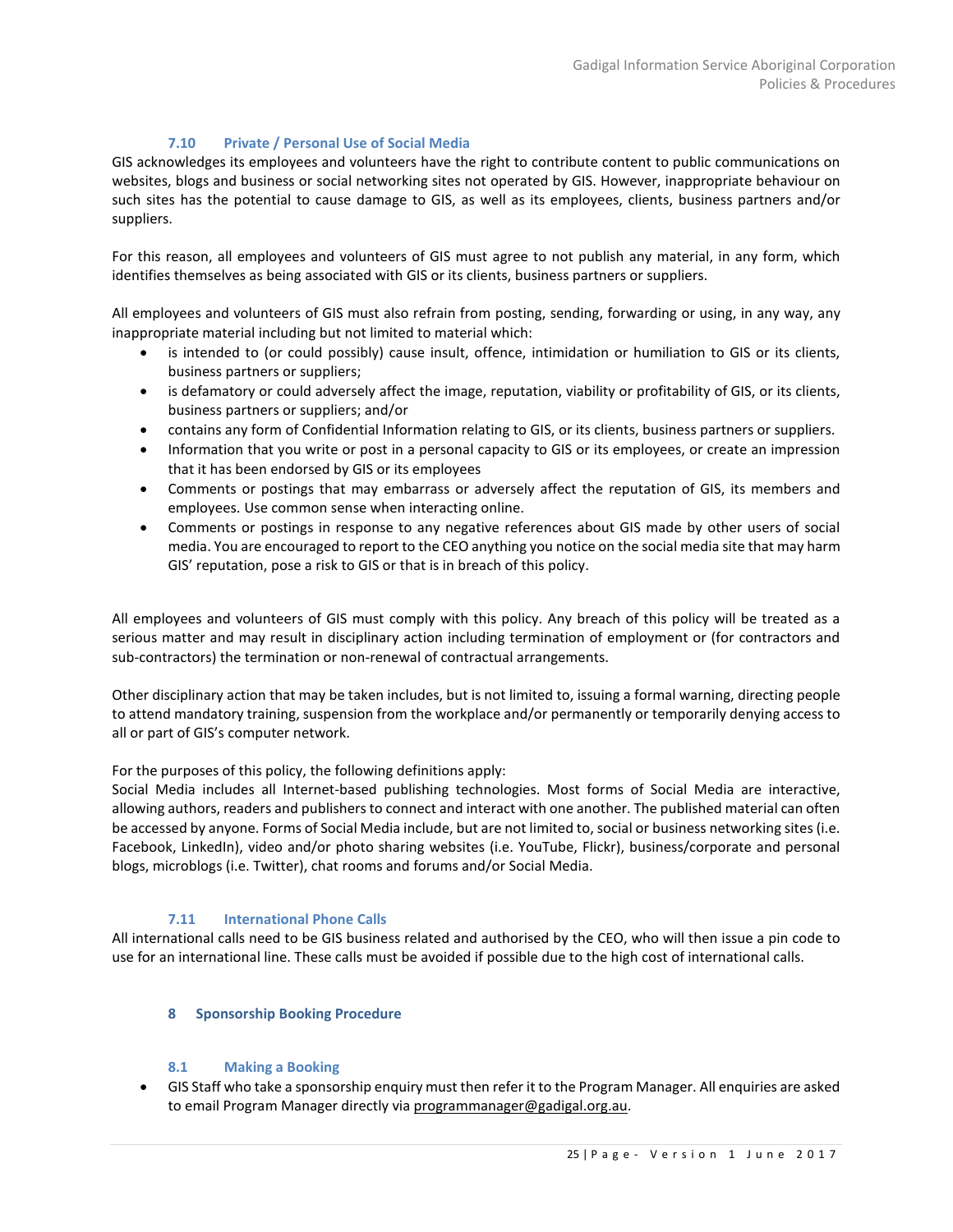- If a Spots and Space and/or Identity Communications New Booking, the Program Manager or CEO (in the absence of the Program Manager) signed and emailed back. This form is then placed in the current sponsorship bookings folder (red) for the client to make appropriate contact.
- Program Manager assesses the clients request and sends appropriate sponsorship booking form and packages. Completed form received which is assessed (availability, content, appropriateness, cultural significance, etc.) by Program Manager
- OB Coordinator to provide eligible OB booking form to Program Manager for decision to be made in consultation and collaboration with each other.
- OB Coordinator contacts the successful client, quotes OB and confirms event details. OB Coordinator also speaks to the technician or sound person to finalise the specifics and technical requirements of the broadcast. OB Coordinator also liaises with event personnel for logistics/location of OB Van, arrival/departure times etc.
- <span id="page-25-0"></span>• OB Coordinator enters the details of the OB into the intranet

# **Outside Broadcast (OB) event**

# **8.2 Internal Logistics for Successful Bookings**

- <span id="page-25-1"></span>• Depending on event OB Coordinator to contact relevant Local Government for Council permits for van and broadcast
- OB Coordinator books a driver if necessary
- Program Manager communicates and organises Broadcaster(s), Production Team, designated person to cross over to OB and back to studio and recording of OB.
- Program Manager advises/books broadcaster, cross over person, cross back person, recording instructions and reschedules Programming if necessary
- Program Manager completes the specified area on the OB application with the broadcast details and returns to OB Coordinator
- Program Manager emails OB Coordinator contact details of selected OB production team
- OB Coordinator confirms details with Program Manager 1 week (7days) out of event

# <span id="page-25-2"></span>**8.3 Outside Broadcast (OB) Event**

- OB production team travels and sets up
- OB Coordinator speaks to delegated cross over person for Live Broadcast and technicalities (levels, content, cross over timing) of the broadcast
- OB is recorded via GIS Logger
- OB goes LIVE
- OB concludes and crosses back to studio's, with designated person.
- OB production team travels back to studio

# **8.4 Invoicing**

- <span id="page-25-3"></span>• Program Manger provide OB content to OB Coordinator in requested format if requested by client (there is a fee for this).
- OB Coordinator completes and sends Tax Invoice and content to client, (cc CEO and Financial controller)
- OB Coordinator puts a copy of invoice in appropriate Tax Invoice folder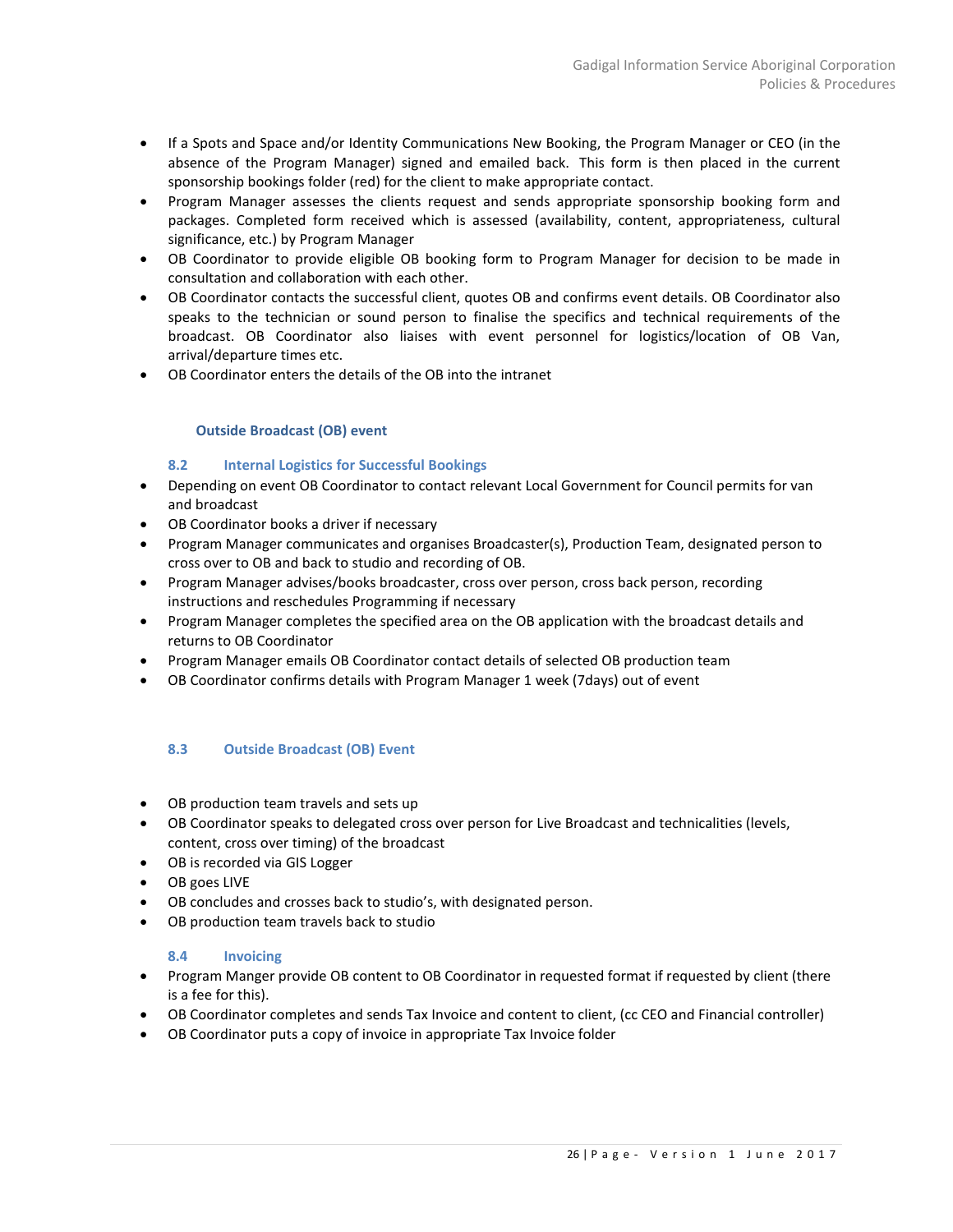# **9 Volunteer Policy**

<span id="page-26-0"></span>GIS is an Aboriginal and Torres Strait Islander community radio station, which relies largely on the efforts of volunteers to maintain operations. Gadigal seeks and values the assistance of volunteers to assist with its work. Volunteers freely and willingly offer their time, skills and expertise to further the work of Gadigal Information Service.

Gadigal and its volunteers agree that volunteers shall engage in voluntary work for Gadigal on the terms and conditions set out in the policy below.

#### **9.1 Scope**

<span id="page-26-1"></span>This policy applies to all staff members of GIS, including staff members engaged as volunteers, in relation to the rights and responsibilities surrounding the use of volunteers within Gadigal Information Service.

# **9.2 Definitions**

<span id="page-26-2"></span>Volunteer: Volunteers are individuals who are working within GIS who willingly offer their service, and do not receive any salary or payment for their service.

# **9.3 Background**

<span id="page-26-3"></span>Volunteers come from a wide range of backgrounds and volunteer for different reasons. These include:

- to contribute something to the community;
- to develop professional skills;
- to maintain existing skills;
- to enjoy the social nature of the organisation; and
- to facilitate personal growth.
- GIS aims to treat all of our volunteers equally, with respect and trust, and to provide a workplace that is safe, enjoyable and fulfilling. We will endeavour to provide a flexible working environment to allow our volunteers to gain the benefits they wish from volunteering.
- Conversely, we expect our volunteers to act professionally and in good faith towards GIS at all times. We expect that they hold the interests of our station and its community in equal regard to their own to ensure positive outcomes for themselves, Gadigal and the community we serve.

#### **9.4 Purpose**

<span id="page-26-4"></span>This document sets out GIS's policy on the responsible management of our volunteer program. The policy's purpose is to provide a clear statement about the roles and responsibilities of volunteers, and Gadigal's responsibilities towards the volunteers.

# **9.5 Principles of volunteering**

- <span id="page-26-5"></span>• benefits the community and the volunteer;
- is always a matter of choice;
- is an activity that is unpaid and not undertaken for the receipt of salary, pension, government allowance or honorarium;
- is a legitimate way in which citizens can participate in the activities of their community;
- is a vehicle for individuals or groups to address human, environmental and social needs;
- does not replace paid workers nor constitute a threat to the job security of paid workers;
- respects the rights, dignity and culture of others; and
- promotes human rights and equality.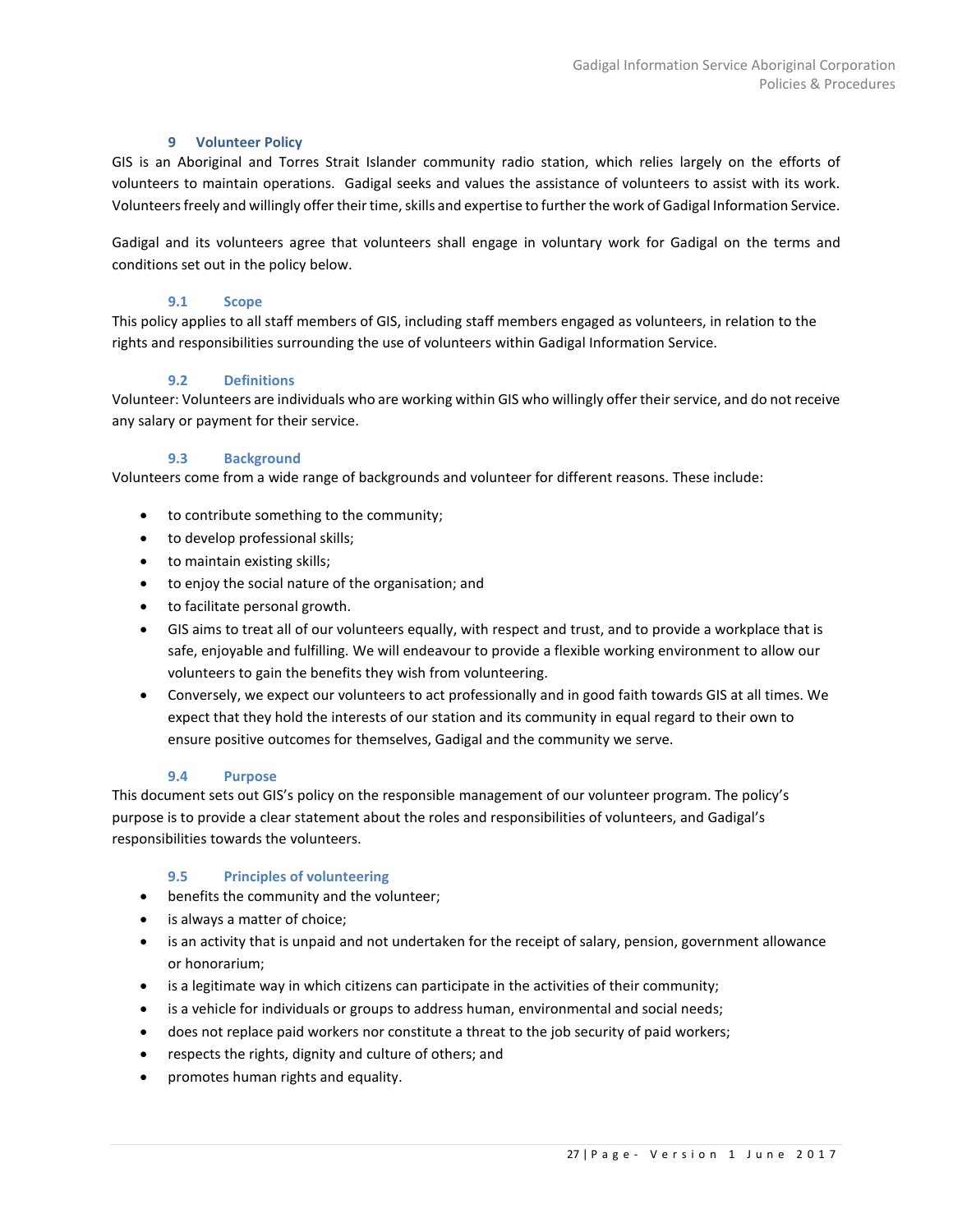# <span id="page-27-0"></span>**9.6 Recruitment & Appointment of Volunteers**

# **9.6.1 Recruitment**

- <span id="page-27-1"></span>• Volunteers are recruited from expressions of interest sought through the GIS website.
- Potential volunteers are requested to complete an expression of interest form and may be interviewed to determine their suitability for positions with Gadigal.
- Details of applicants for volunteer positions are maintained in the volunteer database under the relevant tab (i.e. Yabun, Koori Radio) for future reference.
- People applying to become a volunteer have the right to be considered without respect to gender, age, ethnic origin, disability, sexual preference, marital status, religion and/or race, health status.
- Volunteers will not be discriminated against due to gender, age, ethnic origin, disability, sexual preference, marital status, religion and/or race, health status and they have the same rights in relation to equal opportunity as paid employees. Limitations may only apply due to equipment and building access etc.

# **9.6.2 Appointment of Volunteers**

- <span id="page-27-2"></span>• Gadigal Information Service may require reference and police/working with children checks before a volunteer is appointed. Subsequent checks may need to be undertaken from time to time. The volunteer is required to agree that if the police check is regarded by Gadigal to be unsatisfactory the volunteer will be unable to commence or continue with volunteer work.
- On appointment, all volunteers will need to sign a document confirming their understanding of their rights and responsibilities, their tasks and Gadigal's expectations.
- The appointment of volunteers by the Chief Executive Officer (CEO) or an appropriately delegated person is subject to the general right of the Board of Directors in the exercise of its powers and responsibilities. The Board, and the CEO, in relation to the management and operation of Gadigal Information Service, have the right to revoke the appointment of any person as a volunteer.

# **9.7 The Rights of volunteers at Gadigal Information Service**

# **9.7.1 Volunteers have the right to:**

- <span id="page-27-3"></span>• be treated as a co-worker;
- suitable assignment with consideration for personal preference, temperament, abilities, education, training and employment;
- know as much about the organisation, its policies, people and programs, as possible;
- expect clear and open communication from management and staff at all times;
- be given appropriate orientation, introduction and provision of information about new developments;
- sound guidance and direction in the workplace;
- advance notice (where possible) of changes which may affect their work (such as programming changes);
- a place of work complying with statutory requirements in regard to equal employment, antidiscrimination legislation, the Commonwealth Racial Discrimination Act 1975 and occupational health and safety standards;
- be heard, to feel free to make suggestions and to be given respect for their honest and constructive opinion;
- appropriate insurance cover such as volunteer and public liability insurance;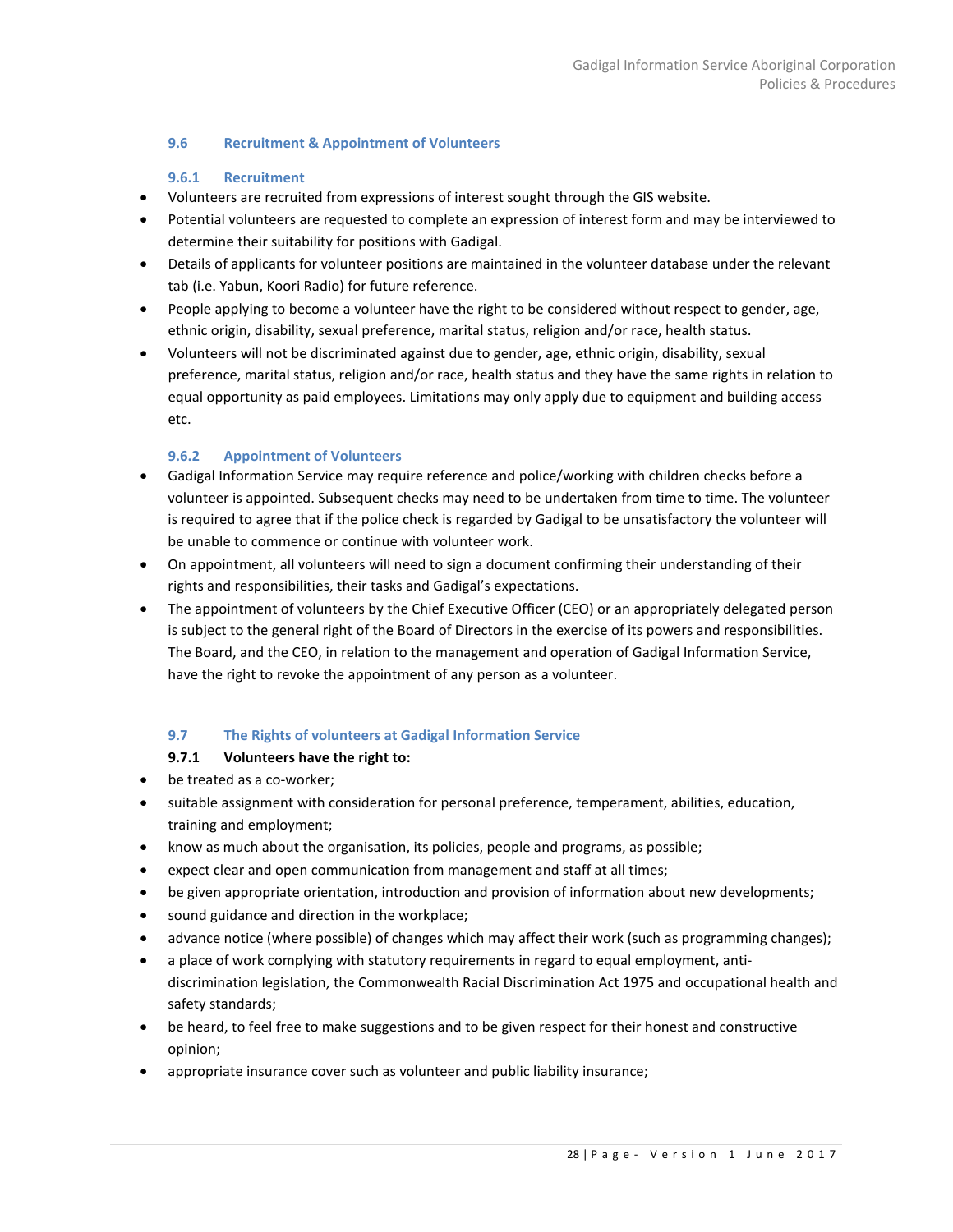- appropriate grievance procedures in the event of a dispute and, if necessary, mediation or arbitration to assist with resolving the dispute;
- receive written notification and reasons for suspension/release of services;
- have services appropriately assessed and effectively recognised; and
- have training provided that will enable participation at Gadigal Information Service at a variety of levels.

# **9.8 The responsibilities of volunteers at Gadigal information Service**

<span id="page-28-0"></span>Volunteers have the responsibility to:

- have a professional attitude towards their voluntary work;
- be prompt, reliable and productive with regard to commitments and agreements made with Gadigal Information Service;
- have adequate time to do the job and attend meetings, and notify the appropriate person if unable to meet commitments;
- follow all reasonable and lawful directions given to them, and accept and abide by station rules, policies and procedures (refer to GIS's Induction Manual, Policies and Procedures document, and Volunteer Policy);
- understand and adhere to th[e Community Radio Broadcasting Code of Practice](http://www.acma.gov.au/webwr/_assets/main/lib410018/community_radio_broadcasting-code_of_practice_2008.pdf) and maintain familiarity with broadcast laws such as defamation law and the **Broadcast Services Act** 1992;
- not to represent Gadigal Information Service publicly or commercially unless prior arrangement has been made;
- not to bring into disrepute the operations, management, staff or other volunteers of Gadigal Information Service;
- maintain the confidentiality of GIS's information, documentation, records and people as outlined in the confidentiality policy in the Policy and Procedures manual;
- treat technical equipment with due care and respect and to notify technical staff of faults and problems;
- undertake to complete a minimum of the basic level of training offered in relation to work in all areas, and specifically if intending to work in any area of programming;
- only use Gadigal resources and equipment in carrying out work for GIS and not for personal or private purposes;
- ensure GIS has their current contact and emergency contact details;
- respect the racial and religious backgrounds and the sexual preferences of coworkers and work to ensure that GIS is a safe work place for everyone; and
- Contribute to the achievement of a safe, tolerant and equitable working environment by avoiding, and assisting in preventing, behaviour that is discriminatory.

#### **9.9 The rights of Gadigal Information Service towards volunteers**

<span id="page-28-1"></span>Gadigal Information Service has the right to:

• expect volunteers' cooperation in working to uphold and maintain Gadigal's mission statement, charter and program policies;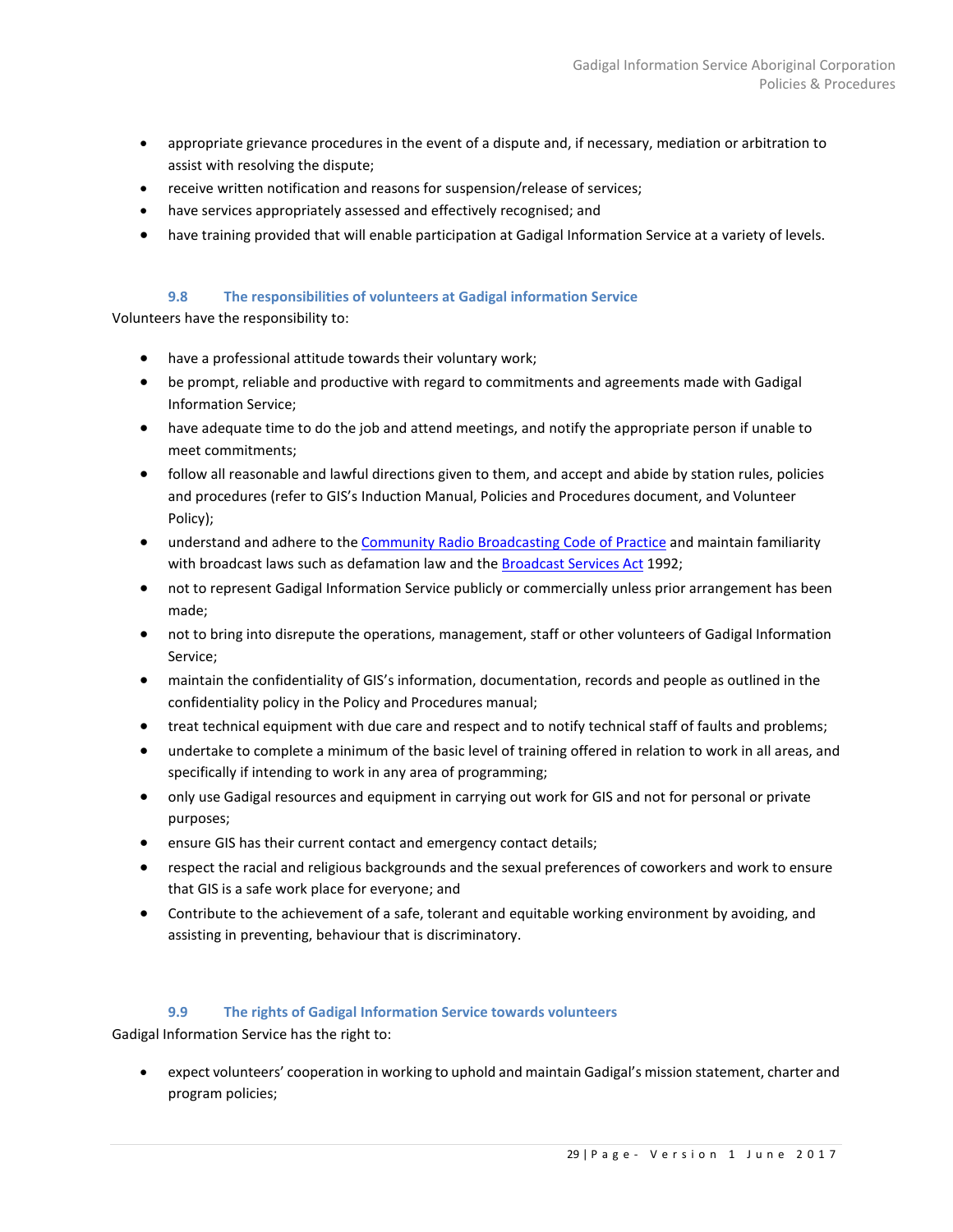- expect volunteers to be familiar with the laws relating to broadcasting, GIS's policies and procedures;
- expect volunteers to be prompt, reliable and productive with regard to commitments and agreements made with GIS;
- have confidential information respected;
- make a decision, in consultation with volunteers, as to where their services and skills would best be utilised;
- make decisions which may affect volunteers' work;
- make programming decisions in accordance with programming policies and procedures;
- develop, implement and enforce rules, policies and procedures for all aspects of Gadigal Information Services' operation;
- develop and maintain all property and premises of GIS;
- provide feedback to enhance volunteers' programming and broadcasting development;
- expect clear and open communication from volunteers at all times; and
- suspend or dismiss volunteers in accordance with policies and procedures due to contravention of GIS's rules.

# **9.10 The responsibilities of Gadigal Information Service towards volunteers**

<span id="page-29-0"></span>Gadigal Information Service has the responsibility to:

- provide volunteers with a work environment which embraces the principles of access and equity;
- value the importance of volunteers' roles within the organisation;
- place volunteers in an appropriate, suitable position and environment;
- provide volunteers with a job description that clearly outlines their role;
- give appropriate tasks in accordance with volunteers' strengths, abilities, training and experience;
- provide volunteers with training to expand their expertise and abilities;
- provide a safe environment in which to work as per occupational health and safety legislation;
- engage in mediation or arbitration if a dispute occurs;
- ensure appropriate insurance is in place to cover volunteers;
- acknowledge volunteers' contributions to GIS and provide appropriate recognition and/or rewards;
- ensure staff have the appropriate skills required to work with them;
- provide adequate opportunities for formal and informal constructive feedback;
- provide volunteers with information regarding any activities or changes at GIS which may affect their work;
- consult with volunteers (where possible and practicable) on issues that may affect their work;
- ensure that all GIS's democratic processes are adhered to and that volunteers are consulted in major decision-making processes, as appropriate; and
- ensure volunteers are aware of Gadigal's democratic processes and are encouraged to participate in them.

# **9.11 Reimbursement**

<span id="page-29-1"></span>Volunteers may be reimbursed for any expenditure undertaken in relation to duties conducted for Gadigal Information Service; however, volunteers may not be reimbursed if prior approval from the workplace is not sought for expenditure.

#### **9.12 Insurance**

<span id="page-29-2"></span>GIS's insurance covers employees and volunteers for public liability, personal accident insurance and **XXXXXXXXXXXXX**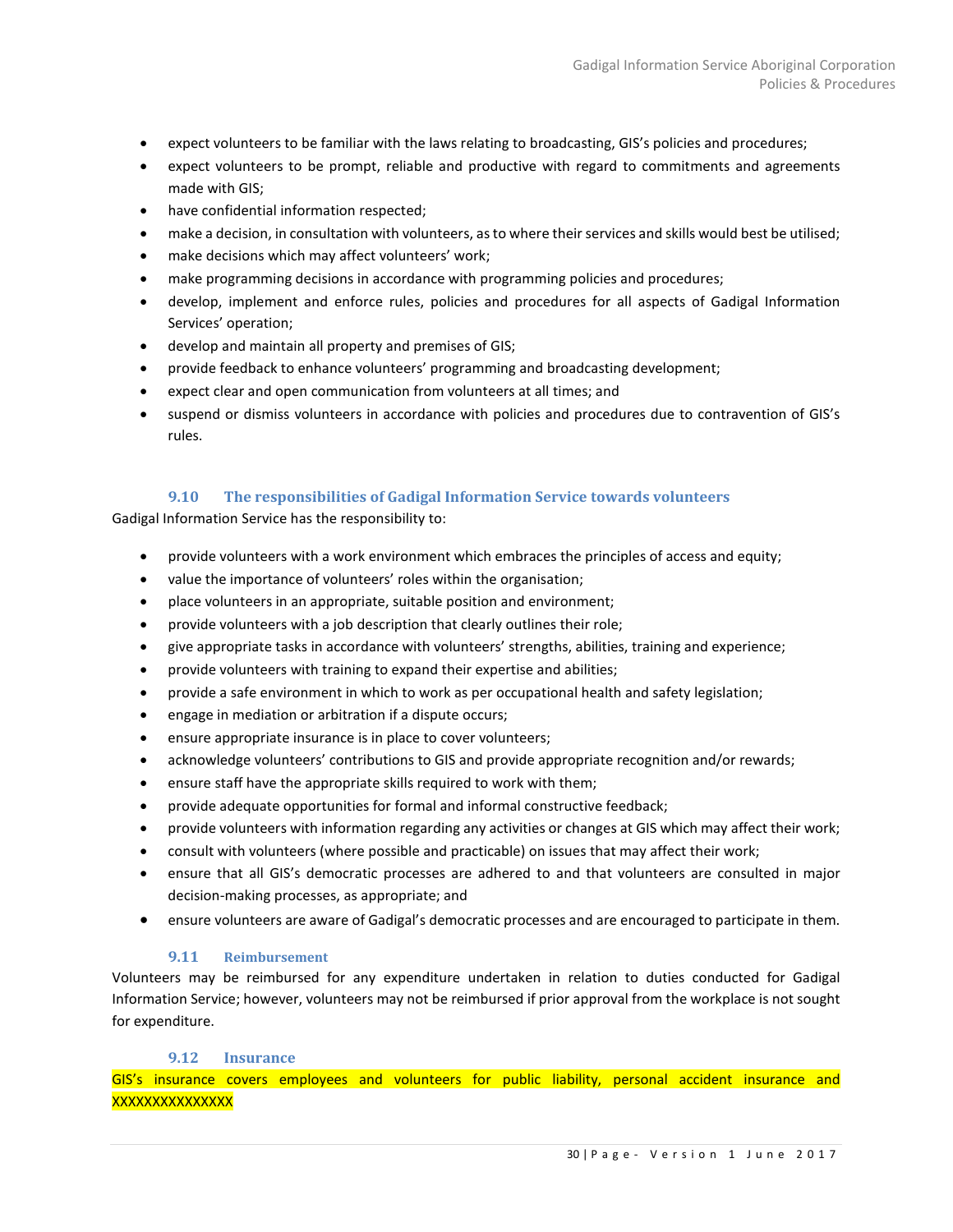# **9.13 Grievances**

<span id="page-30-0"></span>Volunteers have the right to lodge a grievance with their manager if they believe a decision, behaviour or action affecting their role with GIS is unfair. Volunteers may also be the subject of a grievance lodged by other staff members. Volunteers should refer to the grievance policy and procedures as outlined in Gadigal's Policy and Procedures manual.

# **9.14 Dismissal of Volunteers**

<span id="page-30-1"></span>GIS may terminate the volunteer's working relationship at any time after giving 7 business days' notice. The volunteer may terminate the relationship at any time but is requested to give 7 business days' notice.

Upon the expiration of the notice period, the volunteer must return all property owned by Gadigal used in connection with the volunteer work and no longer hold themselves out to be a volunteer of Gadigal Information Service.

Grounds for the dismissal or suspension of volunteers would normally relate to noncompliance with the Volunteer Agreement, or an inability to meet their responsibilities, but any incident of serious misconduct on the part of a volunteer will lead to their dismissal.

In the event that the volunteer is also an employee of Gadigal Information Service the volunteer must acknowledge that:

- any time spent as a volunteer shall not count towards accrual of any entitlements they may have as an employee; and
- the terms and conditions of any arrangement with Gadigal Information Service as an employee are governed by their Contract of Employment and not by this agreement.

# <span id="page-30-2"></span>**11 Work Health & Safety (WHS) Policy**

GIS will, as far as practicable, provide a safe work environment for the health, safety and welfare of our employees, volunteers, visitors and members of the public who may be affected by our work.

To do this, GIS will:

- develop and maintain safe systems of work, and a safe working environment
- consult with employees and health and safety reps on safety
- provide information and training for employees
- assess all risks before work starts on new areas of operation, for example, buying new equipment and setting up new work methods, and regularly review these risks
- remove unacceptable risks to safety
- provide employees and contractors with adequate facilities (such as clean toilets, cool and clean drinking water, and hygienic eating areas

Ultimately, everyone at the workplace is responsible for ensuring health and safety at that workplace. All persons responsible for the work activities of other employees are accountable for:

• identifying practices and conditions that could injure employees, clients, members of the public or the environment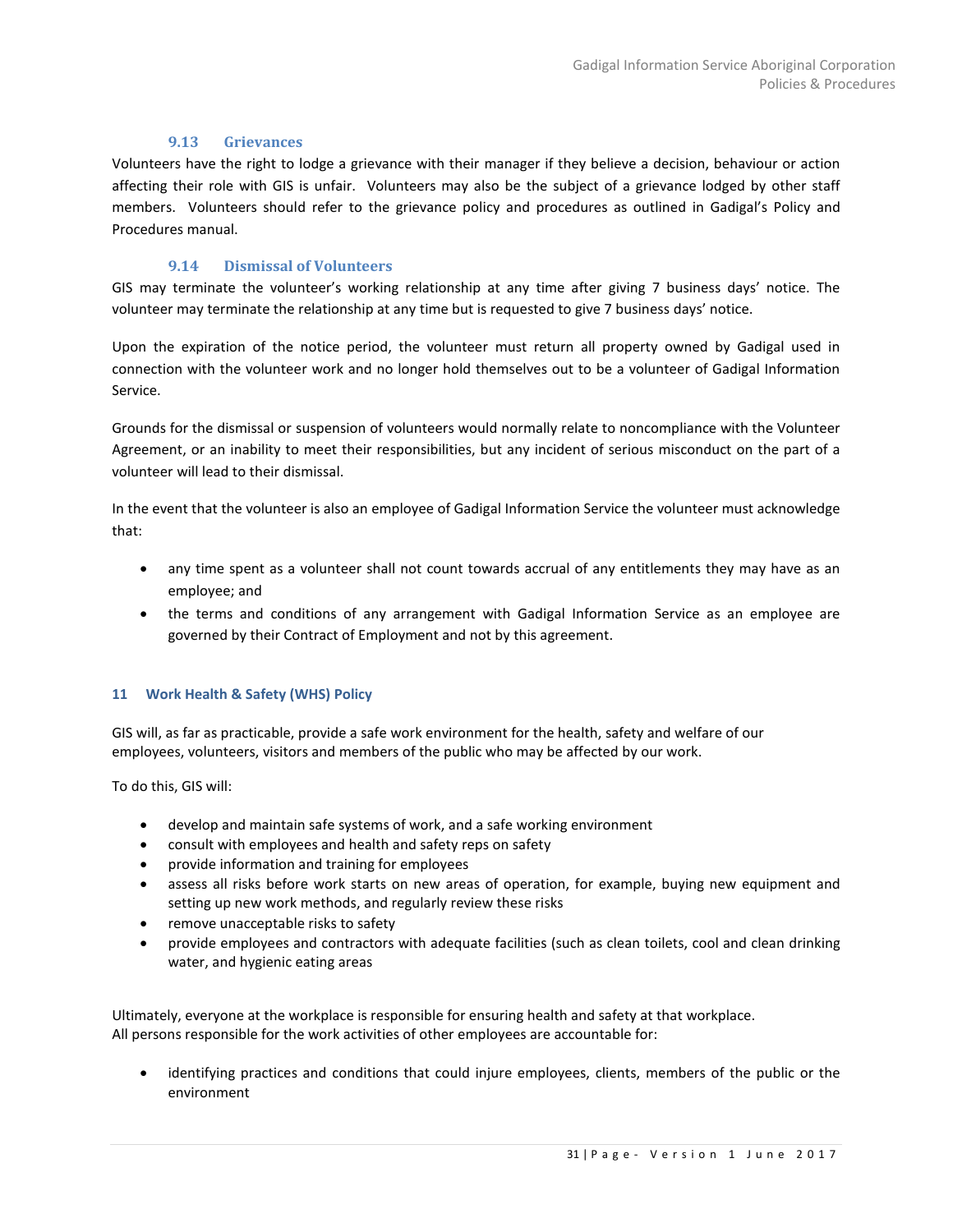- Controlling such situations or removing the risk to safety. If unable to control such practices and conditions, report these to their manager
- making sure workers use personal protective equipment (PPE), training workers to use PPE correctly
- making sure PPE is maintained and working properly

fGIS demands a positive, proactive attitude and performance with respect to protecting health, safety and the environment by all employees, irrespective of their position

# <span id="page-31-0"></span>**11.1Manual handling policy**

It is GIS's policy to provide all employees with a safe and healthy workplace by identifying, assessing and controlling manual handling risks.

While management is responsible for the health, safety and welfare of all staff, all employees must report potential and actual manual handling hazards. Employees must report these through the formal incident report (Appendix A).

Never lift or manually handle items larger or heavier than you can easily support. If you are in any doubt, do not hesitate to ask for help.

# <span id="page-31-1"></span>**11.2 Workers' Compensation Policy**

All employees may be eligible for workers' compensation benefits if injured while at work.

# <span id="page-31-2"></span>**11.3 Injury Procedure**

If there is an injury:

- The first priority is medical attention. The injured worker or nearest colleague should contact one of GIS's first aiders. For a serious injury also call an ambulance.
- Any employee who is injured on the job, experiences a safety incident or a near miss, must report the incident to their manager.
- The manager must write a report in the Register of Injuries, Incidents and Near Misses. This standard report must include:
	- o employee's name and job details
	- o time and date of injury
	- o exact location the injury/incident occurred
	- o how the injury/incident happened
	- o details of the injury/illness and the part/s of the body injured
	- o names of any witnesses
	- o name of the person entering details in the Register
	- o date the employer was notified
- GIS will let the injured employee know in writing that we have received notification of any injury or illness reported in the Register.

The manager must report serious injuries to WorkSafe immediately.

# <span id="page-31-3"></span>**12 Workers Compensation**

Gadigal shall provide all employees with Worker's Compensation in accordance with the Worker's Compensation Legislation. Entitlement to Worker's Compensation will only arise where personal injury or disease has arisen out of, or in the course of, employment i.e. work related.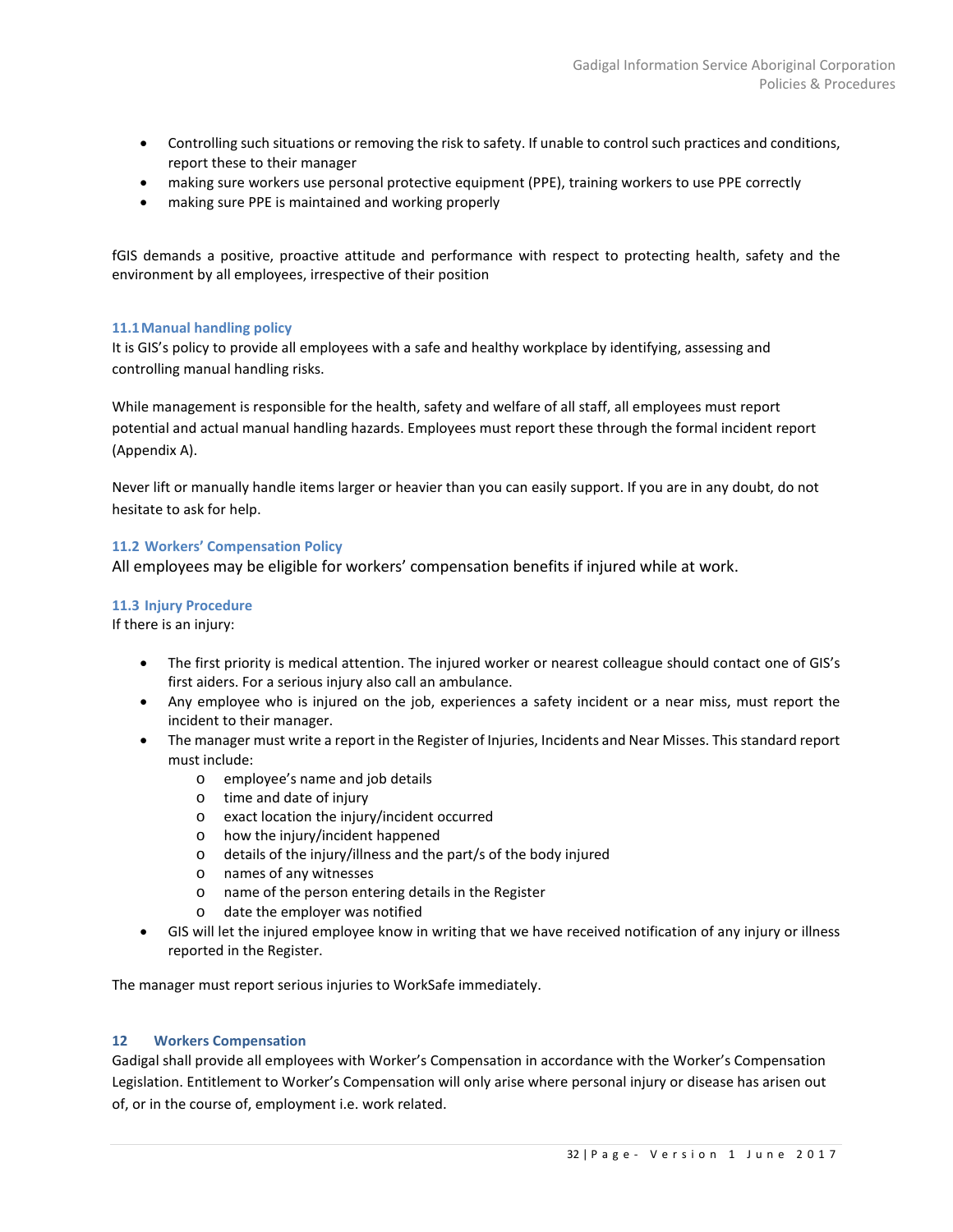#### <span id="page-32-0"></span>**13 Smoking policy**

GIS has a non-smoking policy. Smoking is not permitted on GIS property or in offices at any time.

Smokers who need to take breaks should do so in their allotted breaks (no more than 3 per day in addition to their lunch break). These breaks must be limited to 15 minutes from leaving the workplace to recommencing work. These breaks must not be taken at the entrance to GIS offices or the rooftop (level 4)**.** Excessive smoking breaks will be regarded as absenteeism and performance improvement action may be taken.

#### <span id="page-32-1"></span>**14 Alcohol & drugs policy**

GIS is concerned by factors affecting an employee's ability to safely and effectively do their work to a satisfactory standard. The business recognises alcohol or other drug abuse can impair short-term or long-term work performance and is an occupational health and safety risk.

GIS will do its utmost to create and maintain a safe, healthy and productive workplace for all employees. GIS has a zero tolerance policy in regards to the use of illicit drugs on their premises or the attending of other business related premises (e.g. clients) while under the influence of illicit drugs. Contravening either of these points may lead to instant dismissal.

<span id="page-32-5"></span><span id="page-32-2"></span>GIS does not tolerate attending work or work events under the influence of alcohol. This may result in performance improvement action or dismissal.

#### **15 Equal Employment Opportunity (EEO) Policy**

This policy applies to all staff including volunteers and covers all work-related functions and activities including external training courses sponsored by GIS.

It also applies for all recruitment, selection and promotion decisions.

The objective of GIS's Equal Opportunity Policy is to improve business success by:

13.1attracting and retaining the best possible employees

13.2providing a safe, respectful and flexible work environment

<span id="page-32-3"></span>13.3delivering our services in a safe, respectful and reasonably flexible way

#### **16 Discrimination, Sexual Harassment and Bullying**

GIS is committed to providing a workplace free from discrimination, sexual harassment and bullying. behaviour that constitutes discrimination, sexual harassment or bullying will not be tolerated and will lead to action being taken, which may include dismissal.

#### <span id="page-32-4"></span>**16.1 Definitions**

#### **Discrimination**:

**Direct discrimination** occurs when someone is treated unfavourably because of a personal characteristic that is protected under Australian law.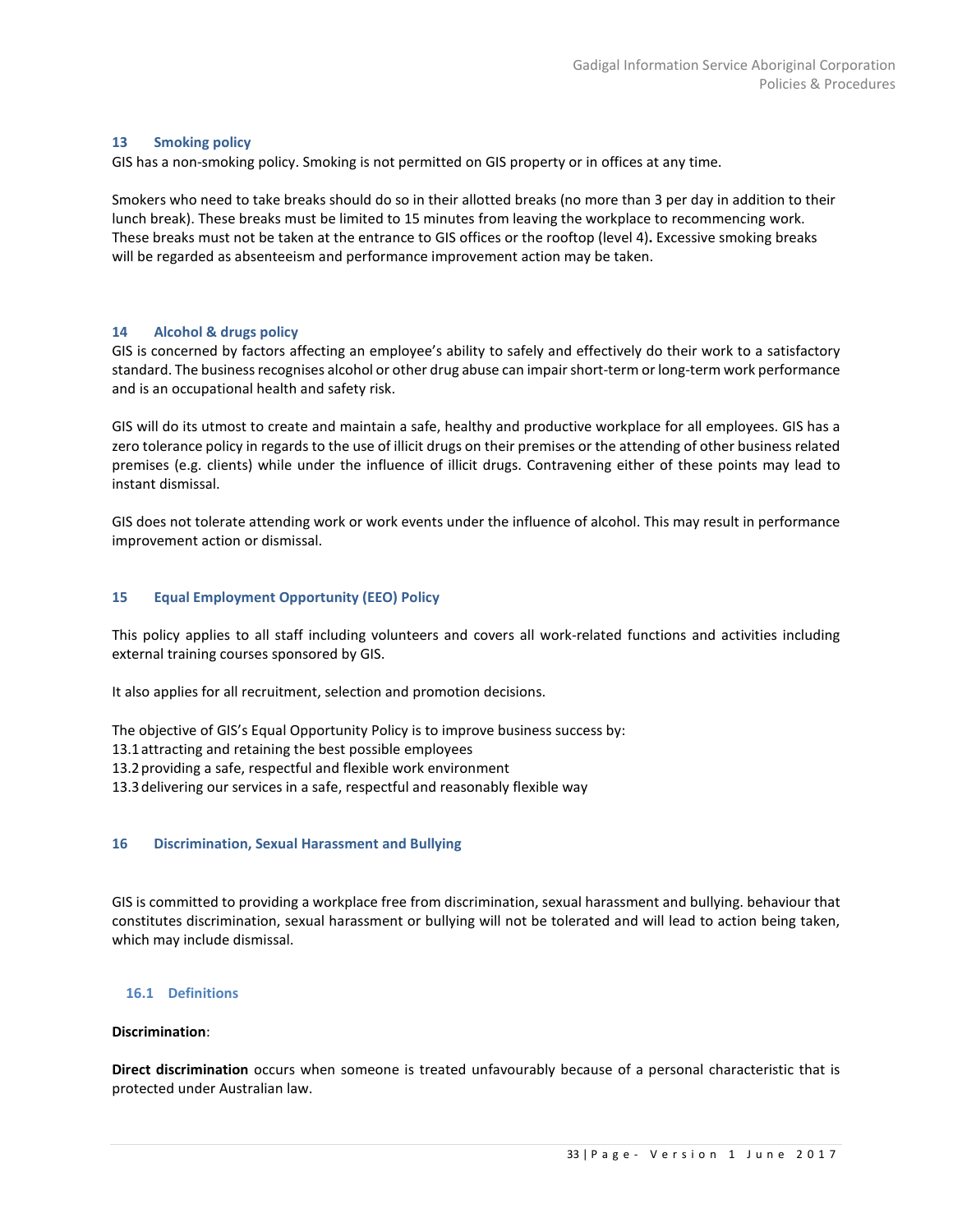**Indirect Discrimination** occurs when a rule seems neutral, but has a discriminatory impact on certain people. For example a minimum height requirement of 6 foot for a particular job might be applied equally to men and women, but would indirectly discriminate on the basis of sex, as women tend to be shorter than men.

**Sexual harassment** includes unwelcome conduct of a sexual nature in circumstances in which it could reasonably be expected to make a person feel offended, humiliated or intimidated reasonable person, having regard to all the circumstances, would have anticipated that the person harassed would be offended, humiliated or intimidated.

**Workplace bullying** may include behaviour that is directed toward an employee, or group of employees, that creates a risk to health and safety e.g. physical and/or verbal abuse, excluding or isolating individuals; or giving impossible tasks.

GIS provides equal opportunity in employment to people without discrimination based on a personal characteristic protected under state and federal equal opportunity legislation.

Under State legislation they include:

- age
- breastfeeding
- carer status
- disability
- employment activity
- gender identity
- industrial activity
- lawful sexual activity
- marital status
- parental status
- personal association with someone having any of these characteristics
- physical features
- political activity/belief
- pregnancy
- race
- religious activity/belief
- sex
- sexual orientation

Any employee found to have contravened this policy will be subject to disciplinary action, which may include dismissal as outlined in the complaint procedure below.

Employees must report any behaviour that constitutes sexual harassment, bullying or discrimination to their manager.

Employees will not be victimised or treated unfairly for raising an issue or making a complaint.

# <span id="page-33-0"></span>**16.2 To make a complaint**

If you believe you are being, or have been, discriminated against, sexually harassed or bullied, you should follow this procedure.

- a. Tell the offender the behaviour is offensive, unwelcome, and against business policy and should stop (only if you feel comfortable enough to approach them directly, otherwise speak to your manager). Keep a written record of the incident(s).
- b. If the unwelcome behaviour continues, contact your supervisor or manager for support.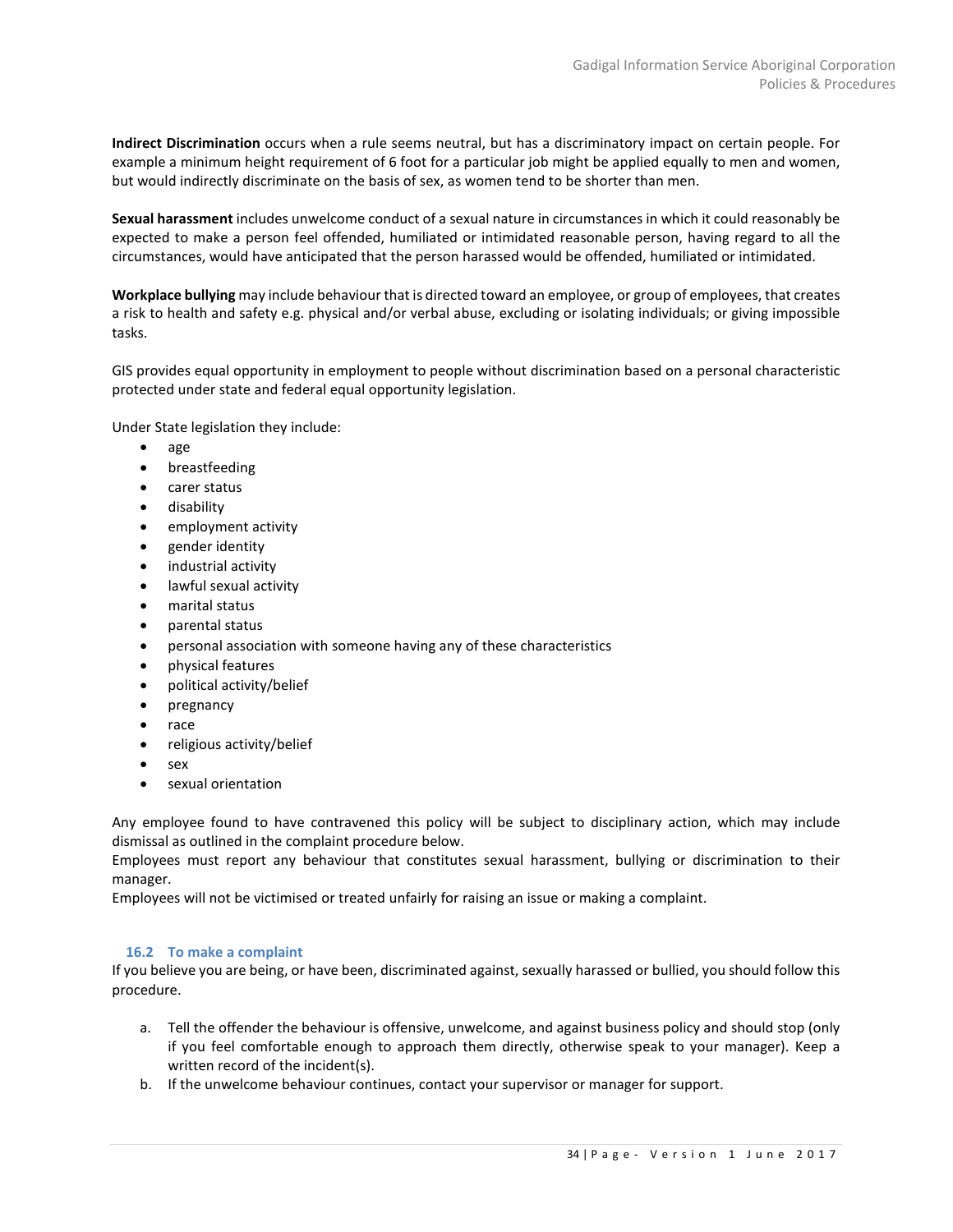c. If this is inappropriate, you feel uncomfortable, or the behaviour persists, contact another relevant senior manager. Employees may also lodge a complaint with the Australian Human Rights Commission, or take action under the *Fair Work Act 2009*.

Employees should feel confident that any complaint they make is to be treated as confidential as far as possible.

#### <span id="page-34-0"></span>**16.3 To receive a complaint**

When a manager receives a complaint or becomes aware of an incident that may contravene GIS EEO Policies, they should follow this procedure.

- 16.3.1 Listen to the complaint seriously and treat the complaint confidentially. Allow the complainant to bring another person to the interview if they choose to.
- 16.3.2 Ask the complainant for the full story, including what happened, step by step.
- 16.3.3 Take notes, using the complainant's own words.
- 16.3.4 Ask the complainant to check your notes to ensure your record of the conversation is accurate.
- 16.3.5 Explain and agree on the next action with the complainant.
- 16.3.6 If investigation is not requested (and the manager is satisfied that the conduct complained is not in breach of GIS' EEO policies) then the manager should:
	- a. act promptly
	- b. maintain confidentiality
	- c. pass any notes on to the manager's manager

If an investigation is requested or is appropriate, follow the next procedure

#### <span id="page-34-1"></span>**16.4 To investigate a complaint**

When a manager investigates a complaint, they should follow this procedure.

- 16.4.1 Do not assume guilt.
- 16.4.2 Advise on the potential outcomes of the investigation if the allegations are substantiated.
- 16.4.3 Interview all directly concerned, separately.
- 16.4.4 Interview witnesses, separately.
- 16.4.5 Keep records of interviews and the investigation.
- 16.4.6 Interview the alleged harasser, separately and confidentially and let the alleged harasser know exactly of what they are being accused. Give them a chance to respond to the accusation. Make it clear they do not have to answer any questions; however, the manager will still make a decision regardless.
- 16.4.7 Listen carefully and record details.
- 16.4.8 Ensure confidentiality, minimise disclosure.
- 16.4.9 Decide on appropriate action based on investigation and evidence collected.
- 16.4.10 Check to ensure the action meets the needs of the complainant and GIS.
- 16.4.11 If resolution is not immediately possible, refer the complainant to more senior management. If the resolution needs a more senior manager's authority, refer the complainant to this manager.
- 16.4.12 Discuss any outcomes affecting the complainant with them to make sure where appropriate you meet their needs.

# <span id="page-34-2"></span>**16.5 Possible outcomes**

If after investigation management finds the complaint is justified, management will discuss with the complainant the appropriate outcomes which may include:

- a. disciplinary action to be taken against the perpetrator (counselling, warning or dismissal)
- b. staff training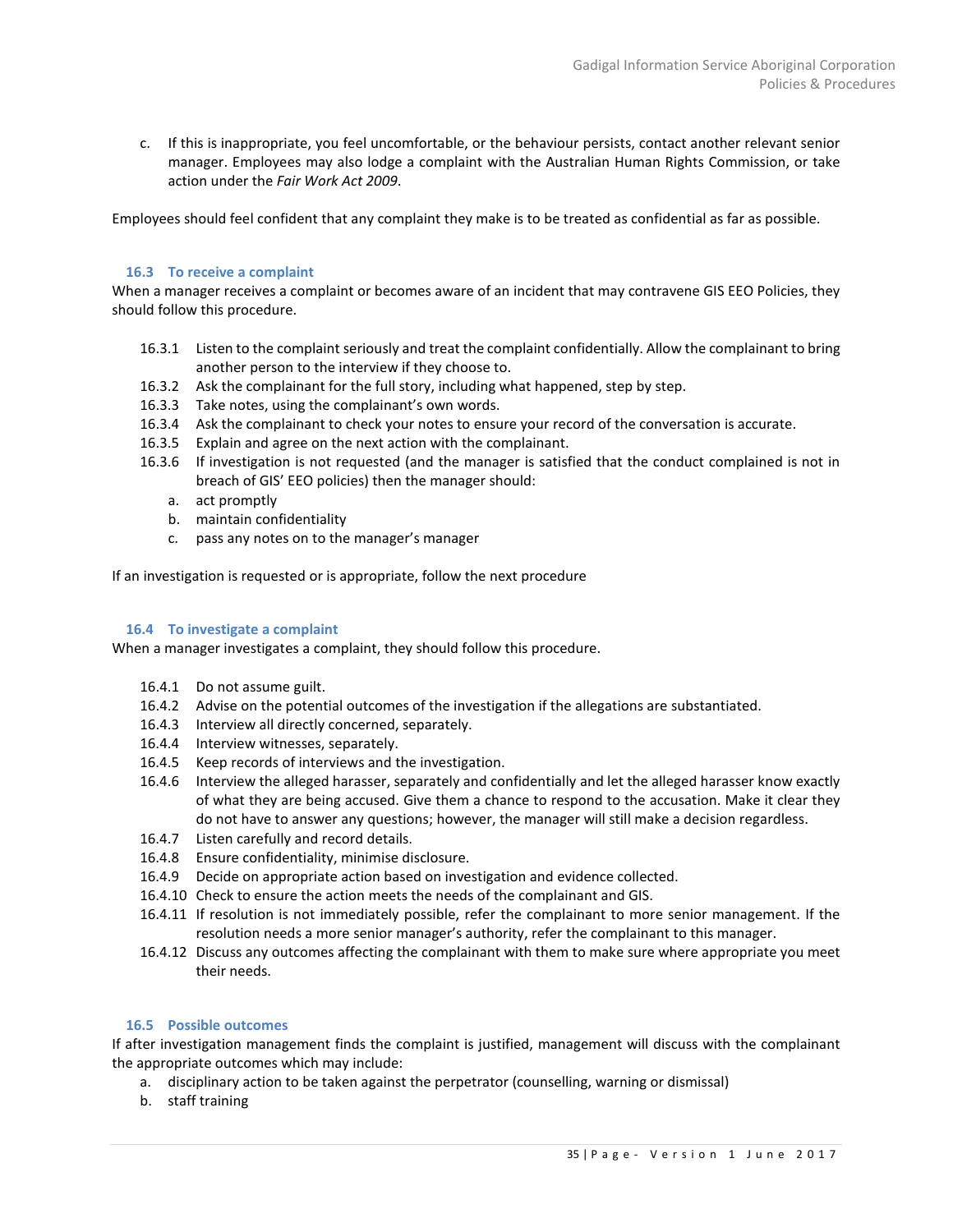- c. additional training for the perpetrator or all staff, as appropriate
- d. counselling for the complainant
- <span id="page-35-0"></span>e. an apology (the particulars of such an apology to be agreed between all involved)

#### **17 Pregnancy at Work**

#### <span id="page-35-1"></span>**17.1 Advising of pregnancy**

GIS encourages employees to inform their manager of their pregnancy as soon as possible. However, we respect that an employee may not wish to advise us of her pregnancy earlier than the minimum notice period.

We also respect an employee's wishes regarding when it is appropriate to tell colleagues about the pregnancy.

#### <span id="page-35-2"></span>**17.2 Harassment while pregnant**

GIS is committed to ensuring the safety of pregnant employees and considers harassment, bullying and discrimination to be unacceptable behaviour.

(See the Equal Employment Opportunity policy for our general policy and procedure on harassment, bullying and discrimination.)

#### <span id="page-35-3"></span>**17.3 Safety at work**

GIS understands pregnancy to be a healthy and normal process and recognises that women have different experiences. When an employee notifies her manager that she is pregnant, the manager will ask the employee to let them know if they experience any changes to their work capacity during the pregnancy. The employee and her manager will then discuss what is needed to keep the employee safe at work and adjustments will be made accordingly where possible.

Options to reduce hours, change of duties, light duties, rotated tasks, provision of a chair and provision of additional breaks are common ways to ensure safety at work, and will be considered on a case-by-case basis.

#### <span id="page-35-4"></span>**17.4 Transfer to a safe job**

If it's not safe (due to illness, risks or hazards) for a pregnant employee who is entitled to parental leave to continue in her usual position, she can be transferred to a 'safe job' with no change to terms and conditions.

The employee needs to provide GIS with reasonable evidence that she is fit for work, but it would be inadvisable to continue in her present position. GIS may insist on a medical certificate.

If GIS can't transfer the employee to a safe job, she may take (or be required by GIS to take) paid 'no safe job' leave for the time stated in the medical certificate or until the pregnancy ends (either by giving birth or otherwise).

'No safe job' leave is not sick leave – it is a separate paid leave type (pregnancy- no safe job). This leave will be paid at the rate specified in the award or agreement which, at a minimum, can be no lower than the employee's base rate of pay for her ordinary hours of work. In the six weeks prior to the expected date of the birth of the child, an employer may ask an employee on safe job leave for medical certificates stating that she would be fit to perform a safe job, if one were available to her.

An employee may be required to take unpaid parental leave (instead of paid no safe job leave) if she does not provide a medical certificate within seven days or if she provides a medical certificate stating she is not fit for any work.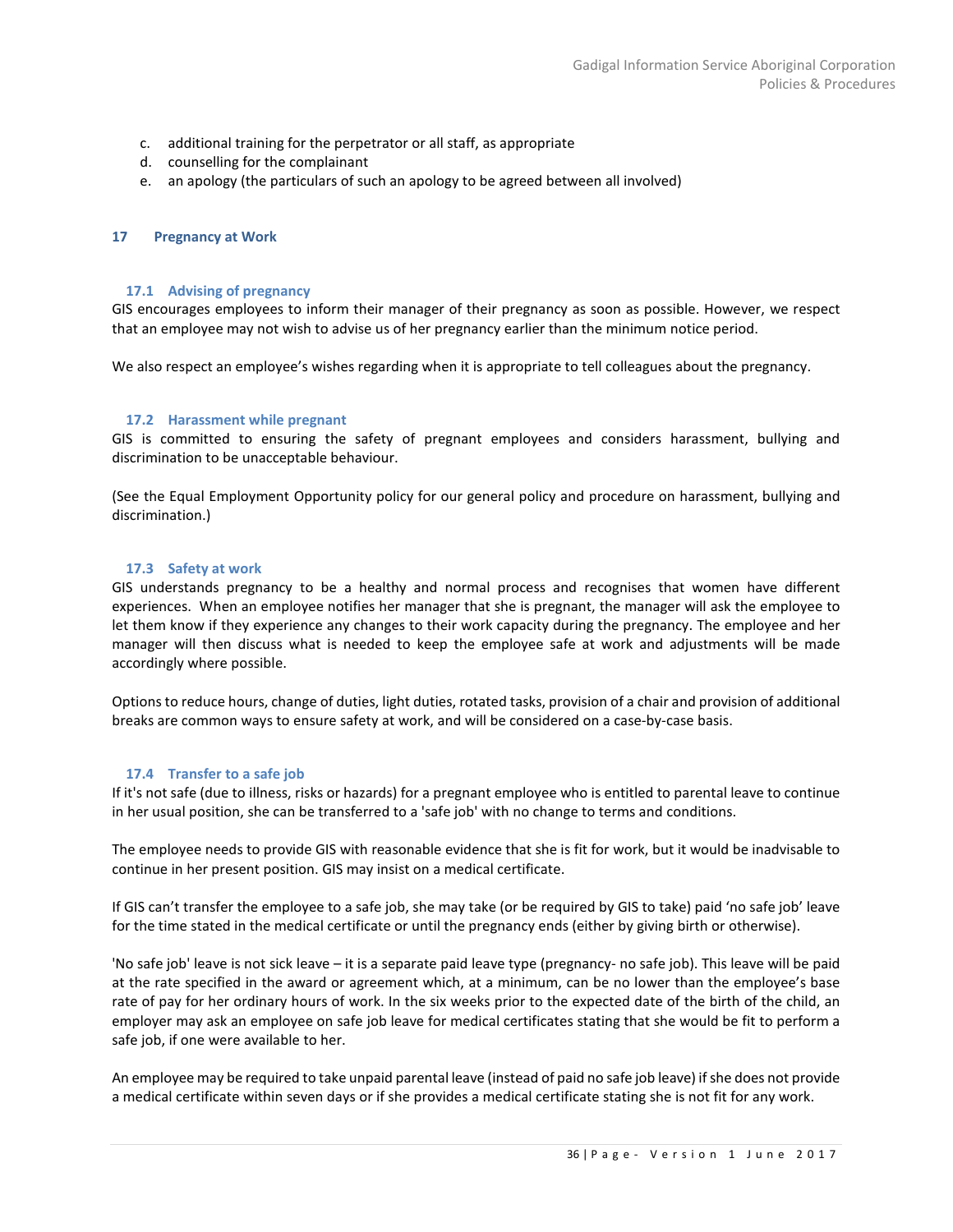#### <span id="page-36-0"></span>**17.5 Working until the birth**

A pregnant employee may work until the expected date of birth of her child. If she wishes to continue working in the last six weeks of her pregnancy she may be requested to provide a medical certificate within seven days confirming she is fit to work.

If the medical certificate indicates the employee is not fit for work, she may be required to start parental leave or take a period of unpaid leave as soon as practicable. (See the Parental leave policy.)

#### <span id="page-36-1"></span>**17.6 Return to work**

If the employee has agreed to contact during leave, then towards the end of the leave period, the manager should confirm the employee's intention to return on the agreed date. The employee also may want to discuss any requests for flexible work arrangements at this time (see Flexible Working Arrangements policy).

An employee must provide four weeks notice if they want to extend their leave beyond the return date that was initially advised (see the Parental leave policy.)

The employee on parental leave has the right to return to the job they held prior to going on leave, including any promotion. If that position no longer exists, the employee will be given whichever other available position is nearest in status and remuneration to the position they held prior to going on leave.

If an employee was placed in a safe work position prior to leave, the employee is entitled to return to the position they held immediately before the safe work position.

If the pre-parental leave position no longer exists, GIS will follow its redeployment and redundancy procedures to determine if a suitable alternative position is available.

#### <span id="page-36-2"></span>**17.7 Breastfeeding at work**

GIS aims to understand and support mothers in the workplace, including accommodating breastfeeding as much as possible e.g. providing a private space.

An employee should discuss her needs with her manager and GIS will endeavour to make private space available or other arrangements made by agreement. Depending on the employee's duties this may include cover while she is away from her work environment.

# <span id="page-36-3"></span>**17.8 Flexible Working Arrangements**

Employees may request flexible working arrangements based on parental and carer responsibilities. Employees are encouraged to put the request in writing.

To comply with the Equal Opportunity Act, GIS will consider this request, and consider all relevant facts and circumstances in deciding whether or not to agree to the request. Such a request will not be refused unless it is reasonable to do so.

Circumstances that may be relevant to determining whether a refusal is or is not reasonable include:

a. the nature of the employee's work and parental or carer responsibilities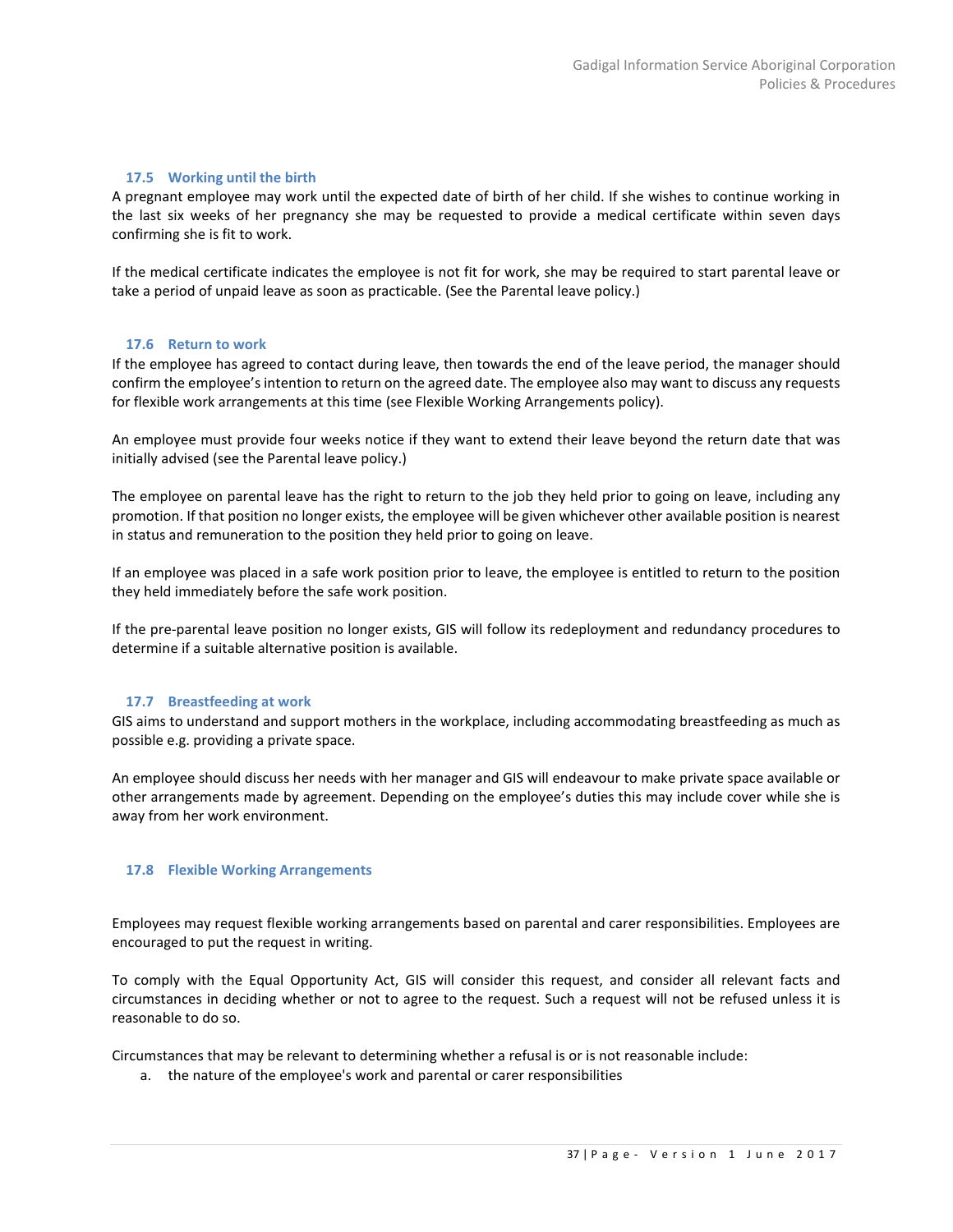- b. the nature and cost of the arrangements required for an employee to fulfil their family or carer responsibilities
- c. the financial circumstances of the employer
- d. the size and nature of the workplace and the employer's business
- e. the effect of the flexible working arrangements on the workplace, including the financial impact on the business
- f. the consequences for the employer of having the flexible working arrangements
- g. the consequences for the employee of not having the flexible working arrangements
- h. Other factors that might be relevant in a particular case include:
- i. when the arrangements are to commence
- j. how long the arrangements will last
- k. information that has been provided by the employee about their situation
- l. the accrued entitlements of the employee, such as personal, carer's or annual leave
- m. Whether any legal or other constraints affect the feasibility of the employer accommodating the responsibilities, such as occupational health and safety laws or award penalty rates.

In addition, under the National Employment Standards, employees who have at least 12 months continuous service, with responsibility for the care of a child under school age, or for care of a child under 18 with a disability have the right to request flexible working arrangements.

Flexible work arrangements will also be considered as a form of reasonable adjustments to allow people with a disability to work safely and productively.

This right applies to all employees including permanent full-time and part-time employees, as well as casual employees, regardless of role or job function.

Employees must put such a request in writing.

GIS will provide a written response granting or refusing the request within 21 days and will only refuse such requests on reasonable business grounds. These reasons will be detailed in the written refusal.

# <span id="page-37-0"></span>**17.9 Options for flexible work practices**

Flexible work options which may be considered by GIS include:

- a. permanent, part-time work
- b. graduated return to work (for employees returning from parental leave), e.g. the employee returns part time and then builds up to full-time work flexible start and finish times for staff to accommodate child care and school pick-up requirements
- c. flexible rostering such as working split shifts
- d. job-sharing where two or more employees share one full-time position, each working on a part-time basis
- e. work from home
- f. purchased leave (48/52 leave) where employees take an additional four weeks leave per year by adjusting their salary to 48 weeks paid over the full 52 weeks
- g. compressed hours where the employee works additional daily hours to provide for a shorter working week or fortnight

This is not an exhaustive list, and other options may be agreed.

Employees utilising flexible work practices will be treated no less favourably than any other employee. Flexible working is not a barrier to promotion or supervisory responsibilities.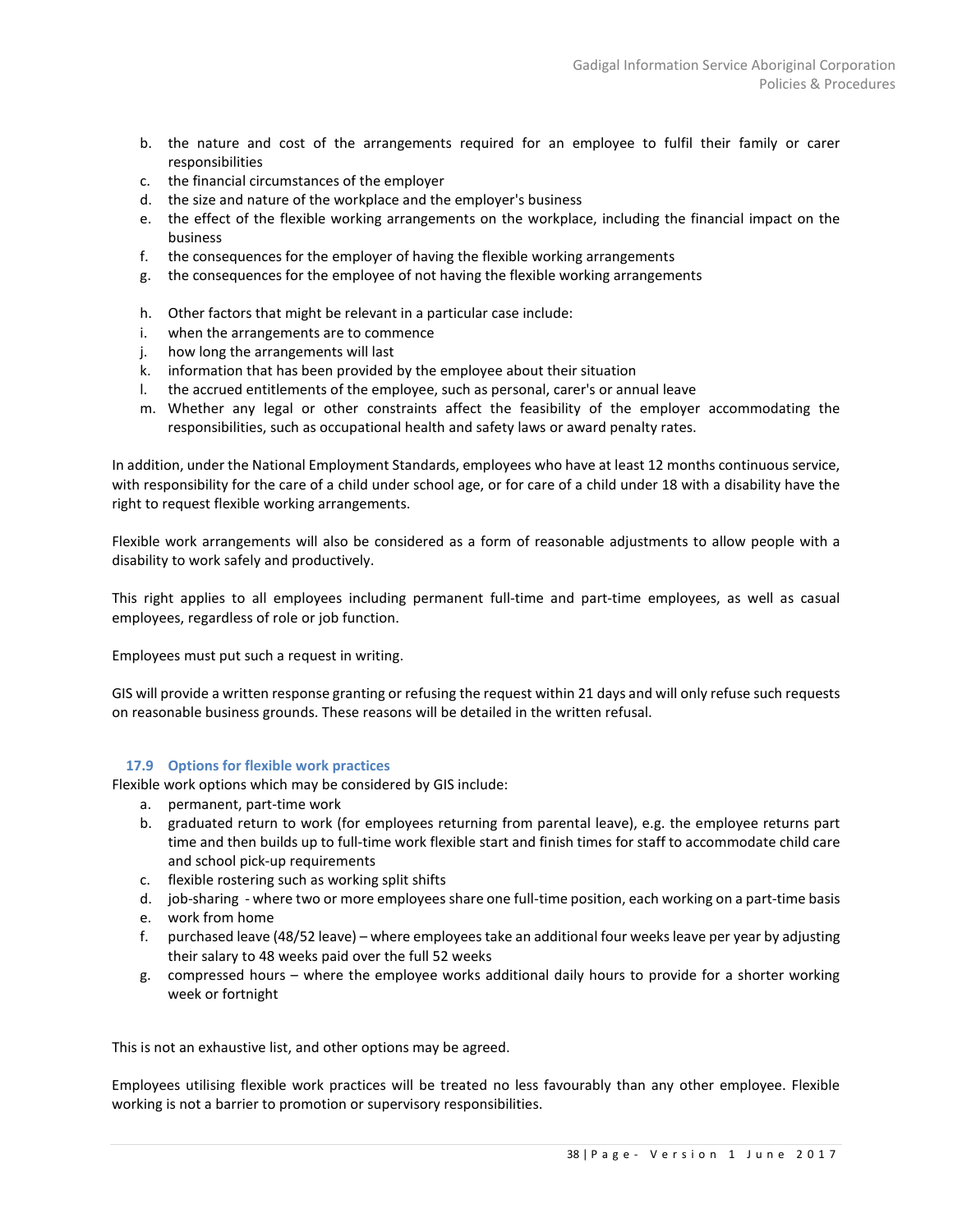#### <span id="page-38-1"></span><span id="page-38-0"></span>**18 Leave Policy**

#### **18.1 General leave policy**

Unless specified otherwise, employees referred to in this policy mean permanent and contract full-time or part-time employees.

All employees are entitled to leave in accordance with the relevant awards or agreements and statutory provisions. Where the entitlements or practices in this document conflict, the applicable award, workplace agreement, employment contract or employment law takes precedence.

All planned leave has to be mutually agreed, and take into account workloads and the employee's needs. Leave must be approved in advance, except when the employee can't anticipate the absence. Any documents regarding leave will be kept on the employee's file.

Applications for any type of leave must be made to the GIS Board, in consultation with the employee's direct manager.

# <span id="page-38-2"></span>**18.2 Annual leave policy**

From 1 January 2010, annual leave entitlements form part of the National Employment Standards (NES) and replace minimum entitlements under the Australian Fair Pay and Conditions Standards (the standard). Under the NES, all employees (except casual employees) get paid annual leave based on their ordinary hours of work.

Each employee is entitled to 20 days annual leave per year (pro-rata for part-time) and accumulates from year to year. Leave entitlements are calculated from the date a GIS employee started work and accrues at a rate of one and two thirds (1 2/3) days (or pro-rata) for every month worked. Annual leave counts towards continuous service (used when calculating long service leave).

You should discuss your annual leave plans well in advance (at least 4 weeks) with your Manager to ensure that the operational needs of our business are not placed at risk. For this reason, you should not book or commit to holiday arrangements before you have this written approval. Our approach to the approval of annual leave is based on the need for flexibility and management discretion.

GIS can direct an employee to take annual leave in some situations in line with the employee's respective Award agreement, for example:

- if GIS was to close during the Christmas and New Year period
- if an employee has accumulated excess annual leave.

#### <span id="page-38-3"></span>**18.3 Leave loading**

An employee can take paid annual leave when GIS have agreed to the request for leave, and there is no minimum or maximum amount of accrued leave that can be taken at any one time.

On termination of employment, GIS will pay the employee for any untaken annual leave which has accrued. Leave continues to accumulate whilst an employee is taking paid annual leave and paid personal leave. However, leave will not accumulate during periods of unpaid leave, such as unpaid parental leave, or unpaid authorized absences.

An employee is expected to take accrued annual leave for business close down periods. If insufficient leave is accrued, GIS may direct an employee to take unpaid leave.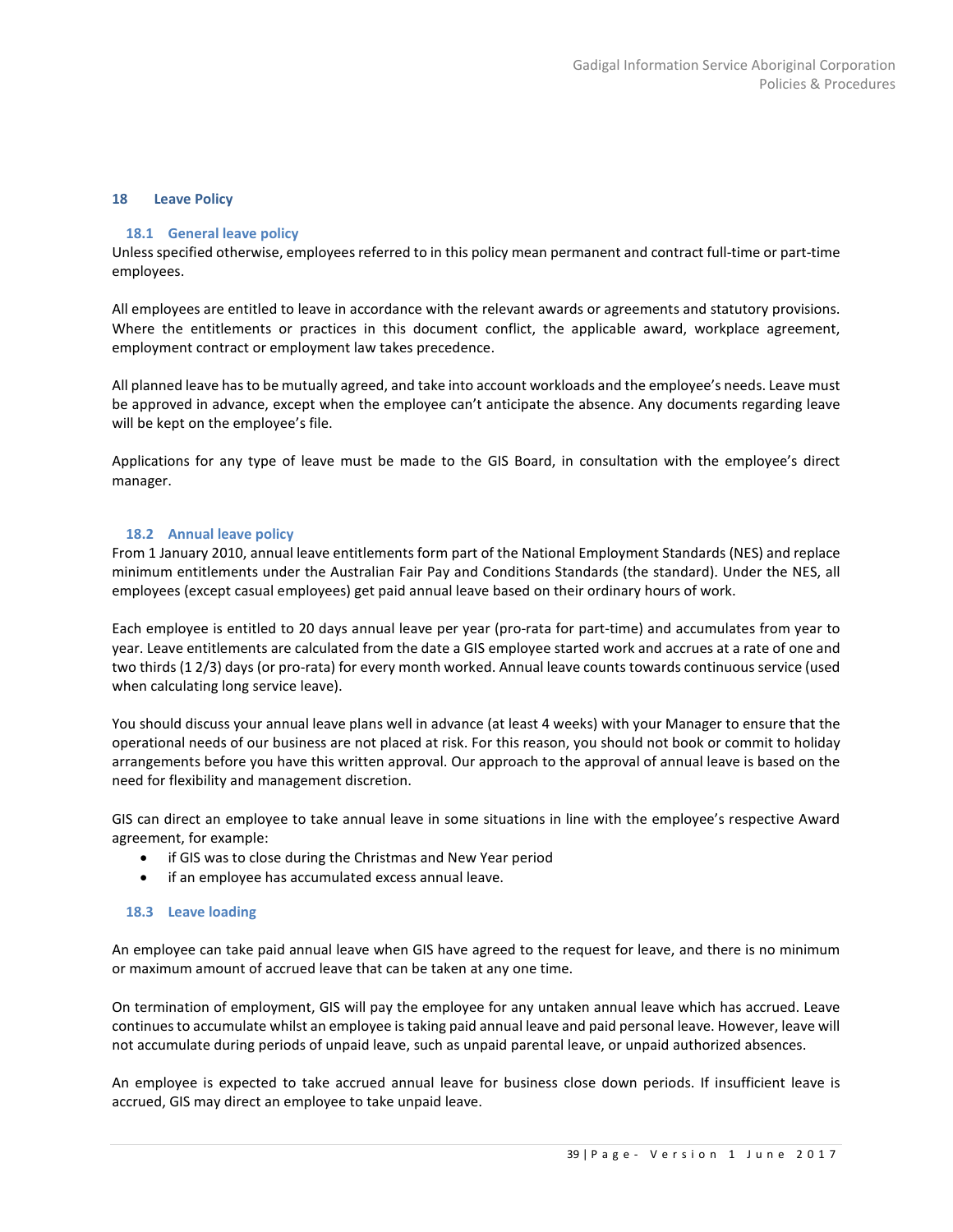<span id="page-39-0"></span>GIS employees are not able to 'cash out' accrued annual leave, nor are they able to take annual leave in advance.

#### **18.4 Personal (sick) leave policy**

Sick leave is a type of personal leave under the GIS. A full-time employee is entitled to 10 days of paid personal leave (for sick and paid carer's leave) per year. Part-time employees receive a pro-rata entitlement to sick leave based on the number of ordinary hours they work. Paid personal leave accrues at the rate of 0.83 days per month of service and is cumulative.

An employee should notify his/her manager as soon as possible if they are unable to attend work due to illness or injury. Management, at its discretion, may request evidence such as a medical certificate showing that the employee was entitled to take personal leave during the relevant period. Medical certificates are compulsory when the period of sick leave extends two consecutive days.

When an employee's contract with GIS is terminated (for various reasons), untaken personal (sick/carer's) leave is not paid to the exiting employee.

#### <span id="page-39-1"></span>**18.5 Carer's leave policy**

Carer's leave is available to an employee for the care or support of an ill family or household member or if an unexpected emergency affects a family or household member. It is typically part of personal (sick) leave and is dealt with similarly to above; meaning permanent employees are entitled to 10 days personal/carer's leave per year.

Employees, including casual employees, are entitled to take up to two days unpaid carer's leave for each occasion of family or household member illness or unexpected emergency. An employee cannot take unpaid carer's leave if they could instead take paid carer's leave. Casuals are not entitled to paid carer's leave.

#### <span id="page-39-2"></span>**18.6 Compassionate/sorry business leave policy**

Compassionate leave is paid leave taken by an employee to spend time with a family member/member of the employee's household, who has a personal illness, or injury, that poses a serious threat to his/her life, or after the death of a family member/member of the employee's household.

Each employee, except casual employees, is entitled to a period of two days paid compassionate leave for each occasion where a family member has died, or the employee needs to spend time with a seriously ill family member. Casual employees are entitled to two days unpaid compassionate leave per occasion. Additional unpaid leave maybe granted at management discretion. GIS recognize that employees may need to travel regionally or interstate for funerals, in which case an employee can request for up to 5 days compassionate leave per occasion, which will be provided for by the discretion of GIS Management.

#### <span id="page-39-3"></span>**18.7 Long service leave policy**

Long service leave applies to most NSW employees who are full-time, part-time or casuals.

If you have been working for the same employer for 10 years you are entitled to 2 months (8.67 weeks) paid leave, to be paid at your ordinary gross weekly wage under the [NSW Long Service Leave Act 1955](http://www.legislation.nsw.gov.au/fullhtml/inforce/act+38+1955+FIRST+0+N/) (the Act).

The Act also provides for a pro-rata entitlement after five years, if the employee resigns as a result of:

- a. illness,
- b. incapacity or
- c. domestic or other pressing necessity.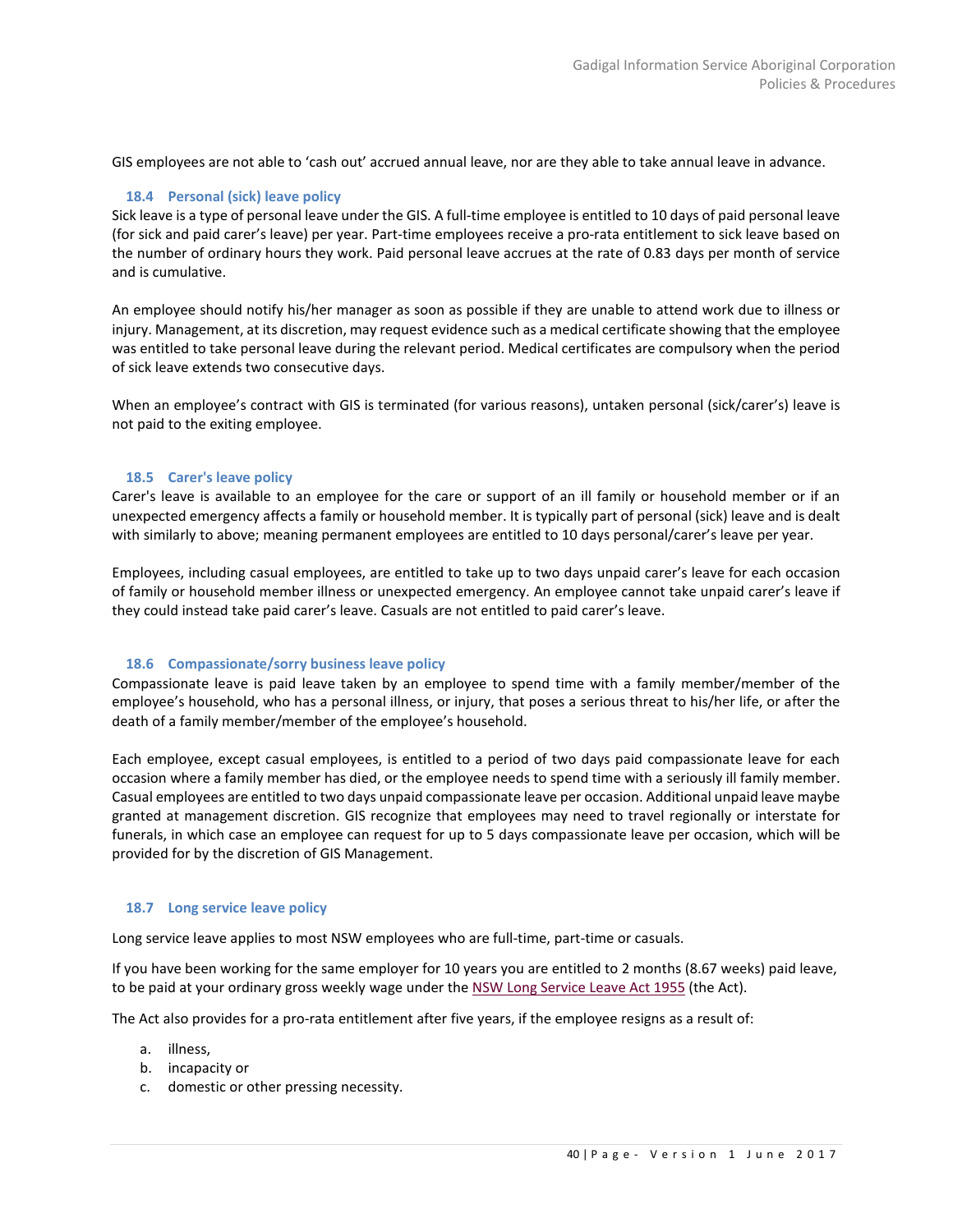If an employee resigns for one of the above reasons they need to advise GIS in writing at the time of giving notice.

The Act also provides for a pro-rata entitlement after five years, if an employee's services have been terminated by the employer for any reason other than serious and wilful misconduct, or if the employee dies.

If an employee ceases employment before 5 years service there is no entitlement for long service leave.

For more information contact the [Long Service](http://www.longservice.nsw.gov.au/) Corporation (http://www.longservice.nsw.gov.au).

#### <span id="page-40-1"></span><span id="page-40-0"></span>**18.8 Parental leave policy**

#### **18.8.1 Unpaid parental leave**

Employees (including a de facto or same sex partner, or single person) who are expecting a child or adopting a child are eligible for 52 weeks of unpaid parental leave if they are:

- a. permanent full-time or part-time with at least 12 months service prior to the expected date of birth or adoption placement
- b. casual with 12 months regular and systemic service who have a reasonable expectation of continuing regular and systematic work

The leave has to be taken in a single continuous period (eg. an employee can't take leave for 6 months, return to work, then take another 6 months leave).

If the pregnant employee takes unpaid parental leave, it has to start:

- on the birth of the child or
- up to 6 weeks before the expected birth (or earlier if the employer agrees).

If the leave is adoption related, the parent taking leave has to start their leave period on the date of placement of the child.

If the employee who isn't pregnant is the parent taking the unpaid parental leave, the leave must start on the date of birth of the child.

The partner can start unpaid parental leave after the birth of the child if:

- they have responsibility for the care of the child and
- their pregnant partner isn't employed.

The leave has to be taken within 12 months after the birth or placement of the child.

Employees may request to extend their leave by a further 12 months (for a total of 24 months maximum), to be submitted in writing at least four weeks before the end of the original 12 months unpaid parental leave. GIS will respond in writing within 21 days and may refuse only on reasonable business grounds. The written response will include details if the request is refused.

#### <span id="page-40-2"></span>**18.8.2 Parental leave for partners**

Parents who are married or in a de facto relationship can take up to 8 weeks unpaid parental leave at the same time. This is called 'concurrent leave.'

Concurrent leave can start:

- a. on the birth or placement of the child
- b. earlier than this date, if the employer agrees or
- c. later than this date, but has to be within 12 months of the birth or placement of the child.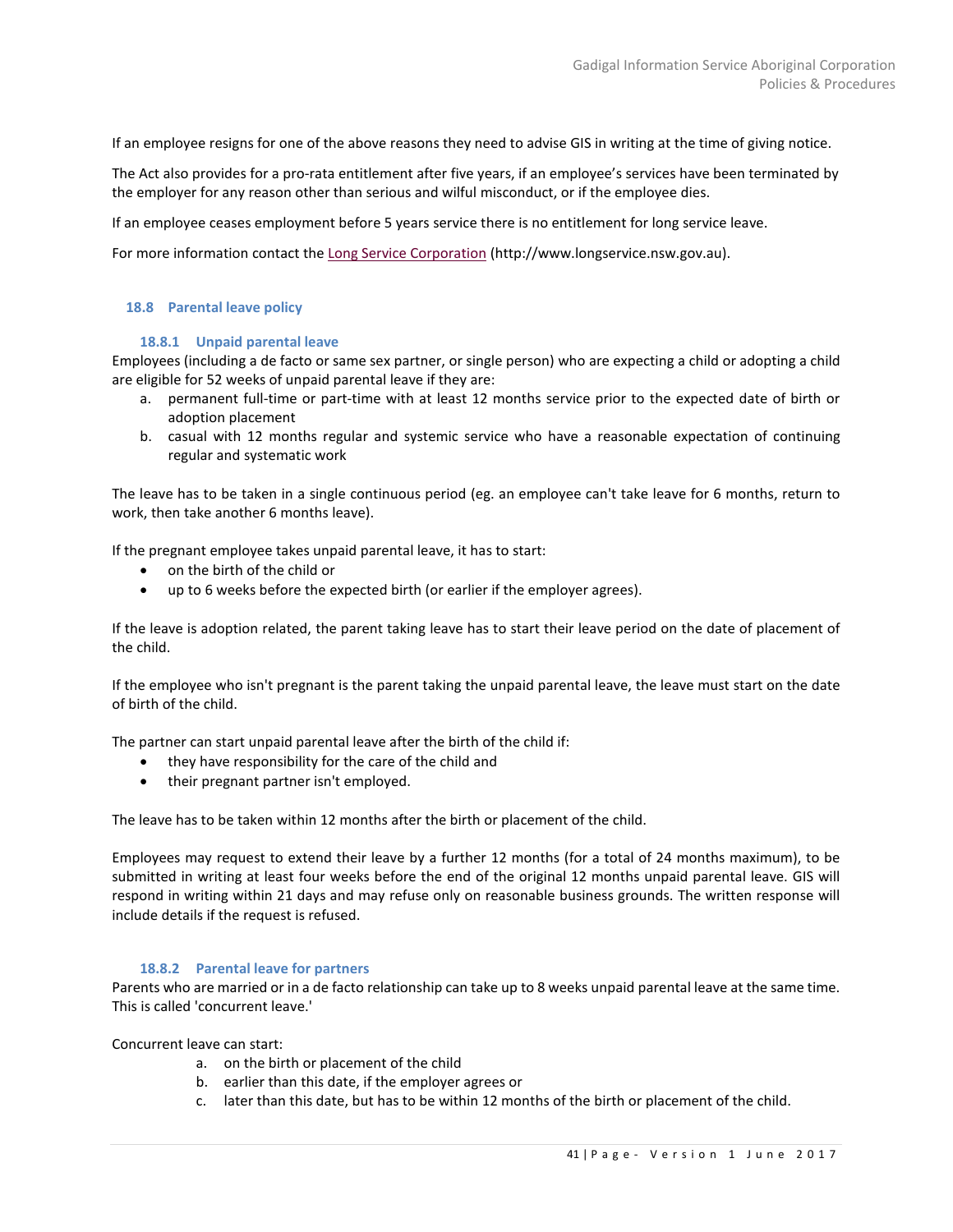Concurrent leave can be taken in separate periods. Each period has to be at least 2 weeks long, however, an employer can agree to shorter lengths.

Concurrent leave is part of an employee's total unpaid parental leave entitlement. This means that any concurrent leave taken is deducted from the total parental leave entitlement.

# <span id="page-41-0"></span>**18.8.3 Applying for leave**

An employee wishing to take unpaid parental leave must provide written notice to the GIS Board at least 10 weeks before starting the leave (or as soon as is practicable) including the intended leave start and end dates.

Leave dates or any changes of dates must be confirmed at least four weeks before the leave starts. The manager will confirm the leave and any affected entitlements such as continuous service in writing.

#### <span id="page-41-1"></span>**18.8.4 Adoption**

<span id="page-41-2"></span>Because GIS recognises that the timing of placement for an adopted child may be uncertain, employees should keep their manager informed of any changes to the likely placement date and commencement of leave.

#### **18.8.5 Paid leave**

Eligible employees who are the primary carer of a newborn or adopted child get up to 18 weeks' leave paid at the national minimum wage.

These payments are made to GIS first, who will then pay them to the employee. These payments can be paid before, after or at the same time as other entitlements such as annual leave and long service leave.

Parental Leave Pay from the Australian Government doesn't change paid parental leave from an employer – an employee can be paid both. These payments do not affect or replace unpaid parental leave.

<span id="page-41-3"></span>Eligible working dads and partners (including same-sex partners) get 2 weeks leave paid at the national minimum wage. These payments are made directly to the employee.

# **18.8.6 Annual leave**

If the employee has paid annual leave available, he or she may, in agreement with the manager, take some or all of that leave at the same time as the unpaid parental leave.

#### <span id="page-41-4"></span>**18.8.7 Time off for antenatal appointments, adoption interviews or examinations**

Personal leave may be available for attendance at medical appointments. Appointment times and the availability of leave should be discussed with the manager.

An employee may take up to two days unpaid pre-adoption leave. Employees must provide notice of the leave including expected leave period as soon as practicable (which may be after the leave has started).

If an employee requires more than two days pre-adoption leave, they should discuss their requirements with their manager.

#### <span id="page-41-5"></span>**18.8.8 Leave for pregnancy related illness**

If an employee is ill during her pregnancy, she may access her ordinary sick leave entitlements, including any accrued leave.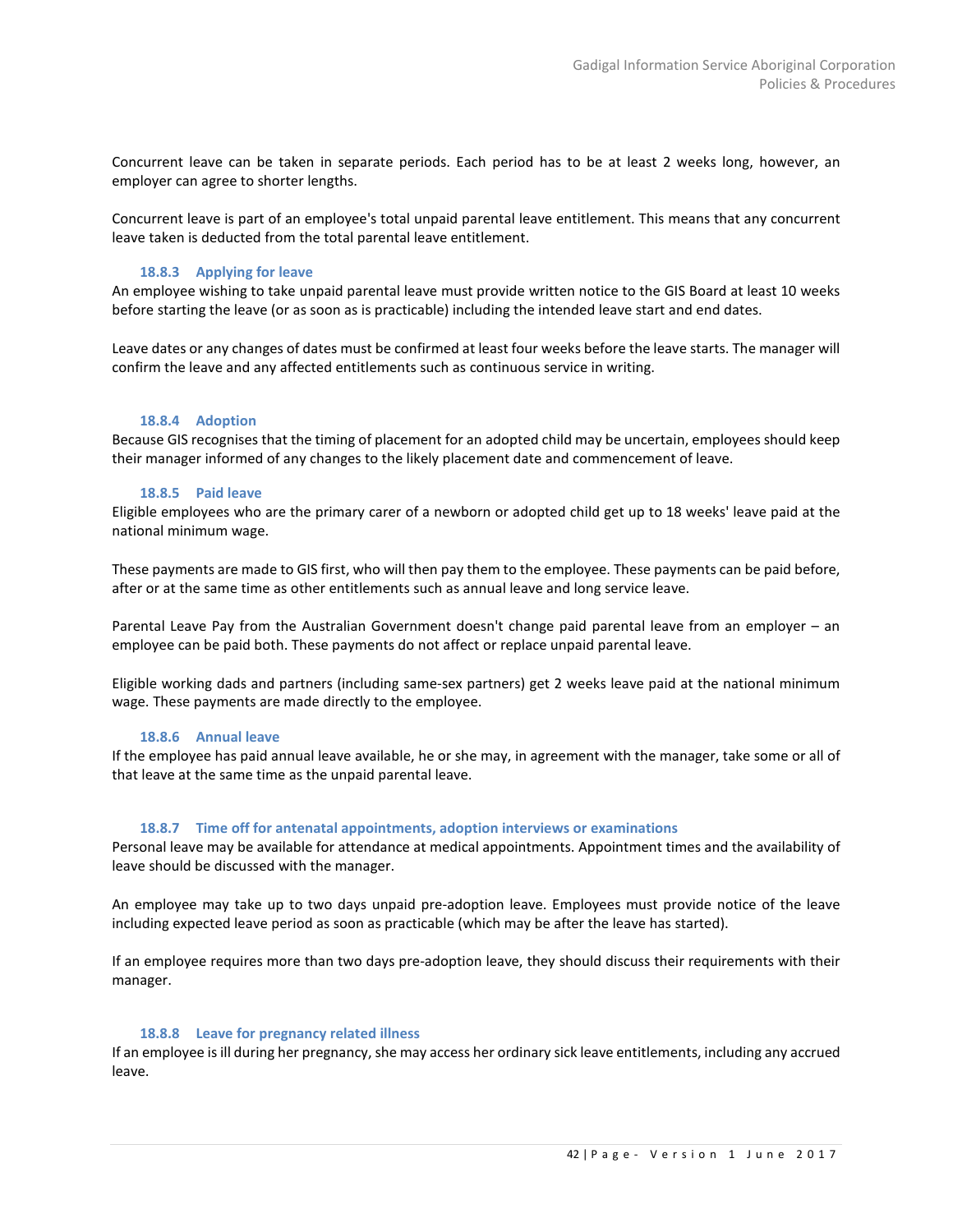If an employee experiences extended illness due to pregnancy, she can access unpaid 'special maternity leave' for the period her treating doctor certifies is necessary. Special maternity leave is included in the 52 weeks available unpaid parental leave period.

The employee must make a special maternity leave application as soon as practicable which details the period of leave required. The manager may request a medical certificate and if so, this must be provided by the employee.

#### <span id="page-42-0"></span>**18.8.9 Loss of a child while pregnant**

If the pregnancy ends within 28 weeks before the due date without a live birth, the employee may take unpaid 'special maternity leave' for the period her treating doctor certifies is necessary. Unpaid parental leave is not available in this situation, instead special maternity leave applies.

The employee must make a special maternity leave application as soon as practicable, specifying the expected leave period and providing a medical certificate, if this is requested by the manager.

<span id="page-42-1"></span>GIS will be sensitive to the personal issues associated with this type of leave.

#### **18.8.10 During parental leave**

Even though the employee is on leave, they will continue to be protected against discrimination as an employee. See the Equal Employment Opportunity policy on pag[e 33.](#page-32-5)

GIS respects that some employees do not want any contact while on leave, and others do. The manager should discuss with the employee what sort of communication the employee would like while on leave, and record this agreement.

While an employee is on unpaid parental leave, GIS will ensure that the employee is considered and kept informed of significant changes that may occur in the business.

Where a decision will have a significant effect on the status, pay or location of the pre-parental leave position, the GIS will take all reasonable steps to inform the employee and discuss the effect of the decision. During any restructures, employees on parental leave will be treated no less favourably than other employees and will be kept informed of the process.

If an employee has applied for less than 52 weeks unpaid parental leave, they can extend the period of leave once to take the total leave up to a maximum of 52 weeks. The employee must give at least four weeks' notice prior to the end date of the original leave period. A period of unpaid parental leave may be reduced by agreement between GIS and the employee.

An employee can resign while on parental leave but they must give the required notice of resignation as set out in their employment contract.

Employees should not undertake any activity during leave which is inconsistent with the employment contract, including other employment and they should remain responsible for the care of the child.

The employee's position may be filled on a temporary basis while they are on leave. GIS will notify the replacement employee that their employment in this role is temporary and that the pregnant employee has the right to return to the position.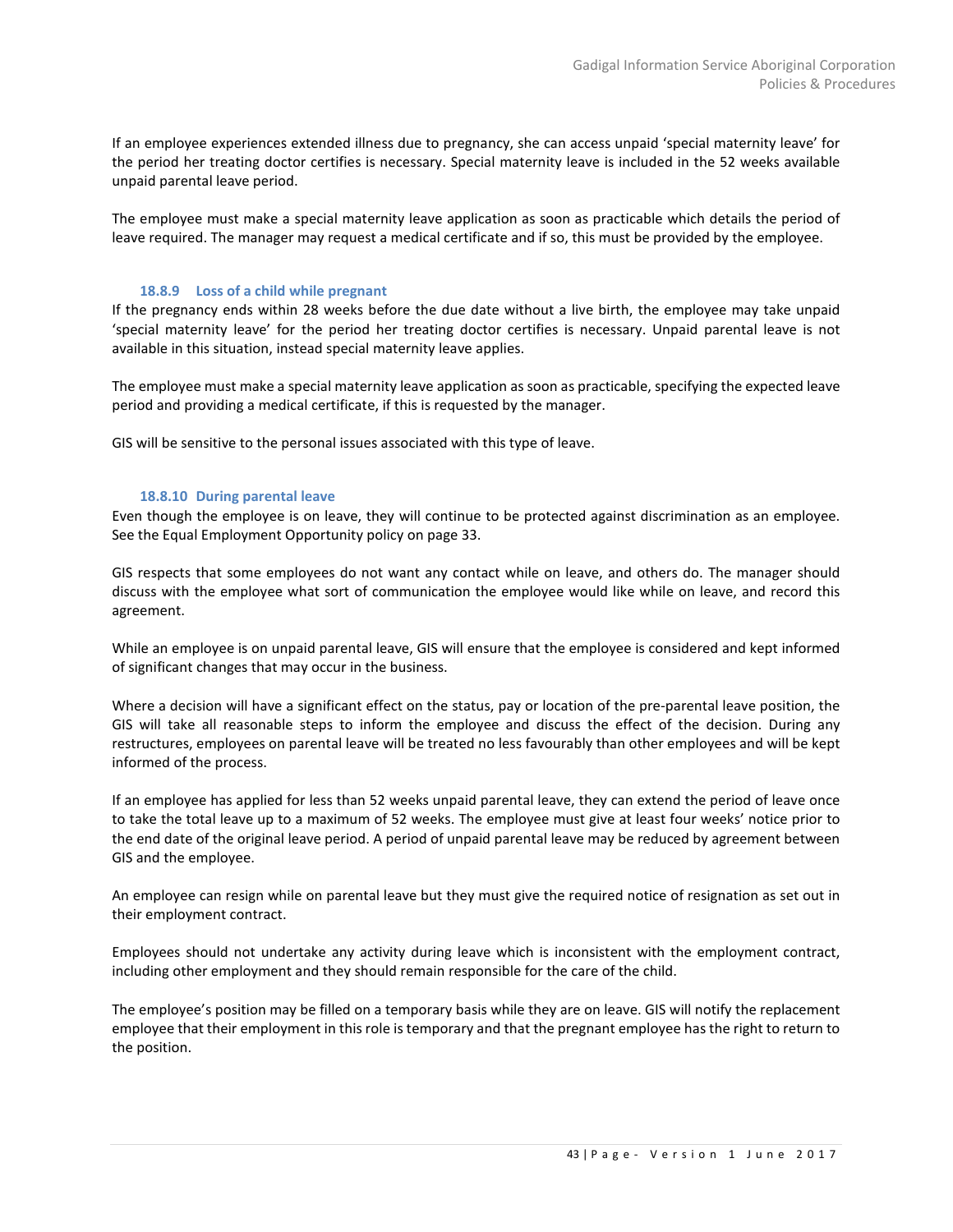#### <span id="page-43-0"></span>**19 Time in lieu policy**

GIS will grant time in lieu (TIL) to an employee who is required to work on public holidays or weekends; this does not include extra hours worked during a working week. Time worked towards TIL must be approved in advance by the CEO unless exceptional circumstances exist, in which case management will consider granting approval after the time is worked.

TIL will be added to the employee's annual leave and will be recorded as TIL credits and debits. An employee should take TIL within the 2 weeks of it being accrued. An employee cannot accrue more than 37.5 hours or five (5) working days of TIL.

# <span id="page-43-1"></span>**20 Public Holiday Policy**

For Full time and Part time Permanent, casual or fixed term contract employees, overtime payments for public holidays will be paid as per the Award, National Employment Standards and employment contract of the employee.

#### <span id="page-43-2"></span>**21 Leave without pay policy**

<span id="page-43-3"></span>Leave without pay applications are made to the CEO who has the discretion to approve or disapprove leave without pay that an employee is not otherwise entitled to.

# **22 Jury duty policy**

An employee is entitled to paid leave for jury duty in accordance with legislation. An employee on jury service should supply the official request to attend, the details of attendance and the amount the court has paid them. GIS will reimburse the employee the difference between this amount and their base salary. If an employee is absent because of jury service of more than 10 days in total, the employer is only required to pay the employee for the first ten days of absence.

#### <span id="page-43-4"></span>**23 Working From Home Policy**

<span id="page-43-5"></span>All requests for working from home (WFH) will need to be pre-approved by the CEO prior to commencing. A work plan (Appendix B) will need to be completed prior to this request being approved.

#### **24 Emergency services leave policy**

If an employee needs to take temporary absence from work because of voluntary emergency management activities (for example, as a volunteer dealing with an emergency or natural disaster as a member of SES, CFA or Army Reserve) then they should ask management for leave as soon as possible after they become aware of the need to take leave.

<span id="page-43-6"></span>GIS will support such activities wherever possible, as an important community service, however evidence of these activities is required.

#### <span id="page-43-7"></span>**25 Performance Management**

#### **25.1 Policy**

The purpose of performance management is to improve performance. It is an ongoing process. It should include informal and formal review. We encourage a two-way process, that is, employees can also give management feedback on performance.

All employees will undergo a formal performance review with their immediate managers at least once a year.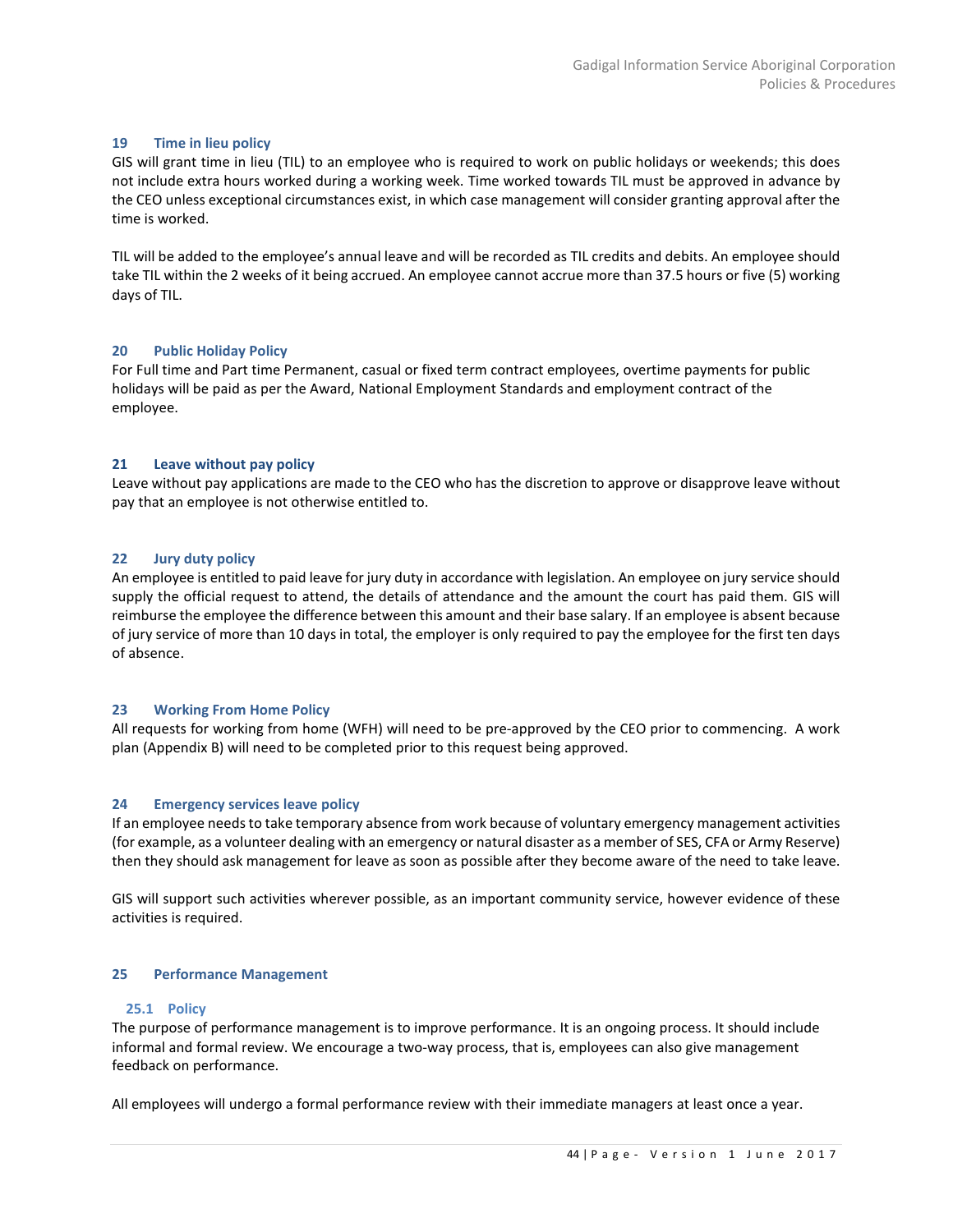#### <span id="page-44-0"></span>**25.2 Procedure**

- 25.2.1 The manager and the employee agree on the date for a performance appraisal meeting to allow time to prepare.
- 25.2.2 The manager and employee will meet and openly and constructively discuss performance over the period.
- 25.2.3 The manager and the employee will agree any objectives and outcomes for the next appraisal period.
- 25.2.4 Training and development will be considered as part of the process.
- 25.2.5 Notes should be taken of the meeting and copies kept.
- 25.2.6 Outside of this formal process, employees are encouraged to raise any issues they have when they arise.

#### <span id="page-44-2"></span><span id="page-44-1"></span>**26 Performance Improvement**

#### **26.1 Policy**

Where warranted GIS will use improvement processes to improve performance. Should such improvement processes be unsuccessful in improving an employee's performance, GIS may decide to end an employee's employment. Depending on the circumstances, performance improvement action may include verbal or written warnings, counselling or retraining.

GIS requires a minimum standard of conduct and performance which will be made clear to employees in management appraisals. If an employee does not meet this standard, GIS will take appropriate corrective action, such as training. Formal performance improvement procedures will generally only start when other corrective action fails.

If an employee deliberately breaches business policy or procedure, or engages in misconduct, GIS may start improvement procedures, or, in cases of serious misconduct or breach of policy, may dismiss an employee.

Each employee must understand their responsibilities, be counselled and given the opportunity to reach the standards expected of them. GIS will give an employee the opportunity to defend themselves before management takes further action.

Note: If employees have a disability that requires reasonable adjustments to be made to the workplace or job to allow you to work safely and productively, they should raise this with their manager. GIS will only refuse such requests on reasonable business grounds.

#### <span id="page-44-3"></span>**26.2 Procedure**

- 26.2.1 GIS will advise the employee of any shortfall in their performance, and give them an opportunity to respond.
- 26.2.2 Once they respond, the manager will consider their response and decide if performance improvement action should be taken. GIS will provide support such as training where appropriate.
- 26.2.3 If the employee is given a verbal warning, the manager should make a note of it, date it and sign it.
- 26.2.4 The manager will advise the employee in clear terms what they see as the performance problem or the unacceptable conduct. To highlight the deficiency they should use specific examples, and refer to the correct policy or procedure.
- 26.2.5 The manager will allow the employee to respond before making a decision and consider the employee's responses. The employee may have a support person present at such meetings.
- 26.2.6 The manager will decide if more action is needed.
- 26.2.7 If a written warning is to follow, the manager is to: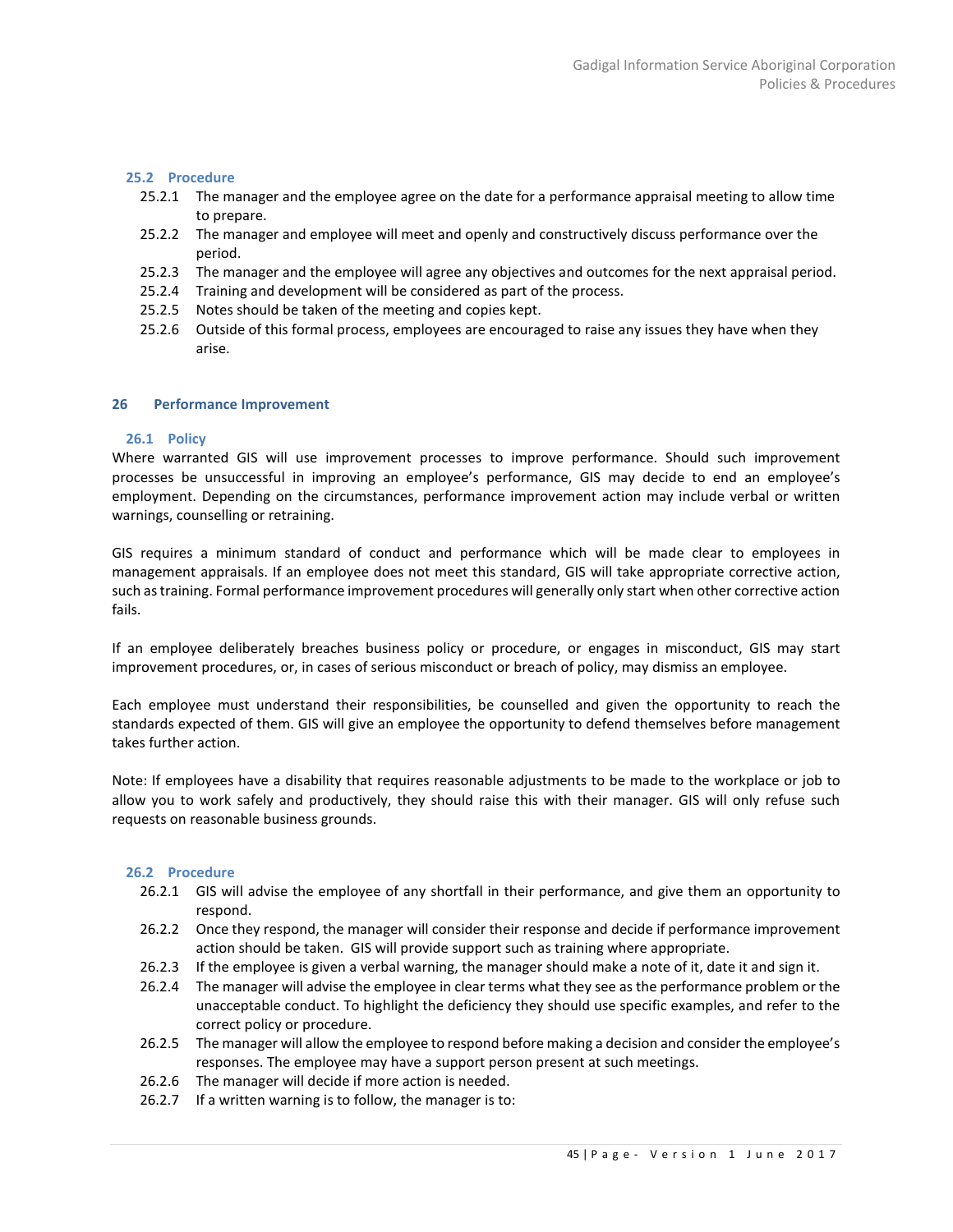- a. document it and give the employee a copy
- b. give the employee the opportunity (and their support person the opportunity) to sign the warning
- c. keep a copy on file
- 26.2.8 The warning must clearly define:
- a. the deficiency
- b. a clear explanation of the expected standard
- c. by when the employee needs to achieve it
- d. how the business will help the employee achieve the improvement required
- e. consequences of failing to improve
- 26.2.9 The manager concerned will keep a record of all meetings, training and/or coaching given and a summary of discussions, and put a copy on the employee's employees file. This should include date, location and time of discussion.
- 26.2.10 They will continue to support the employee and note the support they give, for example, training or counselling.
- 26.2.11 If the employee's performance or conduct doesn't improve, the manager will give the employee a final written warning and follow steps 4–10 above. This document needs to warn the employee in clear terms GIS will terminate their employment if there is not enough improvement, and a sustained improvement in, their performance.

<span id="page-45-0"></span>**Note**: some circumstances justify going straight to a second or final warning.

#### **27 Gross or serious misconduct policy**

Summary (instant) dismissal for gross or very serious misconduct is possible (depending on the facts involved). Management should seek advice before taking this step.

#### <span id="page-45-1"></span>**27.1 Procedure**

- 27.1.1 The manager is to investigate the alleged offence thoroughly, including talking to witnesses, if any.
- 27.1.2 The manager should ask the employee for their response to the allegation (taking notes of this discussion) and allow them to have representation. The manager should also have a witness present. The manager shall give genuine consideration to the employee's response and circumstances.
- 27.1.3 If still appropriate, following a thorough investigation, the manager can terminate/dismiss the employee.
- 27.1.4 The manager should keep a file of all evidence collected and action taken in these circumstances.
- 27.1.5 GIS will send the employee a letter of termination noting brief details.

#### <span id="page-45-3"></span><span id="page-45-2"></span>**28 Grievances Policy**

#### **28.1 Policy**

GIS is committed to ensuring that each employee is treated fairly and respectfully where disputes and grievances arise in GIS's workplace.

A grievance is a complaint or concern that may have been affected through discrimination, harassment, bullying or another workplace issue. Our grievance policy is supported by our grievance procedures. We will treat any grievance raised by a staff member fairly and confidentially.

#### Guidelines

Our grievance policy has the following endorsement points: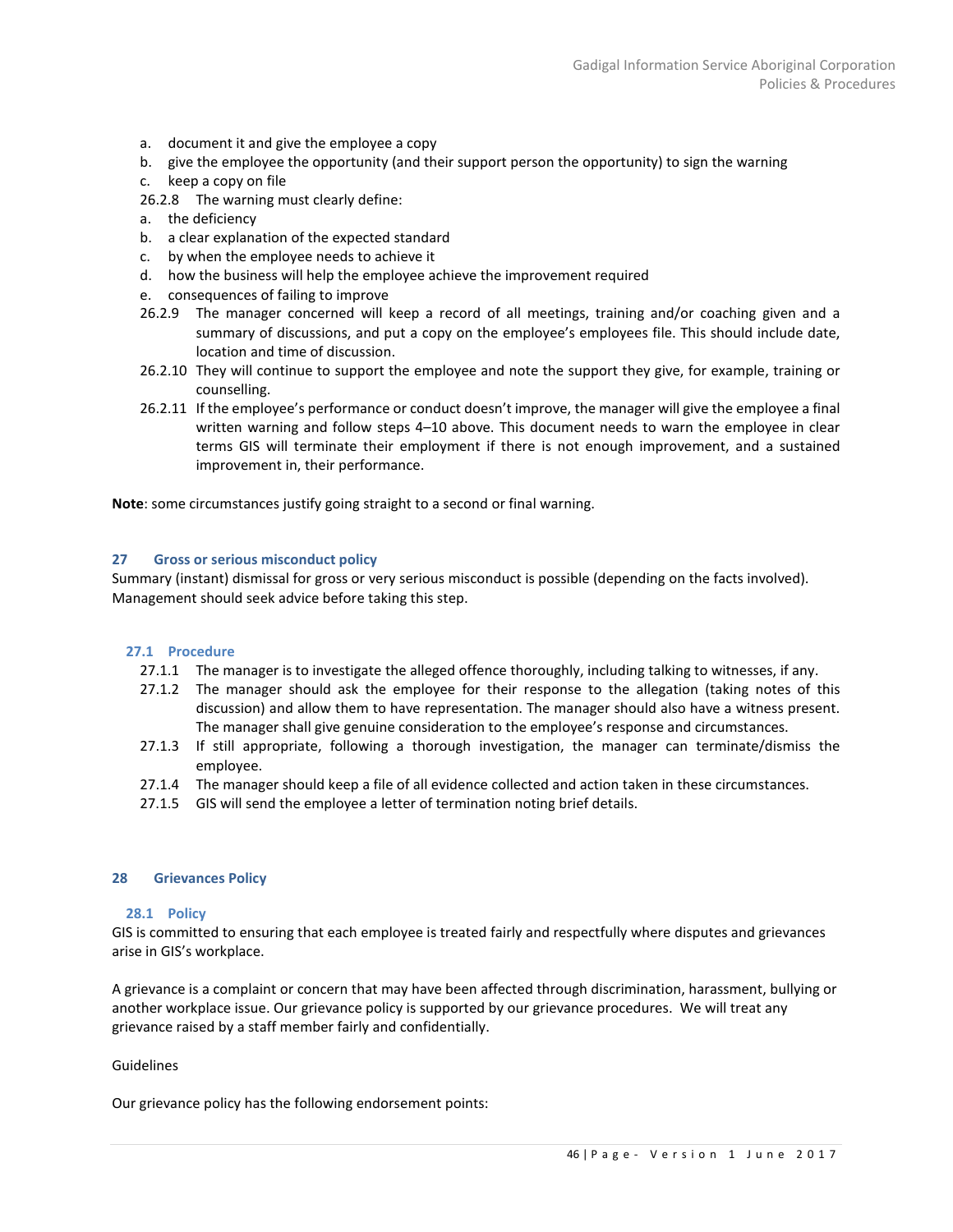- Ease of use and trustworthy our policy and grievance procedure is endorsed by the Senior Manager.
- Confidentiality only the people directly involved in the grievance and in resolving it, can have access to information about workplace grievances. Information only goes on an employee's personnel file if they are disciplined as part of resolving the grievance.
- Impartiality (remaining fair) all parties get a chance to tell their side of the story. No one makes any assumptions or takes any action until all relevant information has been collected and considered. All parties have access to support or representation if they want or need it.
- Free of unfair repercussions or victimisation GIS takes all necessary steps to make sure that people involved in a grievance are treated fairly, are free of repercussions and that victimisation will be disciplined.
- Resolution with minimum fuss we aim to resolve all grievances using the simplest options (refer options 1 & 2 of the grievance procedure attached), and with minimum fuss. In many cases grievances can be sorted out by agreement between the people involved with no need for management intervention.
- Timely we aim to deal with all grievances internally and as quickly as possible.
- Disciplinary action will be taken by GIS against anyone who is found to be in breach of this policy.
- Disciplinary action will also be taken against anyone who victimises or retaliates against a person who has complained of any discrimination or harassment. The discipline will depend on the severity of the case and may involve an apology, counselling, suspension, dismissal or other form of action.

Very serious behaviour such as sexual assault, stalking, flashing and threatening communications are criminal offences will be reported to the police.

# <span id="page-46-0"></span>**28.2 Procedure**

Any GIS employee, who is unhappy about a certain situation should make their problem heard, whether it is by written notification or by verbally informing the CEO. If the complaint is against the CEO then the employee should contact the Chairperson of the GIS Board. The employee should complete and submit this grievance in the Incident form in **Appendix \*\*\*.**

28.2.1 **Action 1:** the person with the problem should identify the following:

- Exactly what the problem is;
- How the problem makes them feel;
- Express what they feel could resolve the problem;
- Ask what the other party sees as a resolution; and
- Try to agree upon a direction to follow for the resolution.

#### 28.2.2 **Action 2:** Informal / Personal Approach

- Step 1 Tell the alleged offender that their behaviour is not welcome/ accepted by you and that you would like it to stop immediately and not be repeated.
- Step 2 You could do this alone (if you feel comfortable doing so) or have someone with you. Alternatively, you may ask someone to do it on your behalf.
- Step 3 If you elect to have another person approach the offender on your behalf:
	- o you may request that person to convene a meeting on your behalf;
	- o you may choose whether you wish to be present or not at this meeting;
	- o the convenor should be the Senior Manager or someone else appropriate that you are comfortable with;
	- o the person you ask to conduct the discussion should raise the allegations and ask the person to respond to them. At the same time a solution to the problem/incident should be worked through with the person that the complaint has been made against;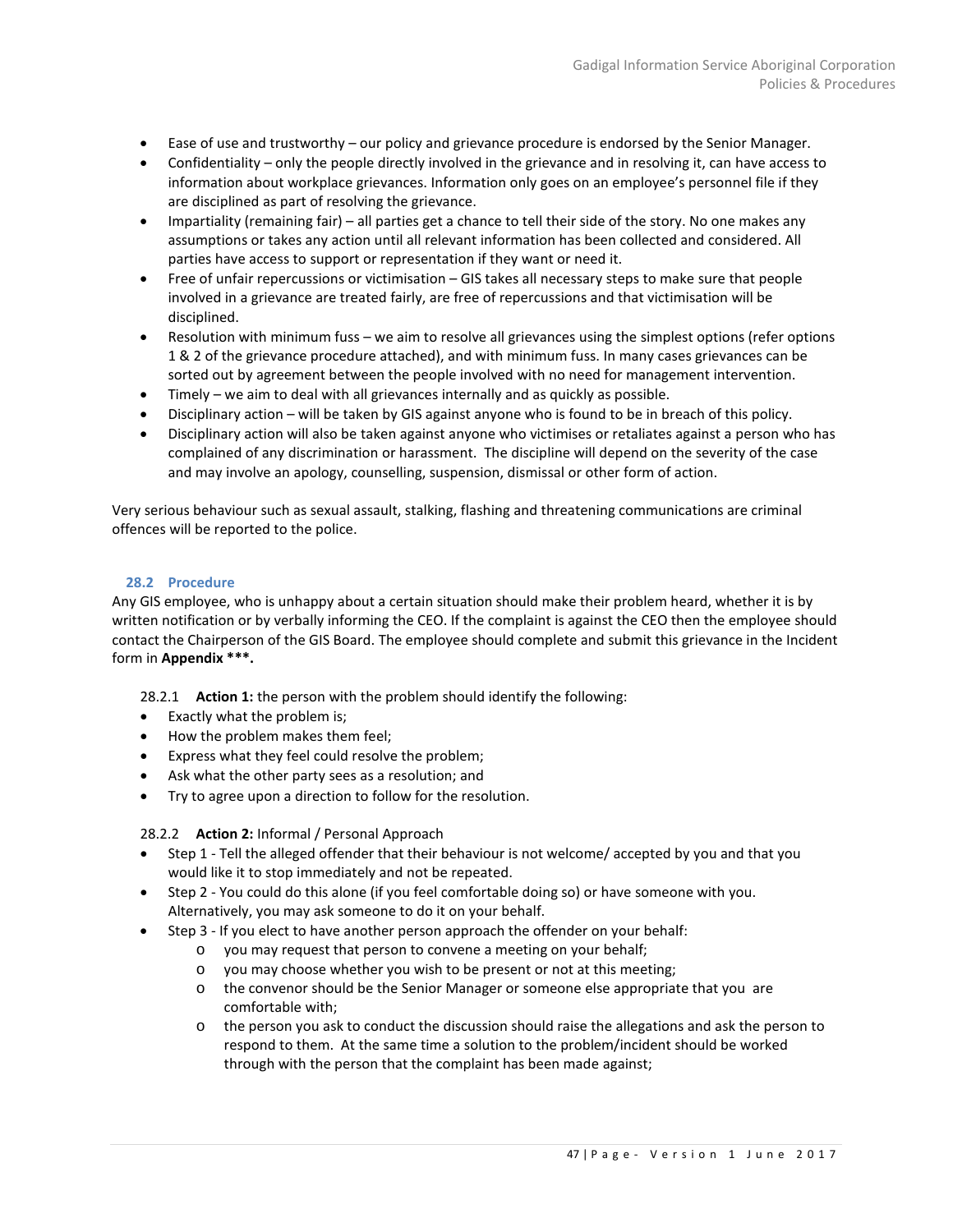- Step 4 Notes should be taken by the convener in case the matter is not resolved or if the incident is repeated. These will be kept confidential; the aim for the convener is not to prove or disprove whether the incident occurred, but for both people to agree on a mutually acceptable outcome;
- Step 5 f the person being complained about is uncooperative and the complainant's concerns are not satisfactorily resolved, the convener should tell the person being complained about that a formal complaint resolution process may be commenced (approval for this to happen should be sought from the complainant).

# 28.2.3 **Action 3:** "Mediation"

If the problem cannot be resolved by talking within GIS, or the resolution does not work, a mediator (independent party) should be called in. The mediator will typically be an independent member of the GIS Governance structure. However, if the opportunity presents the Chairperson could act as mediator.

A mediator is a person who is not directly involved in the problem and who is able to stay neutral.

The mediator may choose to meet with each of the parties involved individually before sitting down with both parties together, or they may choose to meet both parties straight away.

The mediator will then follow the same problem identification procedures as in Action 1, asking both parties how they feel about the problem.

An agreement on how to resolve the problem should then be made between both parties, with the assistance of the mediator. This agreement may be verbal or written depending on the nature of the problem.

# 28.2.4 **Action 4:** "Formal Caution"

If the problem still remains after the above actions have been taken, it must then be referred to a higher authority, for example: the Indigenous Peoples Productivity Council (IPPC) or the ASIC.

A decision for a course of action will be made, which must be put in writing to the affected party. This written formal caution must include:

- A clear definition of the problem.
- A statement of any breaches in policies, contracts or duty statements.
- What outcomes are expected by the affected party to resolve the problem?
- A period in which the changes must occur.
- What will happen to the employee if they fail to comply with the conditions within the set period?

# 28.2.5 **Action 5:** "Termination of Employment"

If the problem remains unresolved, after all the above actions have taken place, and it is an GIS employee who is affected, then that employee may be asked to resign.

<span id="page-47-0"></span>Constructive dismissal. If it is an GIS Board Member affected, they may be asked to step down from their position. NB: All legal and constitutional requirements must be applied when implementing the above actions.

# **29 Business Expense Policy**

These guidelines have been developed to ensure expenditure and travel costs are fair and reasonable to all employees when incurring expenses and/or travelling and/or during work time.

GIS wants to ensure that no employee is out of pocket for any expenses incurred on behalf of our business. If an employee, through the nature of his or her work is required to make purchases or incur business expenses, the employee is able to claim a reimbursement of such expenses. All Business Expenses must be pre-approved by the CEO, otherwise reimbursement may not be provided.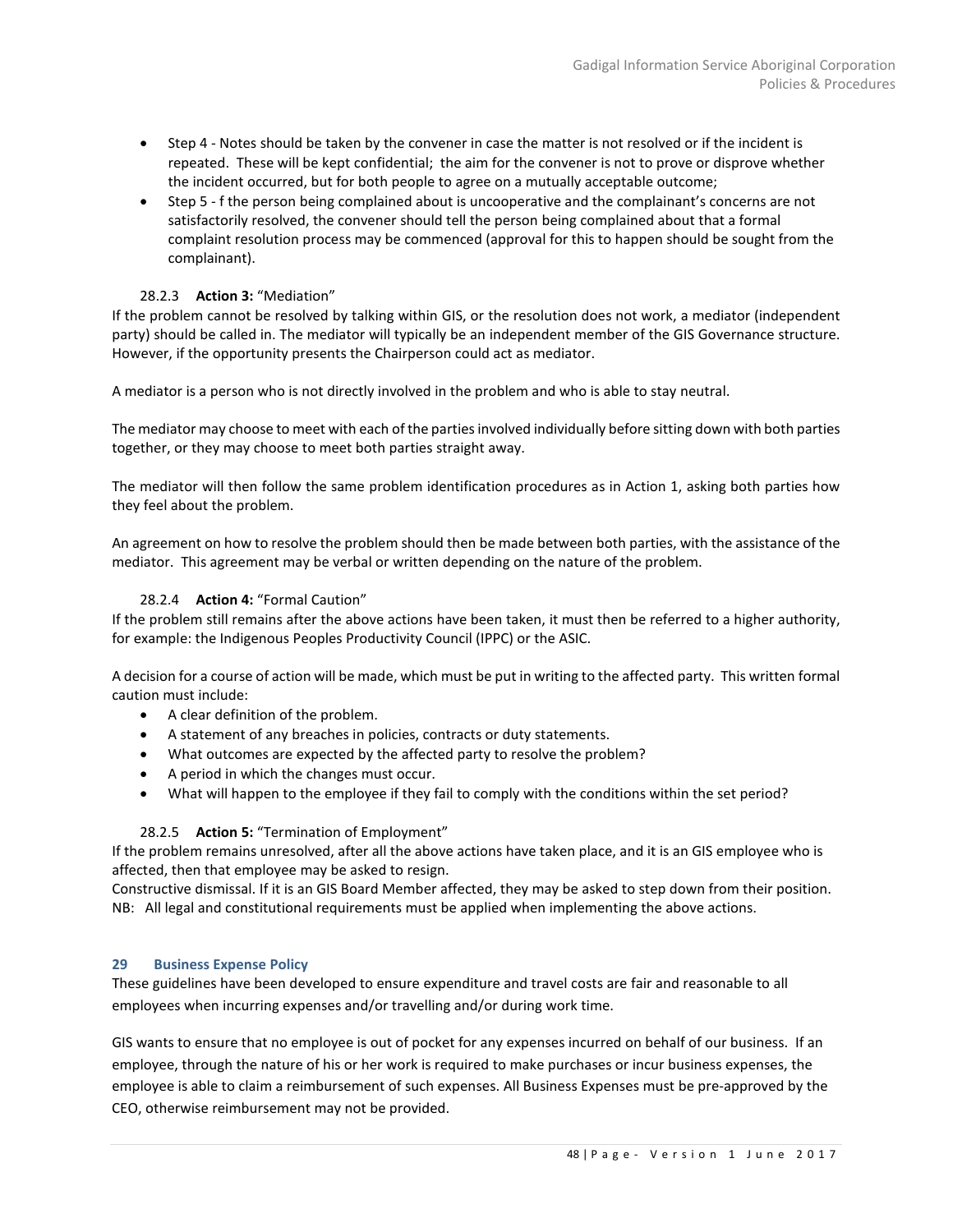# Guidelines below:

# <span id="page-48-0"></span>**28.1 Business Expenses**

A business expense claim form is to be completed by the employee detailing all expenses incurred and relevant receipts attached. This form must be submitted to the CEO for approval. In the event that receipts are missing, a statement must be made detailing the expense and what it relates too.

The approved form will be sent by the CEO, to the accounts department for processing. All payments will be made to the employee by way of direct deposit into their bank account.

It is the responsibility of the employee and the CEO to submit the form according to the standard payments timetable that is distributed by the accounts person each year. If this form is not submitted in time, payment may be delayed.

# **28.2 Travel 28.2.1 Air Travel**

All air travel arrangements for GIS employees should be made through the employers authorised travel coordinator or via the relevant website. Approval and sign off must be confirmed prior to arranging any travel ensuring that all trips are as economical as possible.

Air travel (both local and international) is to be in economy class only.

Any travel allowance for GIS Employees have to be authorised by the CEO, prior to allowance actually being paid.

# **28.2.2 Travel Allowance**

Travel allowances will be paid for overnight stays as per the National Employment Standards and the relevant Award.

Travel Allowance will not be granted to attend training, conferences or meetings where the organisers have booked and paid for accommodation and/or meals.

# **28.2.3 Private Vehicle Usage**

Mileage allowance is granted when an Employee or Member uses their own private vehicle for any GIS business. Authorisation is to be obtained prior to travel by the CEO or Executive Board. Motor vehicle allowance rates are set at 66 cents per kilometre as per the ATO 2016-17 year Mileage.

Taxis must only be used for business purposes and can be paid by using cab charge which can be obtained form the CEO with justification of use.

Use of taxis must be kept to a minimum. In the event you are eligible to claim a taxi home from work this does not entitle you to a taxi back to work the next day.

Employees who drive for business travel may claim mileage at the applicable ATO reference rate. The journey leg between work and home is not inclusive in a mileage claim. A travel diary must be maintained in order to be reimbursed.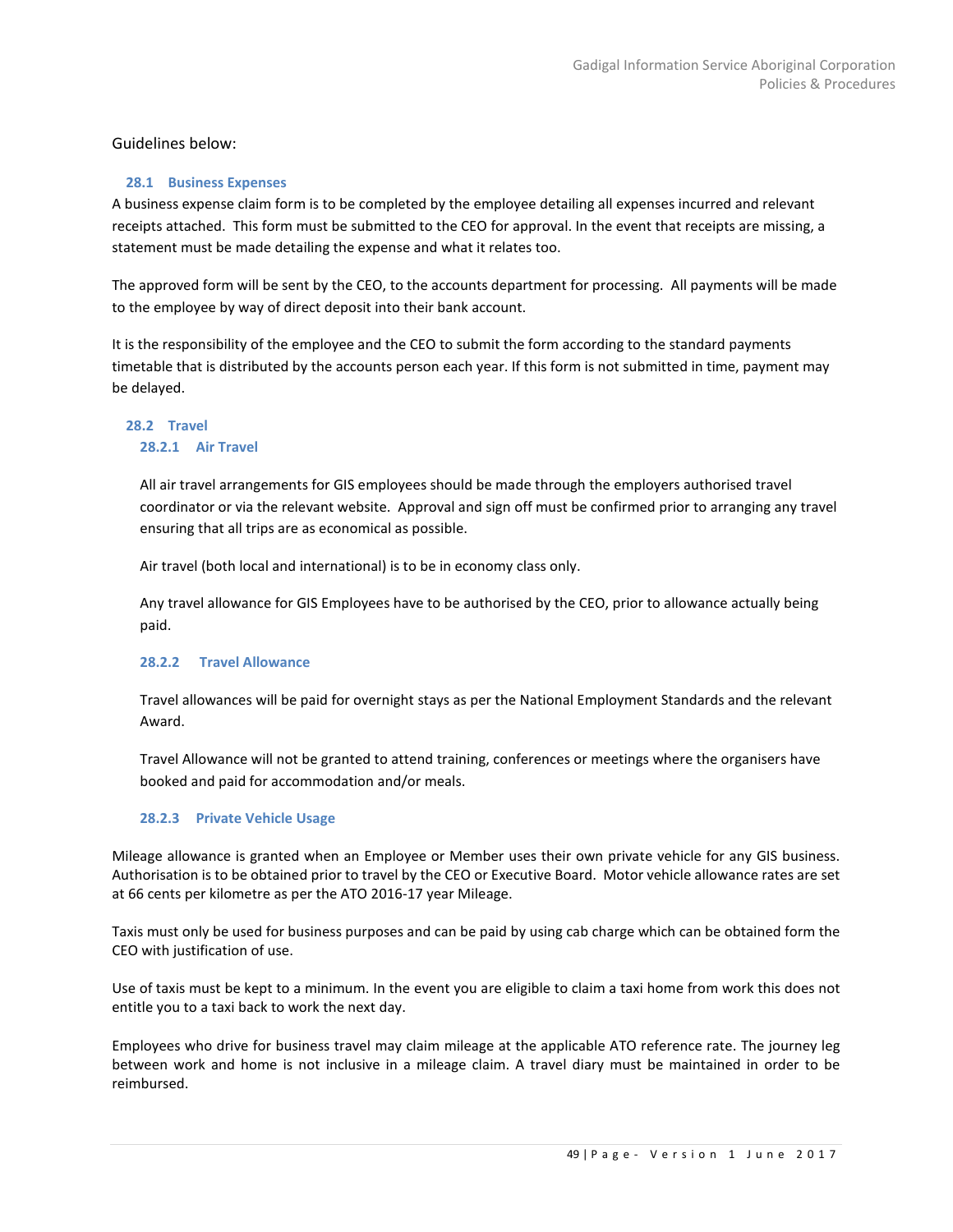#### **28.3 Accommodation**

Accommodation is to be arranged by the individual who is travelling or via the relevant travel website. Standard rooms are to be booked and costs to be approved by the CEO before purchase is made. 3 quotes must be provided to the CEO who will make a final decision on which accommodation to book.

# <span id="page-49-1"></span><span id="page-49-0"></span>**29 Conflicts of Interest Policy**

# **29.1 Policy**

Conflict of interest arises whenever the personal, professional or business interests of an employee are potentially at odds with the best interests of GIS

All employees are required to act in good faith towards GIS. Employees need to be aware of the potential for a conflict of interest to arise and should always act in the best interests of GIS.

As individuals, employees may have private interests that from time to time conflict, or appear to conflict, with their employment with GIS. Employees should aim to avoid being put in a situation where there may be a conflict between the interests of GIS and their own personal or professional interests, or those of relatives or friends. Where such a conflict occurs (or is perceived to occur), the interests of GIS will be balanced against the interests of the staff member and, unless exceptional circumstances exist, resolved in favour of GIS.

It is impossible to define all potential areas of conflict of interest. If an employee is in doubt if a conflict exists, they should raise the matter with their manager.

#### <span id="page-49-2"></span>**29.2 Procedure**

Employees must:

- 29.2.1 declare any potential, actual or perceived conflicts of interest that exist on becoming employed by GIS to the Board
- 29.2.2 declare any potential, actual or perceived conflicts of interest that arise or are likely to arise during employment by GIS to the Board
- 29.2.3 avoid being placed in a situation where there is potential, actual or perceived conflict of interest if at all possible

If an employee declares such an interest, GIS will review the potential areas of conflict with the employee and mutually agree on practical arrangements to resolve the situation.

Employees must disclose any other paid employment with GIS through a written, formal application to the GIS Board whereby the CEO, at their discretion, will approve or disapproved an application. Where there are external involvements that do not represent a conflict of interest, these must not affect performance or attendance whilst working at GIS. If such involvement does affect performance or attendance it will be considered a conflict of interest.

Employees must not set up or engage in private business or undertake other employment in direct or indirect competition with GIS, using knowledge and/or materials gained during the course of employment with GIS

Engaging in other business interests during work hours will result in strong performance improvement action.

Failure to declare a potential, actual or perceived conflict of interest or to take remedial action agreed with GIS, in a timely manner, may result in performance improvement proceedings including dismissal.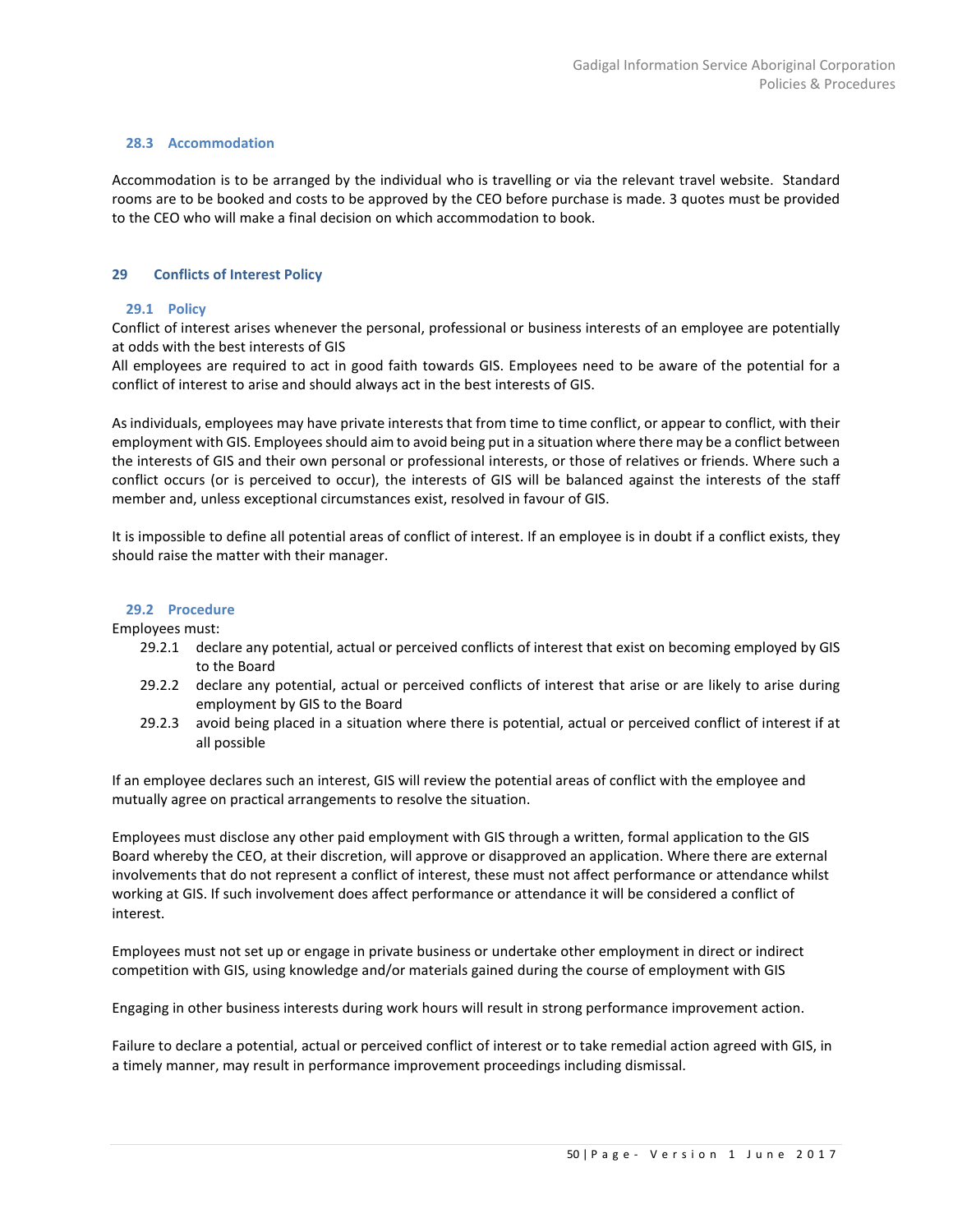#### <span id="page-50-1"></span><span id="page-50-0"></span>**30 Intellectual Property and Security**

#### **30.1 Intellectual Property**

All intellectual property developed by employees during their employment with GIS, including discoveries or inventions made in the performance of their duties related in any way to the business of GIS, will remain the property of GIS.

Employees may be given access to confidential information, data, business property, keys to premises or any other business related property/information in the performance of their duties. This must be protected and used only in the interests of GIS.

Employees must not:

- a. disclose or use any part of any confidential information outside of the performance of their duties and in the interests of GIS; or
- b. authorise or be involved in the improper use or disclosure of confidential information; during or after their employment without the Employer's written consent, other than as required by law.

*Confidential information* includes any information in any form relating to GIS and related bodies, clients or businesses, which is not in the public domain.

Employees must act in good faith towards GIS and must prevent (or if impractical, report) the unauthorised disclosure of any confidential information. Failure to comply with this policy may result in performance improvement proceedings including dismissal, and GIS may also pursue monetary damages or other remedies.

#### <span id="page-50-2"></span>**30.2 Security**

The purpose of this policy is to provide employees, visitors and volunteers with convenient and safe access to the GIS office building.

Employees and volunteers who are issued keys or electronic access may enter facilities at their discretion. Others (i.e. visitors etc.) issued keys may enter facilities based on the parameters of their identified responsibilities

GIS takes seriously its responsibility to provide employees with safe facilities, and well-maintained equipment and materials. Individuals accessing the GIS building after-hours also take responsibility for their own safety and shall follow any policies and procedures established for access and usage. Individuals should also follow all site-specific requirements that have been developed.

This policy applies to all doors and entry points of the GIS building.

GIS operates with an Administration office between the hours of 9.00am-5.30pm, during this time visitors are granted access to the GIS building and will sign in using the Visitors book at reception. Hot Desk, studio and meeting rooms Hirers will be provided with an access card for a period of time to move throughout the office, a deposit of \$15 will be held and be reimbursed upon the cards return. If the card is lost during this time, the deposit will not be reimbursed.

If any employee or cardholder loses their access card, they will need to pay \$15 for a new card to be provided.

#### <span id="page-50-4"></span><span id="page-50-3"></span>**31 Code of Conduct**

#### **31.1 Definitions**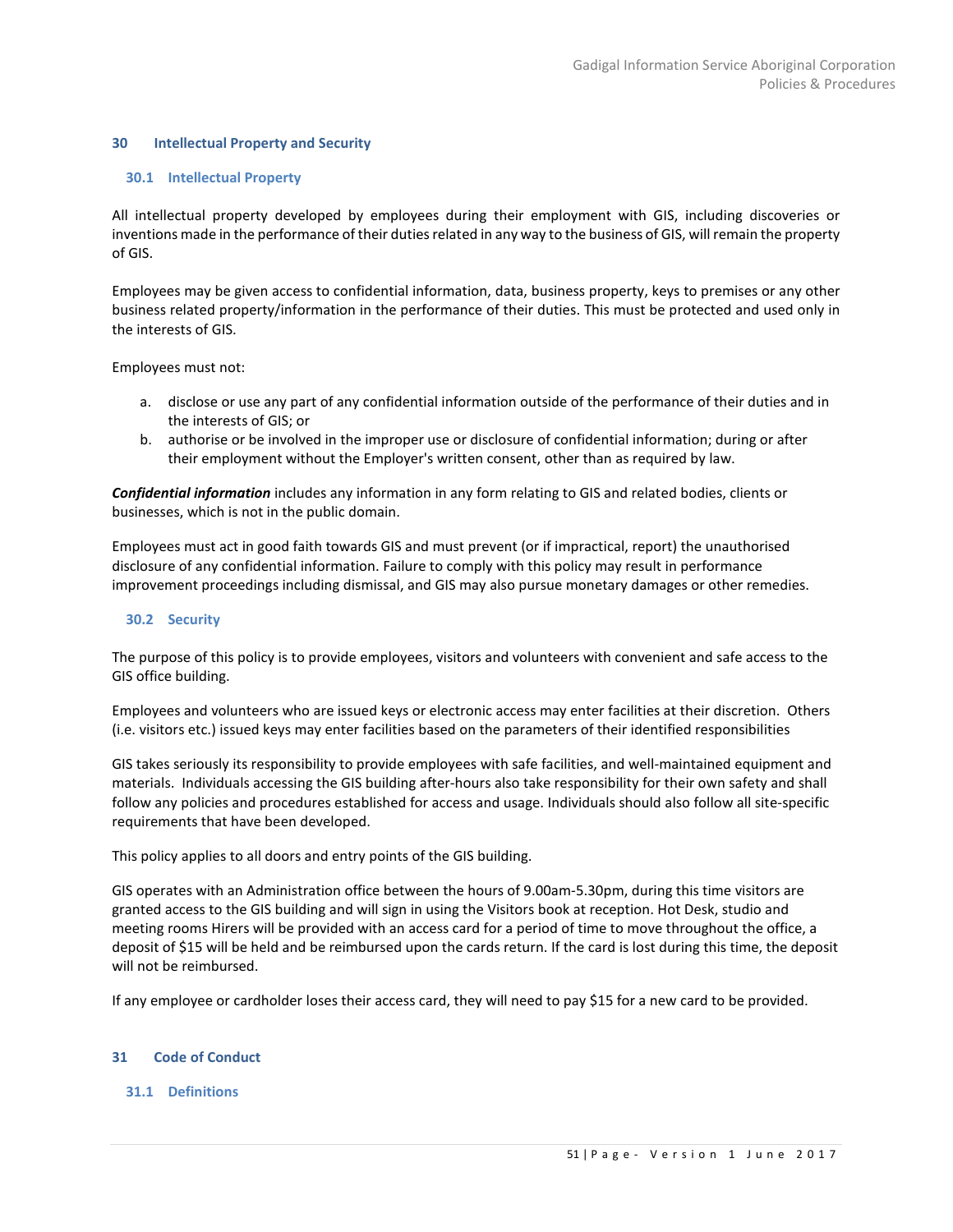The Organisation refers to Gadigal Information Service (GIS)

GIS employees covers all full and part-time staff, volunteers, Board Members, contractors, casuals, secondees, mentors and interns unless otherwise indicated by specific reference.

#### <span id="page-51-0"></span>**31.2 Background**

All GIS employees are part of the overall management and structure of the Organisation.

As a not-for-profit community organisation with a significant public profile, all GIS employees present a public face of the Organisation at all times.

The Organisation has a significant commitment to all GIS employees and all GIS employees have equal responsibility with regard to their behaviour and activities while carrying out their duties.

As a condition of engagement in a responsible role in the organisation, all GIS employees will adopt this Code of Conduct as the standard in the performance of their role and functions.

<span id="page-51-1"></span>GIS Broadcasters have additional responsibilities as outlined in the GIS Broadcasters Code of Conduct.

#### **31.3 Principles of this Code of Conduct**

There are three broad elements that underpin the ethics and standards of the conduct Of GIS employees:

- a) Integrity
- b) Respect
- c) Accountability

#### <span id="page-51-2"></span>**31.3.1 Integrity**

GIS employees must act in a fair, honest and proper manner according to the law. This includes but is not limited to: -

Behaving in a reasonable, just and non discriminatory way when carrying out all

- a) aspects of their roles and responsibilities
- b)
- c) Acting in good faith and not for improper or ulterior motives
- d) Declare all gifts and gratuities including tickets and passes to events
- e) Being able and prepared to identify themselves as GIS employees at all times
- f) Not to be under the influence of illegal substances or alcohol in the workplace or at GIS events.

GIS employees must act with reasonable care and be diligent in the performance of their duties and role, ensuring they: -

- a) Carry out lawful policies, instructions and decisions of their designated supervisor in a professional manner
- b) In so far as is practical, based on individual experience and training, be aware of the effectiveness and efficiency of the activities and services for which they are responsible

GIS employees use GIS resources in a proper and responsible way: -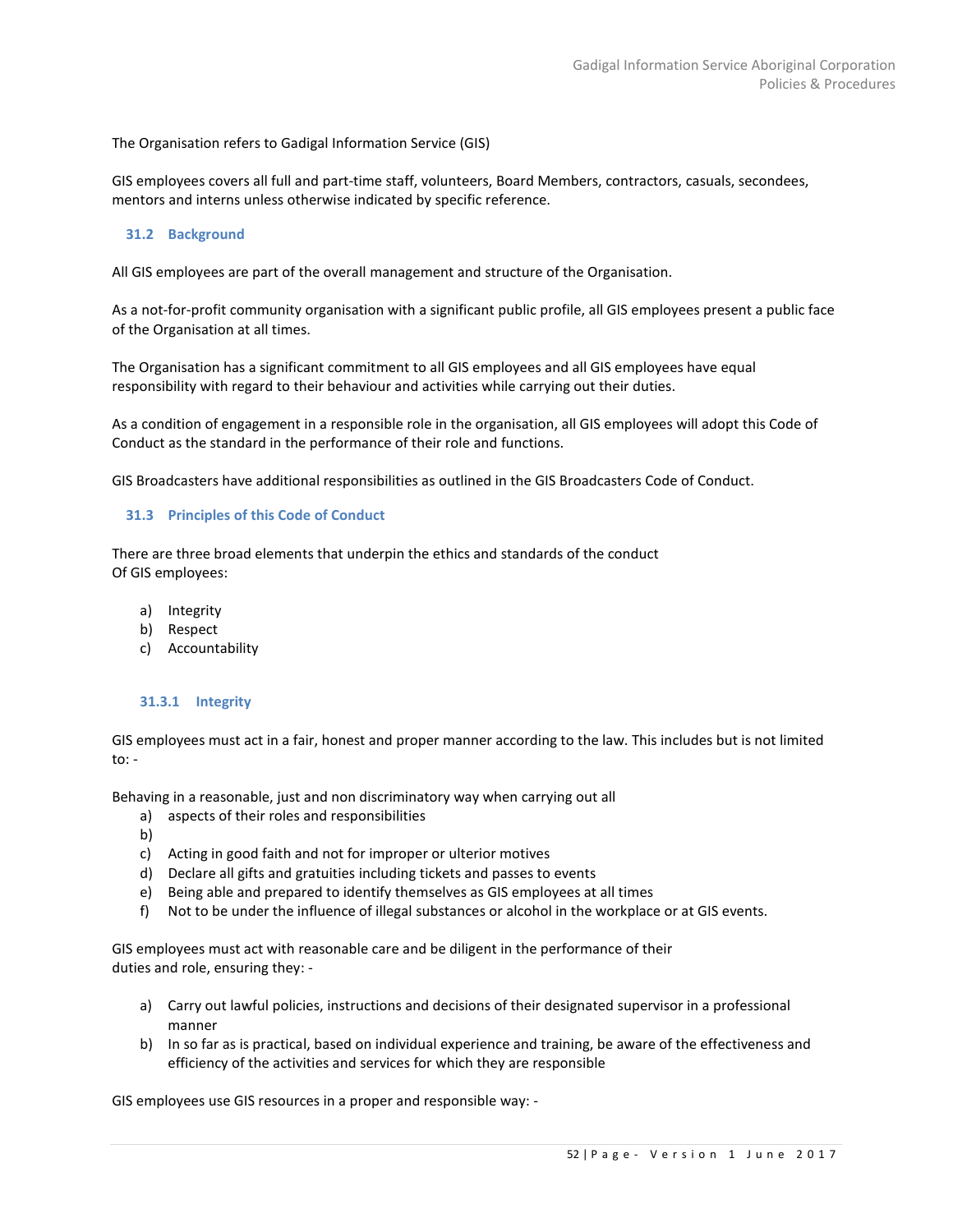- a) Being mindful of the way in which resources are deployed
- b) Giving consideration to budget provisions and guarding against wasteful practices
- c) Ensuring that resources are used in the community's interest
- d) Do not use GIS Information Technology to access offensive material that against the principles of GIS including pornography, racist, sexist, homophobic or that discriminates against people.

GIS employees guard against a Conflict of Interest by: -

- a) Abiding by GIS Guidelines and Policy regarding receiving gifts or other forms of payment;
- b) Ensuring that personal interest does not adversely influence the way in which they carry out their duties;
- c) Declaring any known Conflict of Interest and not participating in any decision-making process where they have a Conflict of Interest.

#### <span id="page-52-0"></span>**31.3.2 Respect**

GIS employees must be fair and honest in their dealings with individuals and organisations and behave in a manner that facilitates constructive communication between GIS, other GIS employees and the community.

This means employees will:

- a) Be honest and fair dealing with all members of the Community;
- b) Demonstrate courteous and sensitive behaviour;
- c) Be aware of and disclose any situation that may create conflict between their public and GIS roles;
- d) Guard against the misuse of a GIS position to gain an advantage for themselves or others.
- e) Avoid unnecessary physical contact including violence and sexual harassment;
- f) Be punctual and reliable
- g) Advise the designated Supervisor Officer if unable to perform the designated role for any reason, including lateness or absenteeism. Unexplained absenteeism will be taken as Annual Leave.

When representing GIS, employees will:

- a) Provide an accurate and fair representation of GIS decisions and policies;
- b) Conduct themselves in a manner that will not reflect unfavourably on GIS;

GIS employees will seek to achieve a team approach in an environment of mutual respect, trust and acceptance of their different roles in achieving GIS objectives by: -

- a) Seeking to develop a relationship with fellow GIS employees that are mature and constructive and based on mutual trust and respect;
- b) Conducting these relationships with courtesy and respect;
- c) Acknowledging the value of diversity and the right of all points of view to be heard and considered;
- d) Contributing to a working environment that is free from all forms of harassment or bullying

#### <span id="page-52-1"></span>**31.3.3 Accountability**

Information obtained by GIS employees in the course of their duties and functions is Respected and used in a careful and prudent manner. GIS employees understand that: -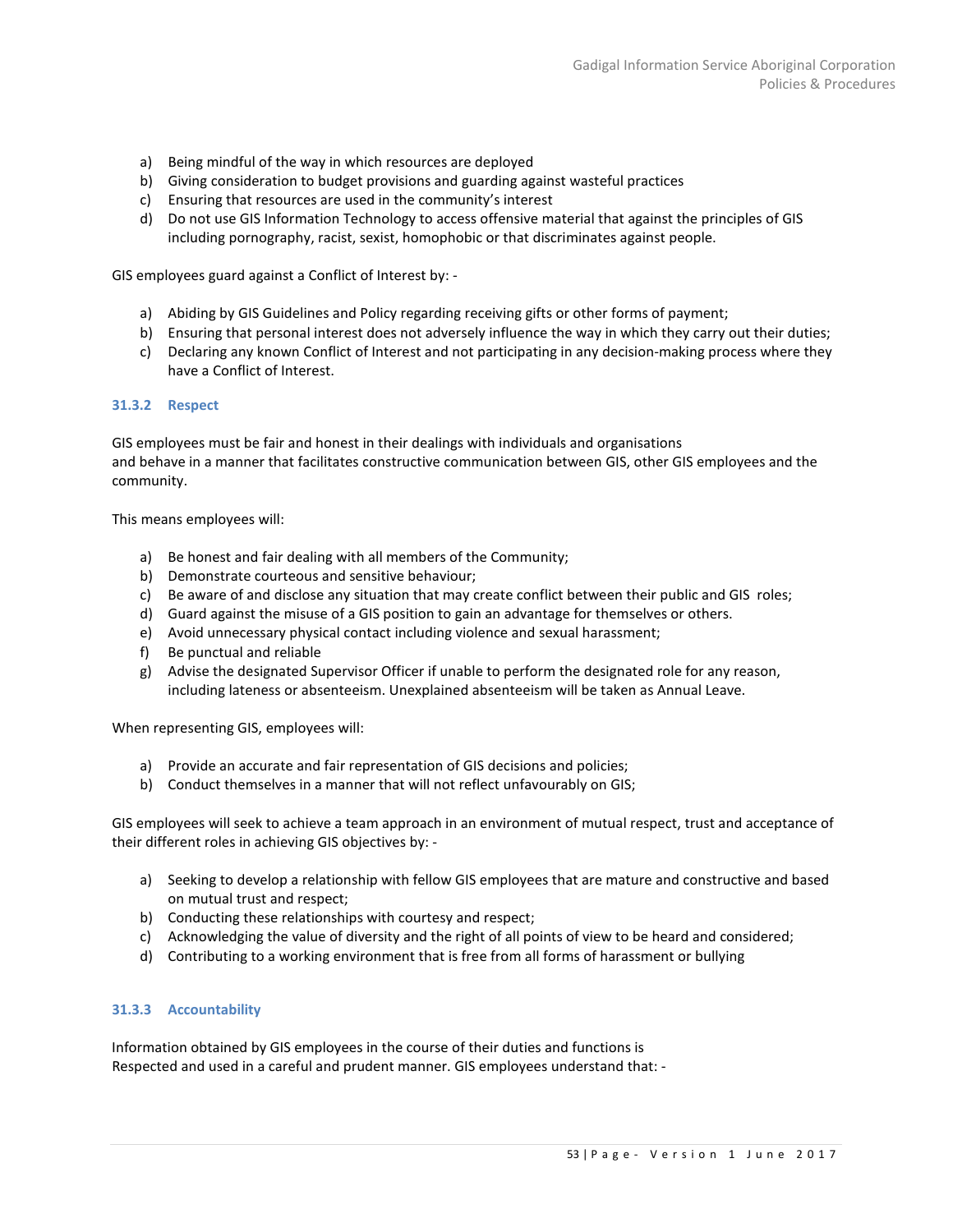- a) Information obtained by them as a result of their role is not to be wilfully used for any purpose that results in an adverse impact on GIS's business
- b) No comment to other media unless authorised by the CEO
- c) They must respect and maintain confidentiality in relation to GIS business and other GIS employees information of personal nature

# <span id="page-53-0"></span>**31.4 Rights and Responsibilities**

# **GIS employees have the right to:**

- a) Be recruited in accordance with equal opportunity and anti discrimination legislation
- b) Be given accurate and truthful information about their roles and responsibilities
- c) Work in a healthy and safe environment in accordance with the OH&S Act
- d) Be given a copy of this Code of Conduct
- e) Be given or have access to any other policy or procedure that affects their role
- f) Have a Role or Position Description and agreed hours of contribution
- g) Be provided with Orientation and Induction and any assigned or agreed role
- h) Have their confidential and personal information dealt with in accordance with privacy principles
- i) Be provided with appropriate training, supervision and support to carry out their role

#### **GIS employees have a responsibility to:**

- a) Be reliable and accountable for their actions
- b) Respect confidentiality and carry out the role according to the role description
- c) Agree to work in a safe and healthy manner and ask for support when needed
- d) Be committed to the organisation and its guiding principles
- e) Undertake training as required by the organisation
- f) Give minimum notice of 2 weeks before you leave the organisation
- g) Inform and gain approval of part time employment outside of GIS employment
- h) Value and support other team members
- i) Have respect for our environment, surroundings and equipment
- j) Comply with the requirements of this document

# **GIS has a right to:**

- a) Make decisions about the placement of GIS employees
- b) Review GIS employees performance according to organisational policies and procedures
- c) Expect GIS employees to perform given tasks to the best of their ability
- d) Expect from all GIS employees respect and courtesy towards other employees, clients and partners
- e) Set the parameters and guidelines of GIS employees roles
- f) Release any GIS employees who is not appropriate for the work prescribed

#### **GIS has a responsibility to:**

- a) Provide a clear outline and any required documentation of any voluntary duties
- b) Provide Orientation, Induction and any necessary training
- c) Set clear lines of communication about complaints and grievance resolution procedures
- d) Provide safe, healthy working conditions
- e) Include GIS employees in relevant decision making processes
- f) Provide supervision and support
- g) Provide emergency procedures guidelines
- h) Provide clear policies relating to the role of GIS employees and their management within the organisation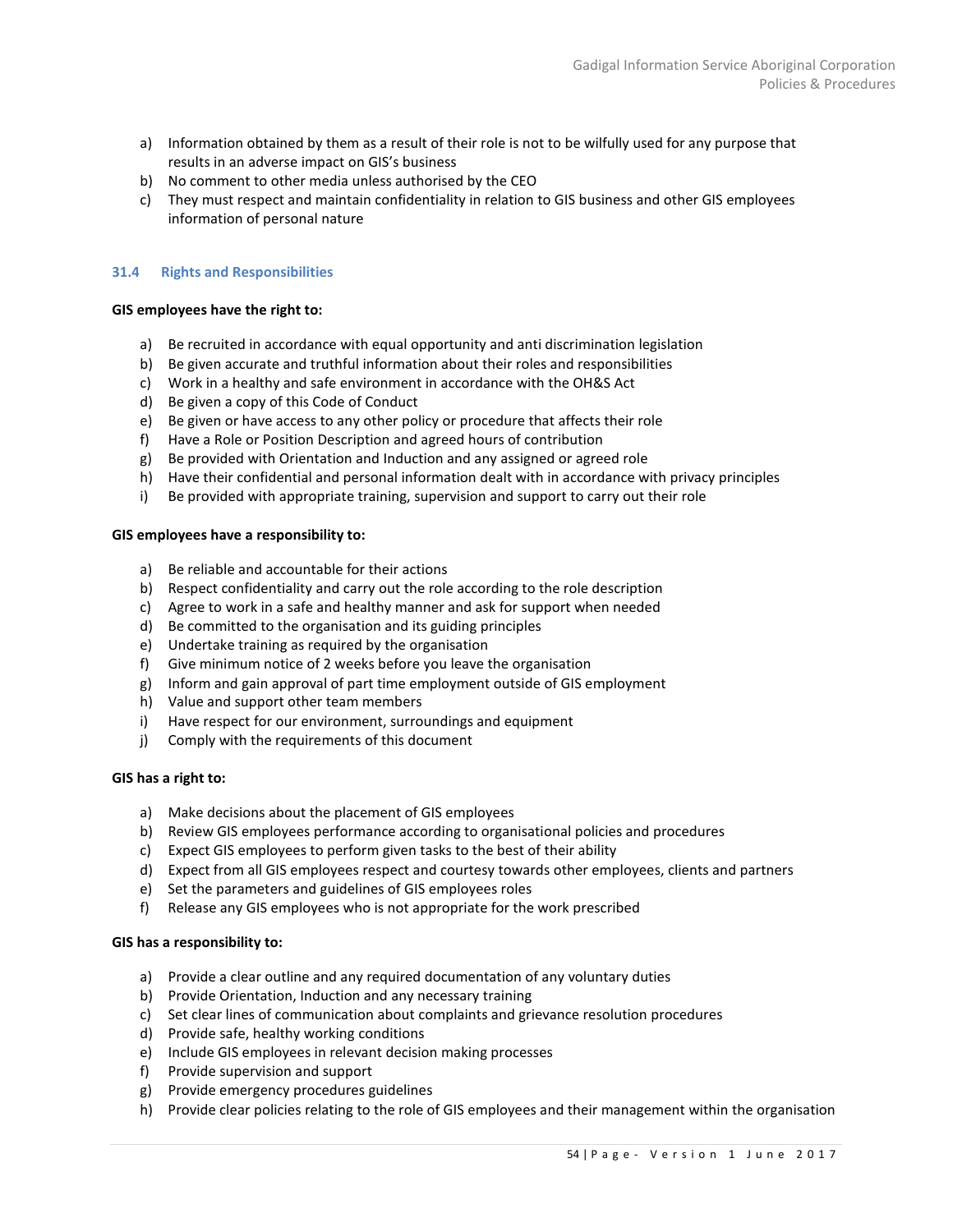#### <span id="page-54-0"></span>**31.5 Compliance with this Code of Conduct**

- 28.5.1 GIS will be responsible to induct all staff in the Code of Conduct to ensure all employees, volunteers, secondees and Board Members are aware of their responsibilities.
- 28.5.2 GIS employees are personally responsible for ensuring that compliance with the Code of Conduct occurs
- 28.5.3 GIS employees supervising others are also responsible for ensuring that compliance with the Code of Conduct occurs
- 28.5.4 Questions of compliance raised by other GIS employees and members of the community regarding the Code will be considered by the CEO or his nominee, in accordance with the agreed Grievance Handling Process.
- 28.5.5 Investigation and management of such matters will have regard to the principles of fairness, equity and natural justice.
- 28.5.6 Investigations undertaken regarding compliance with the Code of Conduct will be kept confidential.

# <span id="page-54-1"></span>**31.6 Training**

<span id="page-54-2"></span>GIS is committed to providing induction and training to GIS employees to ensure that they understand the requirements of the Code of Conduct.

# **32 Music Charter Policy**

Koori Radio 93.7FM licence agreement outlines the framework for the Music Charter which is 99% Indigenous and Black music from around the world.

Specifically, the quotas for music based programs are:

- 33% Australian Aboriginal and Torres Strait Islander,
- 33% Indigenous to places outside Australia,
- 33% from Black artists in and outside Australia, and
- 1% other, i.e. Reconciliation songs, songs relating to Indigenous issues, for example, Midnight Oil "White Skin, Black Heart".

Priority in music broadcasted will be given to local Aboriginal and Torres Strait Islander (Aboriginal) music first, then regional and national Aboriginal music, then music from the Pacific, followed by music from other areas of the world.

Talk based programs and other specialist music programs must maintain Australian Aboriginal content on their programs through the broadcast of Aboriginal pre-productions, for example, Station ID's, profiles, poems, music etc.

Music with explicit/offensive lyrics should not be played between the hours of 6am and 10pm.

When broadcasting contentious material, consideration must be given to the audience, the context, the degree of explicitness, the intent to alarm, distress or shock, and the social importance of the event.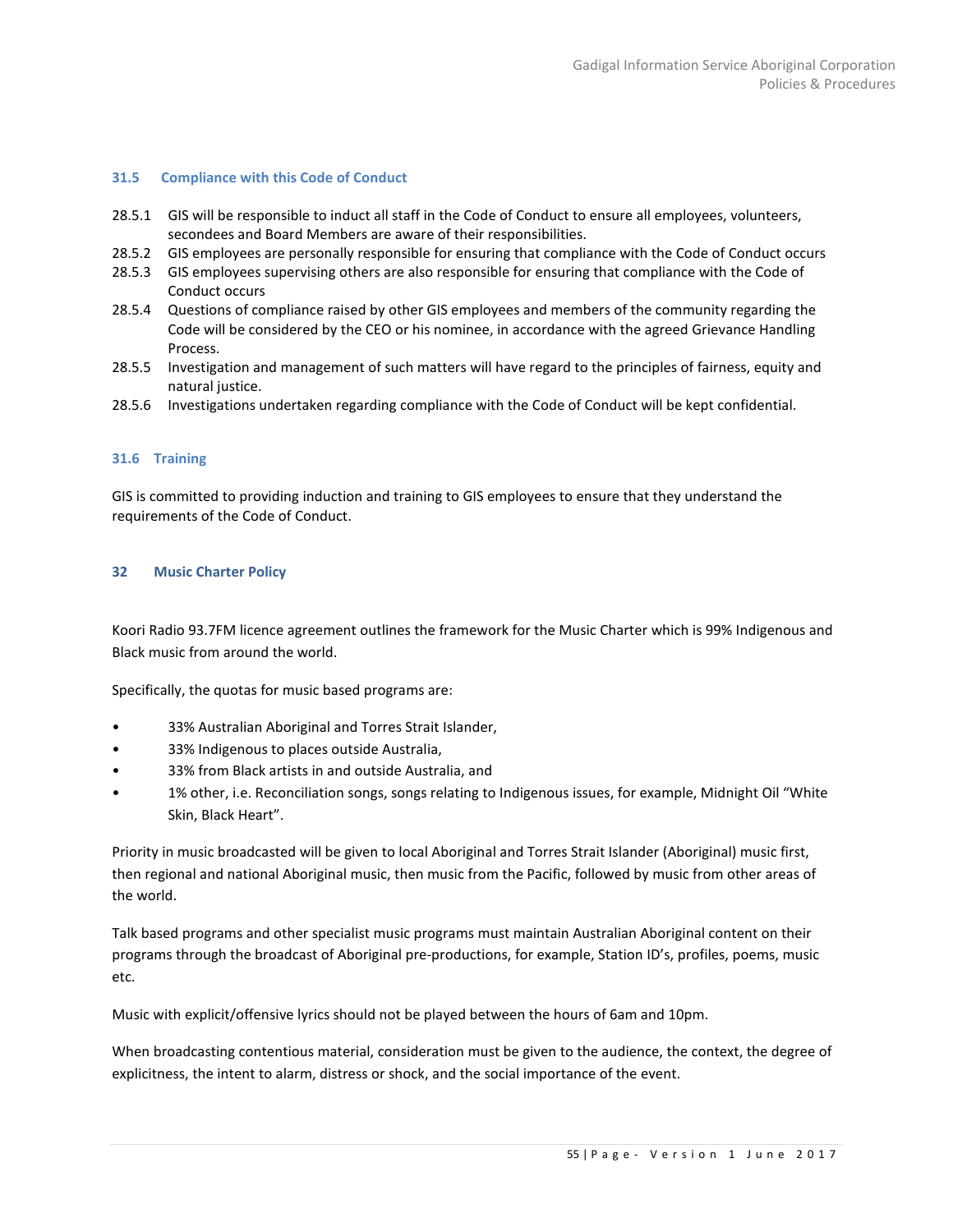- Broadcasters are to broadcast music of the highest possible recording quality, in order to deliver a highquality experience for Koori Radio listeners. Broadcasters should use CD whenever possible, as these are the by far the best quality format to use going to air.
- Broadcasters should be aware that quality issues can arise when using alternatives to CD, such as cassette tape, or MP3 files played from MP3 devices such as IPod or IPhone. Ripping to MP3 or AAC (MP4) can result in inferior quality due to the transfer process, the problems being more evident at low data rates (which quite often can be default). Turning these files into CDs for play on air does not restore the original sound quality. There are further possible issues also when plugging an MP3 device into the desk, particularly with volume levels. When using MP3 devices you must cue and check levels before playing to air.

#### <span id="page-55-0"></span>**33 Agreement**

I have read and understood the GIS Employee Induction Manual, and policies and procedures, including this Code of Conduct: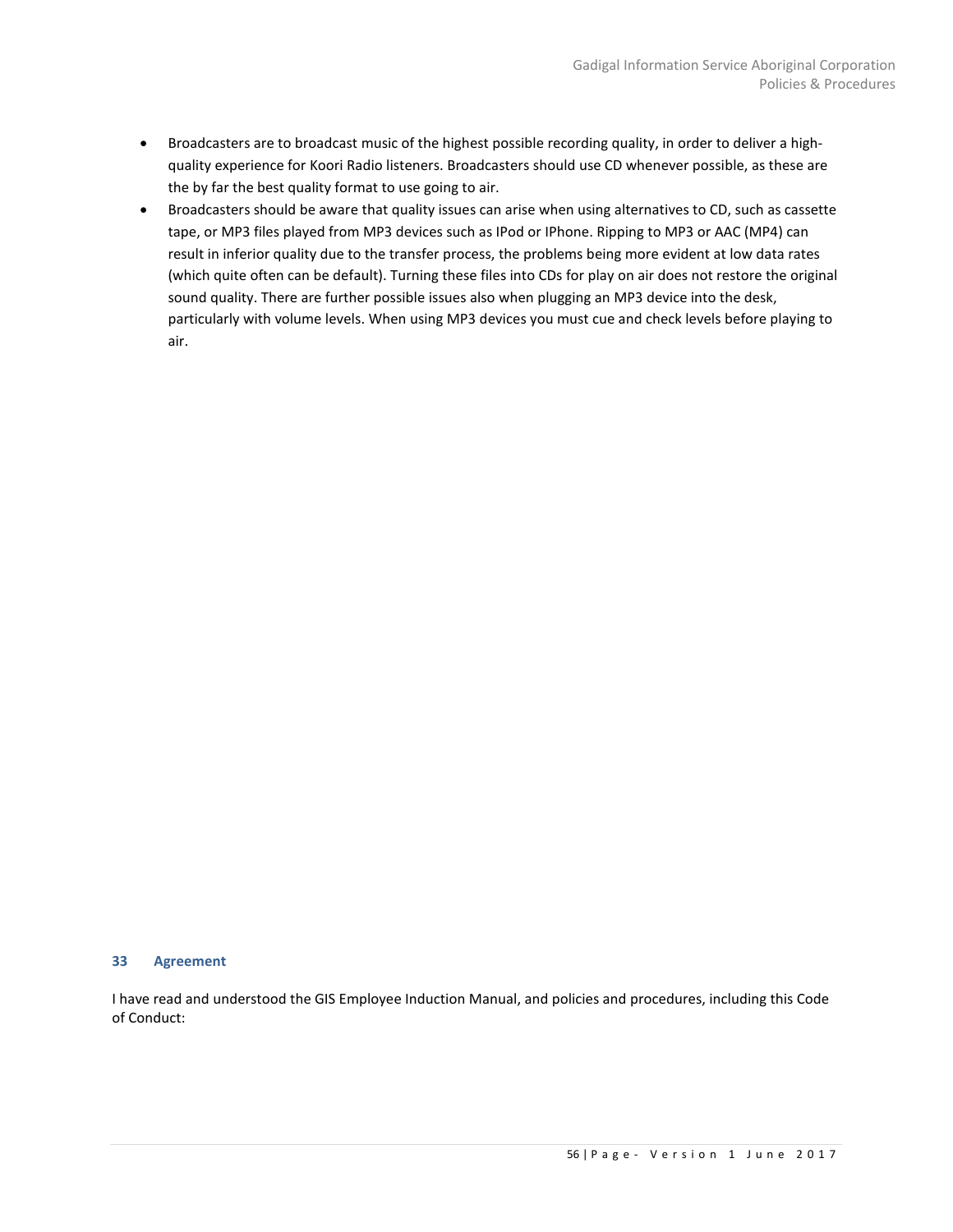Signature Date

\_\_\_\_\_\_\_\_\_\_\_\_\_\_\_\_\_\_\_\_\_\_\_\_\_\_\_\_\_\_\_\_\_\_

Name Position Title